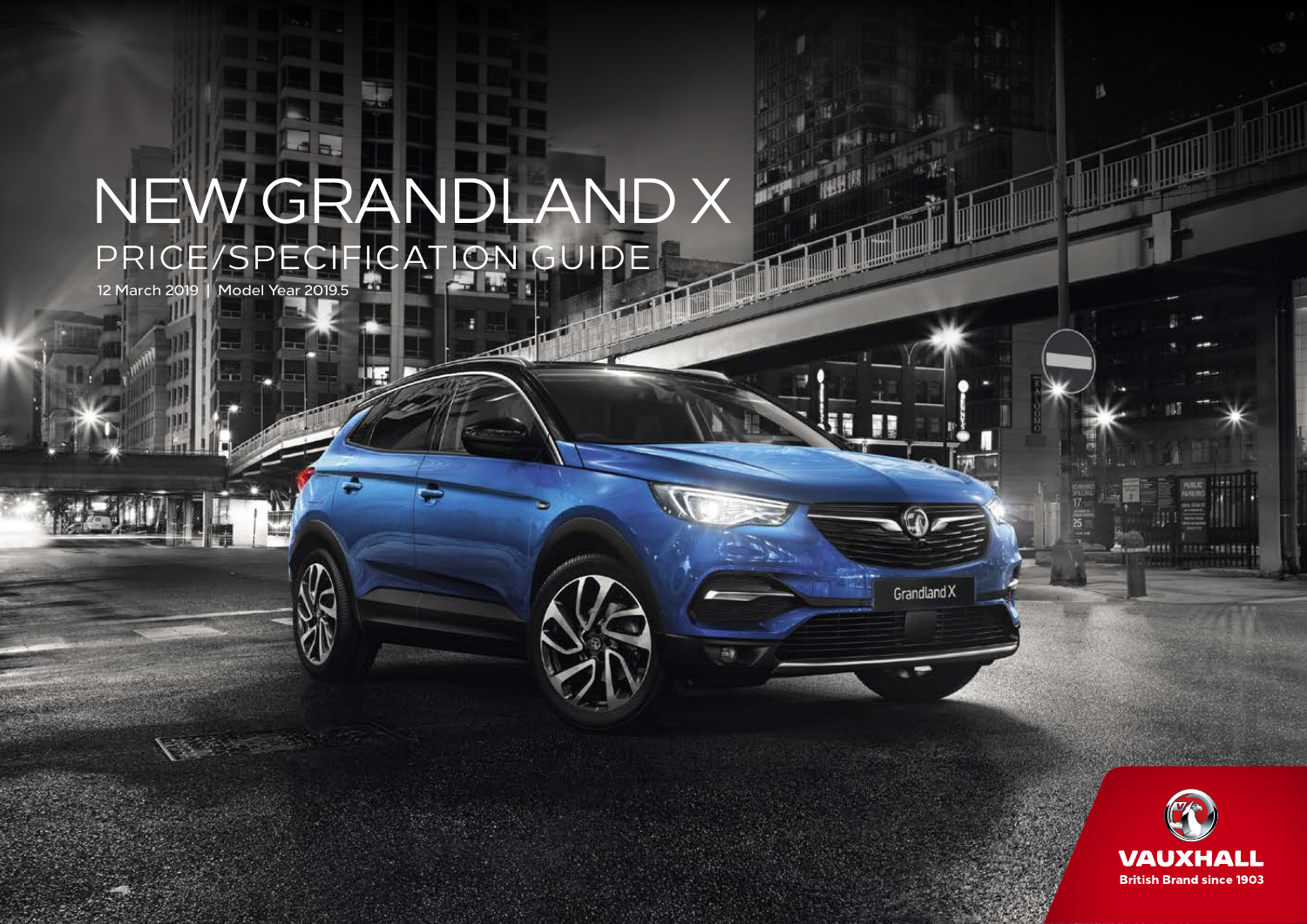# **GRANDLAND X** RANGE HIGHLIGHTS



### **SE OTR from £23,780**

### *Features over SE:*

### **Interior convenience / styling:**

- Versatility Pack
- Centre rear seat armrest with ski pass-through

**DESIGN LINE OTR from £24,780**

- Illuminated luggage area
- Flex Floor with under-floor divider
- Alloy-effect sports pedals

### **Exterior convenience / styling:**

- 18-inch diamond-cut alloy wheels
- Alloy-effect protective front and rear skid plates
- Chrome-effect side window trim
- Electrically foldable door mirrors with puddle lights

• Front parking distance sensors



### **TECH LINE NAV OTR from £23,410**

### *Features over SE:*

### **Infotainment:**

- Navi 5.0 IntelliLink system
- Fully integrated European sat nav system
- 8-inch colour touchscreen
- Voice control

#### **Interior convenience / styling:**

- Ergonomic active front seats
- Ambient lighting
- Versatility Pack
- Centre rear seat armrest with ski pass-through
- Illuminated luggage area
- Flex Floor with under-floor divider
- Alloy-effect door sill covers

### **Exterior convenience / styling:**

- 18-inch silver-effect alloy wheels
- Alloy-effect protective front and rear skid plates
- Chrome-effect side window trim • Electrically foldable door mirrors with puddle lights

### **Safety / security:**

- Front parking distance sensors
- Safety Pack
- Driver drowsiness system
- Forward collision alert
- Automatic emergency braking
- Lane assist
- Side blind spot alert

• R4.0 IntelliLink system

**Infotainment:**

*Standard features include:* 

- Smartphone projection, Apple CarPlay™ and Android Auto™
- 7-inch colour touchscreen
- AM/FM/digital radio
- $-$  Bluetooth<sup>®</sup> audio streaming / mobile phone portal
- USB connection with iPod control

### **Interior convenience / styling:**

#### • Dual-zone electronic climate control

- Cruise control with intelligent speed adaptation
- Leather-covered steering wheel with audio controls
- Steering column adjustable for reach and rake
- 220-volt power outlet behind front seats

### **Exterior convenience / styling:**

- 17-inch silver-effect alloy wheels
- Auto lighting / windscreen wipers
- Front fog lights

### **Safety / security:**

- Switchable electronic stability programme
- Anti-lock braking system
- Six airbags
- Lane departure warning
- LED daytime running lights
- High beam assist
- Rear parking distance sensors
- Remote control security alarm system



### **Safety / security:**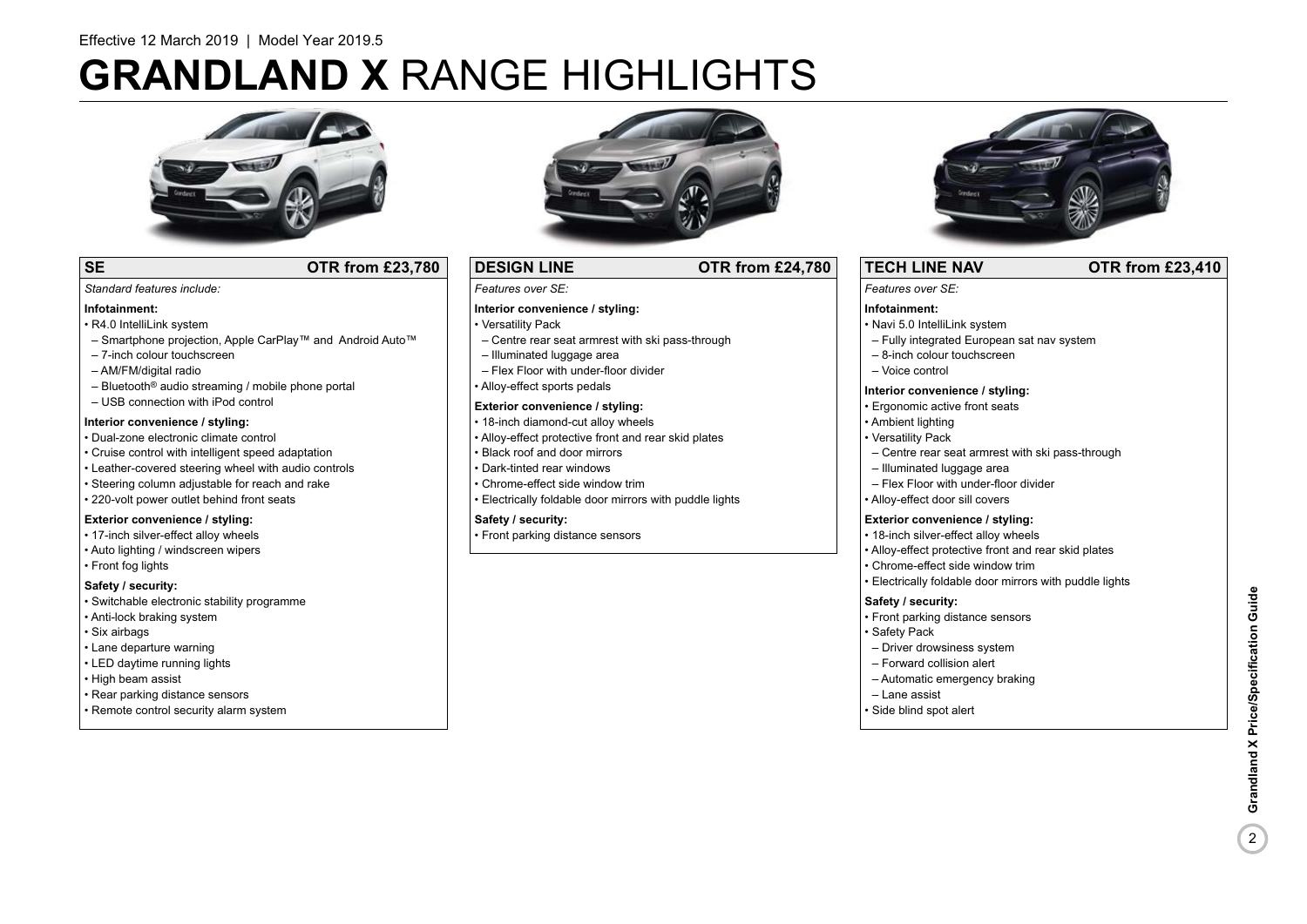# **GRANDLAND X** RANGE HIGHLIGHTS



### **SPORT NAV COTR from £26,010**

#### *Features over SE:*

### **Infotainment:**

- Navi 5.0 IntelliLink system
- Fully integrated European sat nav system
- 8-inch colour touchscreen
- Voice control

### **Interior convenience / styling:**

- Ergonomic active front seats
- Ambient lighting
- Versatility Pack
- Centre rear seat armrest with ski pass-through
- Illuminated luggage area
- Flex Floor with under-floor divider
- Alloy-effect door sill covers

### **Exterior convenience / styling:**

- Black roof and door mirrors
- 18-inch diamond-cut alloy wheels
- Alloy-effect protective front and rear skid plates
- Chrome-effect side window trim
- Electrically foldable door mirrors with puddle lights

### **Safety / security:**

- Front parking distance sensors
- Safety Pack
- Driver drowsiness system
- Forward collision alert
- Automatic emergency braking
- Lane assist
- Side blind spot alert



### **ELITE NAV OTR from £27,760**

*Features over SE:* 

### **Infotainment:**

- Navi 5.0 IntelliLink system
- Fully integrated European sat nav system
- 8-inch colour touchscreen
- Voice control
- Wireless charger

### **Interior convenience / styling:**

- Leather seat facings
- Ergonomic active front seats
- Power driver's seat
- Heated front seats
- Ambient lighting
- Versatility Pack
- Centre rear seat armrest with ski pass-through
- Illuminated luggage area
- Flex Floor with under-floor divider
- Alloy-effect door sill covers

### **Exterior convenience / styling:**

- 19-inch diamond-cut alloy wheels
- Alloy-effect protective front and rear skid plates
- Panoramic glass roof
- Heated windscreen
- Chrome-effect side window trim

### **Safety / security:**

- Front parking distance sensors
- Safety Pack
- Driver drowsiness system
- Forward collision alert
- Automatic emergency braking
- Lane assist
- Side blind spot alert



### **ULTIMATE OTR £34,930**

*Features over Elite Nav:* 

### **Infotainment:**

• Denon premium sound system

### **Interior convenience / styling:**

- Heated outer rear seats
- Automatic cruise control with intelligent speed adaptation
- Alloy-effect sports pedals

### **Exterior convenience / styling:**

- Premium LED Adaptive Forward Lighting Pack with projector headlights
- Black roof and door mirrors
- Dark-tinted rear windows
- Power tailgate

### **Safety / security:**

- Panoramic camera
- Advanced park assist
- Keyless entry and start

 $\overline{3}$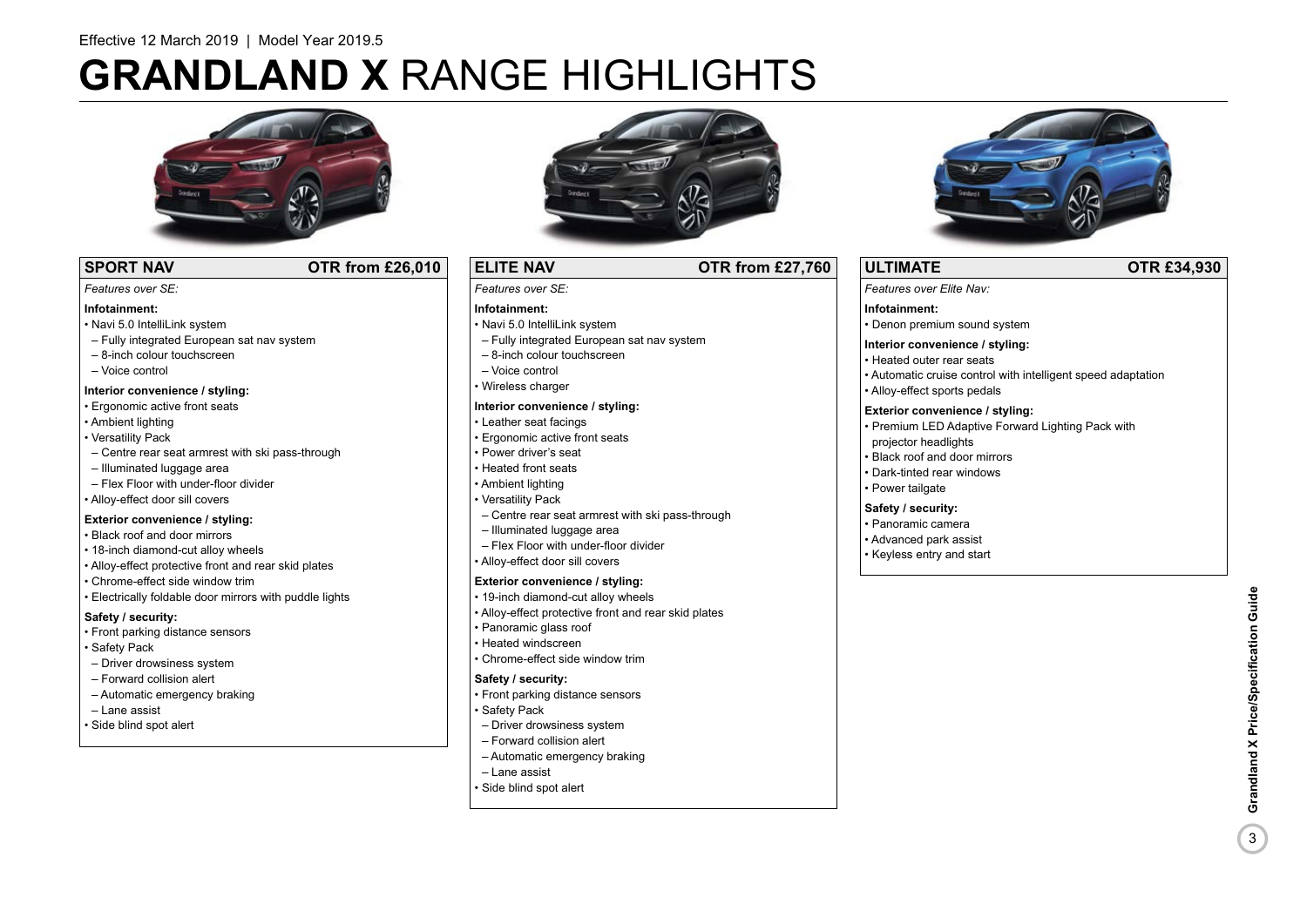### **GRANDLAND X SE**

|        |                                                           | 5-door SUV |                        |
|--------|-----------------------------------------------------------|------------|------------------------|
|        |                                                           | OTR RRP    | CO <sub>2</sub> (g/km) |
|        | <b>SE – ON-THE-ROAD PRICES</b>                            |            |                        |
| Petrol | 1.2 (130PS) Turbo Start/Stop                              | £23.780    | 120                    |
|        | 1.2 (130PS) Turbo Start/Stop auto                         | £25.580    | 119                    |
|        | Diesel 1.5 (130PS) Turbo D Start/Stop BlueInjection       | £25,500    | 111                    |
|        | 1.5 (130PS) Turbo D Start/Stop 6-speed auto Bluelnjection | £27.300    | 111                    |

Please note: On-the-road recommended retail prices (RRP) include VAT at 20%, number plates and delivery to Retailer of £700.00 (inc. £116.67 VAT), 12 months' Vehicle Excise Duty and new vehicle first registration fee of £55.00. Excludes fuel and insurance.

| <b>KEY OPTIONS</b>  |                                                                                                                                                                                                                                                                                                                             | <b>Total inc. VAT</b> |
|---------------------|-----------------------------------------------------------------------------------------------------------------------------------------------------------------------------------------------------------------------------------------------------------------------------------------------------------------------------|-----------------------|
| Looking good:       | <b>Brilliant paint</b>                                                                                                                                                                                                                                                                                                      | £285                  |
|                     | Metallic paint                                                                                                                                                                                                                                                                                                              | £570                  |
|                     | Two-coat premium paint                                                                                                                                                                                                                                                                                                      | £745                  |
|                     | Tri-coat premium paint                                                                                                                                                                                                                                                                                                      | £750                  |
|                     | 18-inch alloy wheels                                                                                                                                                                                                                                                                                                        | £500                  |
| Easier parking:     | Park and Go Pack One<br>Front and rear parking distance sensors / electrically foldable<br>door mirrors                                                                                                                                                                                                                     | £275                  |
| <b>Sitting</b>      | Ergonomic active front seats                                                                                                                                                                                                                                                                                                | £525                  |
| comfortably:        | <b>Winter Pack One</b><br>Heated front seats / heated steering wheel                                                                                                                                                                                                                                                        | £355                  |
|                     | Fixed panoramic glass roof panel with electrically operated sunblind                                                                                                                                                                                                                                                        | £695                  |
| Driving assistance: | <b>Premium LED Adaptive Forward Lighting Pack</b><br>LED elements light the road brighter than halogen, allowing you to<br>see hazards sooner and giving you more time to react. The system<br>uses data such as vehicle speed, steering angle and when the<br>indicators are used to determine the most suitable lighting. | £1115                 |
| Practicality:       | Steel emergency spare wheel (in lieu of emergency tyre<br>inflation kit)                                                                                                                                                                                                                                                    | £110                  |
|                     | <b>Heated windscreen</b>                                                                                                                                                                                                                                                                                                    | £105                  |
|                     | Wireless charger                                                                                                                                                                                                                                                                                                            | £180                  |
|                     | <b>Versatility Pack</b><br>Split-folding rear seat back / centre rear seat armrest / illuminated<br>luggage area / Flex Floor                                                                                                                                                                                               | £160                  |
|                     | Silver-effect roof rails                                                                                                                                                                                                                                                                                                    | £150                  |
|                     | Detachable tow bar                                                                                                                                                                                                                                                                                                          | £700                  |

*For details of these and other options please see Features / Options pages.*



### **FEATURES**

### **Infotainment:**

• R4.0 IntelliLink system

- Smartphone projection, Apple CarPlay™ and Android Auto™
- 7-inch colour touchscreen
- AM/FM/digital radio
- Bluetooth® audio streaming
- Bluetooth® mobile phone portal
- USB connection with iPod control

### **Interior convenience / styling:**

- Dual-zone electronic climate control
- Cruise control with intelligent speed adaptation
- Multi-function trip computer
- Leather-covered steering wheel
- Steering column adjustable for reach and rake • Steering wheel mounted audio controls
- Driver's centre armrest
- Auto anti-dazzle rear-view mirror
- 220-volt power outlet behind front seats
- 60/40 split-folding rear seat



### **Exterior convenience / styling:**

- 17-inch silver-effect alloy wheels
- Side-protection mouldings
- Front fog lights
- Auto lighting / windscreen wipers
- Electrically adjustable/heated door mirrors
- Electrically operated front and rear windows
- Remote control central locking

### **Safety / security:**

- Switchable electronic stability programme
- Anti-lock braking system
- Lane departure warning
- Speed sign recognition
- Traction control
- Hill start assist
- Deflation detection system
- Six airbags
- Remote control security alarm system
- Rear parking distance sensors
- Emergency tyre inflation kit in lieu of spare wheel
- LED daytime running lights
- High beam assist



*Please see www.vauxhall.co.uk/fleet for details.*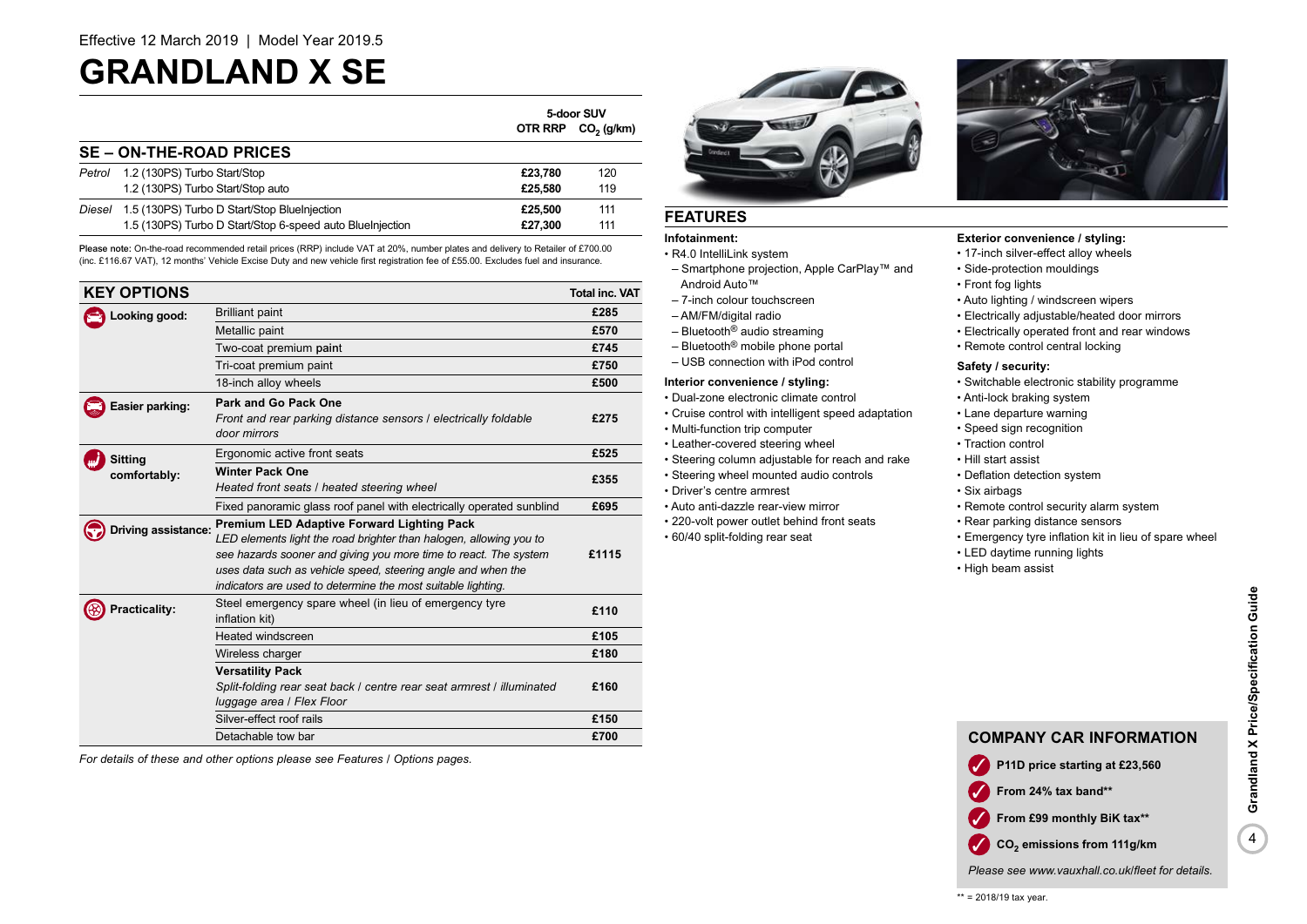### **GRANDLAND X DESIGN LINE**

|        |                                                           | 5-door SUV |              |
|--------|-----------------------------------------------------------|------------|--------------|
|        |                                                           | OTR RRP    | $CO2$ (g/km) |
|        | <b>DESIGN LINE - ON-THE-ROAD PRICES</b>                   |            |              |
| Petrol | 1.2 (130PS) Turbo Start/Stop                              | £24.780    | 121          |
|        | 1.2 (130PS) Turbo Start/Stop auto                         | £26,580    | 121          |
| Diesel | 1.5 (130PS) Turbo D Start/Stop BlueInjection              | £26,500    | 113          |
|        | 1.5 (130PS) Turbo D Start/Stop 6-speed auto BlueInjection | £28.300    | 113          |

Please note: On-the-road recommended retail prices (RRP) include VAT at 20%, number plates and delivery to Retailer of £700.00 (inc. £116.67 VAT), 12 months' Vehicle Excise Duty and new vehicle first registration fee of £55.00. Excludes fuel and insurance.

| <b>KEY OPTIONS</b>             |                                                                                                                                                                                                                                                                                                                             | <b>Total inc. VAT</b> |
|--------------------------------|-----------------------------------------------------------------------------------------------------------------------------------------------------------------------------------------------------------------------------------------------------------------------------------------------------------------------------|-----------------------|
| Looking good:                  | <b>Brilliant paint</b>                                                                                                                                                                                                                                                                                                      | £285                  |
|                                | Metallic paint                                                                                                                                                                                                                                                                                                              | £570                  |
|                                | Tri-coat premium paint                                                                                                                                                                                                                                                                                                      | £750                  |
|                                | 18-inch alloy wheels                                                                                                                                                                                                                                                                                                        | £500                  |
| <b>Sitting</b><br>comfortably: | Fixed panoramic glass roof panel with electrically operated sunblind                                                                                                                                                                                                                                                        | £695                  |
| Triving assistance:            | <b>Premium LED Adaptive Forward Lighting Pack</b><br>LED elements light the road brighter than halogen, allowing you to<br>see hazards sooner and giving you more time to react. The system<br>uses data such as vehicle speed, steering angle and when the<br>indicators are used to determine the most suitable lighting. | £1115                 |
| racticality:                   | Heated windscreen                                                                                                                                                                                                                                                                                                           | £105                  |
|                                | Wireless charger                                                                                                                                                                                                                                                                                                            | £180                  |
|                                | Silver-effect roof rails                                                                                                                                                                                                                                                                                                    | £150                  |

*For details of these and other options please see Features / Options pages.*

### **FEATURES**

### **Infotainment:**

• R4.0 IntelliLink system

- Smartphone projection, Apple CarPlay™ and Android Auto™
- 7-inch colour touchscreen
- AM/FM/digital radio
- Bluetooth® audio streaming
- Bluetooth® mobile phone portal
- USB connection with iPod control

### **Interior convenience / styling:**

- Dual-zone electronic climate control
- Cruise control with intelligent speed adaptation
- Multi-function trip computer
- Leather-covered steering wheel
- Steering column adjustable for reach and rake
- Steering wheel mounted audio controls
- Driver's centre armrest
- Auto anti-dazzle rear-view mirror
- 220-volt power outlet behind front seats
- Versatility Pack
- 60/40 split-folding rear seat back – Centre rear seat armrest with ski pass-through
- Illuminated luggage area
- Flex Floor with under-floor divider
- Alloy-effect sports pedals



### **Exterior convenience / styling:**

- 18-inch diamond-cut alloy wheels
- Alloy-effect protective front and rear skid plates
- Black roof and door mirrors
- Dark-tinted rear windows
- Chrome-effect side window trim
- Electrically foldable door mirrors with puddle lights
- Side-protection mouldings
- Front fog lights
- Auto lighting / windscreen wipers
- Electrically operated front and rear windows
- Remote control central locking

### **Safety / security:**

- Switchable electronic stability programme
- Anti-lock braking system
- Lane departure warning
- Speed sign recognition
- Traction control
- Hill start assist
- Deflation detection system
- Six airbags
- Remote control security alarm system
- Front and rear parking distance sensors
- Emergency tyre inflation kit in lieu of spare wheel
- LED daytime running lights
- High beam assist

### **COMPANY CAR INFORMATION**

- P11D price starting at £24,560
- ✓ **From 25% tax band\*\***
- **From £103 monthly BiK tax\*\***
- **CO<sub>2</sub>** emissions from 113g/km
- *Please see www.vauxhall.co.uk/fleet for details.*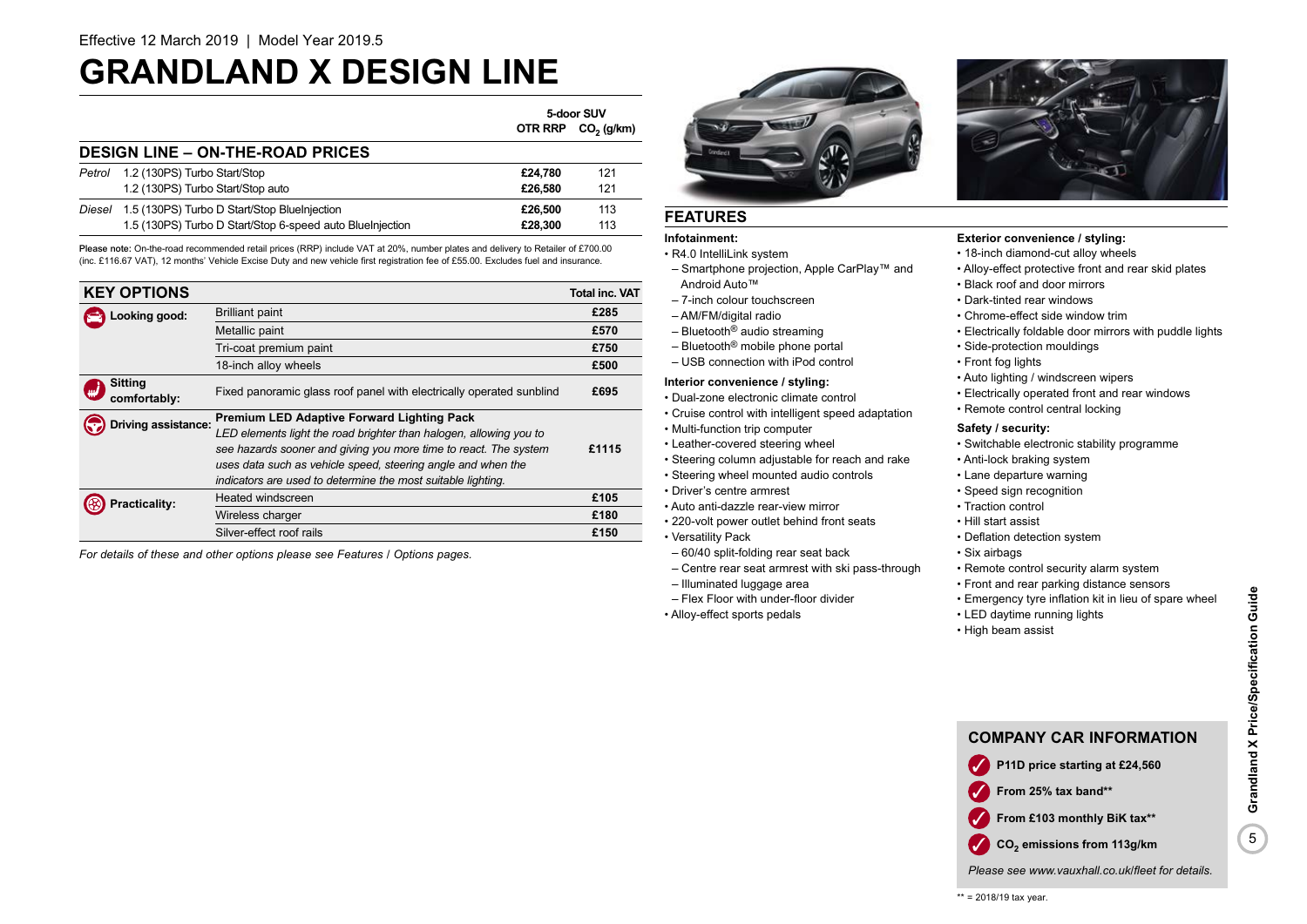### **GRANDLAND X TECH LINE NAV**

|        |                                                           | 5-door SUV     |              |
|--------|-----------------------------------------------------------|----------------|--------------|
|        |                                                           | <b>OTR RRP</b> | $CO2$ (g/km) |
|        | TECH LINE NAV - ON-THE-ROAD PRICES                        |                |              |
| Petrol | 1.2 (130PS) Turbo Start/Stop                              | £23,410        | 121          |
|        | 1.2 (130PS) Turbo Start/Stop auto                         | £25.210        | 121          |
| Diesel | 1.5 (130PS) Turbo D Start/Stop BlueInjection              | £25.120        | 113          |
|        | 1.5 (130PS) Turbo D Start/Stop 6-speed auto BlueInjection | £26.920        | 113          |
|        | 2.0 (177PS) Turbo D Start/Stop auto BlueInjection         | £28.010        | 128          |

Please note: On-the-road recommended retail prices (RRP) include VAT at 20%, number plates and delivery to Retailer of £700.00 (inc. £116.67 VAT), 12 months' Vehicle Excise Duty and new vehicle first registration fee of £55.00. Excludes fuel and insurance.

| <b>KEY OPTIONS</b>   |                                                                          | <b>Total inc. VAT</b> |
|----------------------|--------------------------------------------------------------------------|-----------------------|
| Looking good:        | <b>Brilliant paint</b>                                                   | £285                  |
|                      | Metallic paint                                                           | £570                  |
|                      | Two-coat premium paint                                                   | £745                  |
|                      | Tri-coat premium paint                                                   | £750                  |
|                      | <b>All Road Pack</b>                                                     | £200                  |
|                      | 18-inch alloy wheels / IntelliGrip                                       |                       |
| <b>Sitting</b>       | <b>Winter Pack Two</b>                                                   | £555                  |
| comfortably:         | Heated front and rear seats / heated steering wheel                      |                       |
|                      | Fixed panoramic glass roof panel with electrically operated sunblind     | £695                  |
| Driving assistance:  | <b>Premium LED Adaptive Forward Lighting Pack</b>                        |                       |
|                      | LED elements light the road brighter than halogen, allowing you to       |                       |
|                      | see hazards sooner and giving you more time to react. The system         | £1115                 |
|                      | uses data such as vehicle speed, steering angle and when the             |                       |
|                      | indicators are used to determine the most suitable lighting.             |                       |
|                      | Automatic cruise control                                                 | £400                  |
| <b>Practicality:</b> | Steel emergency spare wheel (in lieu of emergency tyre<br>inflation kit) | £110                  |
|                      | Heated windscreen                                                        | £105                  |
|                      | Wireless charger                                                         | £180                  |
|                      | Silver-effect roof rails                                                 | £150                  |
|                      | Detachable tow bar                                                       | £700                  |

*For details of these and other options please see Features / Options pages.*



### **FEATURES**

### **Infotainment:**

• Navi 5.0 IntelliLink system

- Fully integrated European sat nav system – Smartphone projection, Apple CarPlay™ and
- Android Auto™
- 8-inch colour touchscreen
- AM/FM/digital radio
- Bluetooth® audio streaming
- Bluetooth® mobile phone portal
- Voice control
- USB connection with iPod control

### **Interior convenience / styling:**

• Ergonomic active front seats

- Dual-zone electronic climate control
- Cruise control with intelligent speed adaptation
- Multi-function trip computer
- Leather-covered steering wheel
- Steering column adjustable for reach and rake
- Steering wheel mounted audio controls
- Driver's centre armrest
- Auto anti-dazzle rear-view mirror
- 60/40 split-folding rear seat
- 220-volt power outlet behind front seats
- Ambient lighting
- Versatility Pack
	- Centre rear seat armrest with ski pass-through
	- Illuminated luggage area
	- Flex Floor with under-floor divider
- Alloy-effect door sill covers



### **Exterior convenience / styling:**

- 18-inch silver-effect alloy wheels
- Alloy-effect protective front and rear skid plates • Front fog lights
- Auto lighting / windscreen wipers
- Electrically adjustable/heated door mirrors
- 
- Electrically foldable door mirrors with puddle lights
- Electrically operated front and rear windows

#### **Safety / security:**

- Switchable electronic stability programme
- Anti-lock braking system
- Safety Pack
- Driver drowsiness system
- Forward collision alert
- Automatic emergency braking
- Lane assist
- Side blind spot alert
- Lane departure warning
- Speed sign recognition
- Deflation detection system
- Six airbags
- Remote control central locking / alarm system
- Front and rear parking distance sensors
- Emergency tyre inflation kit in lieu of spare wheel
- LED daytime running lights
- High beam assist





- **CO<sub>2</sub>** emissions from 113g/km
- *Please see www.vauxhall.co.uk/fleet for details.*
- 
-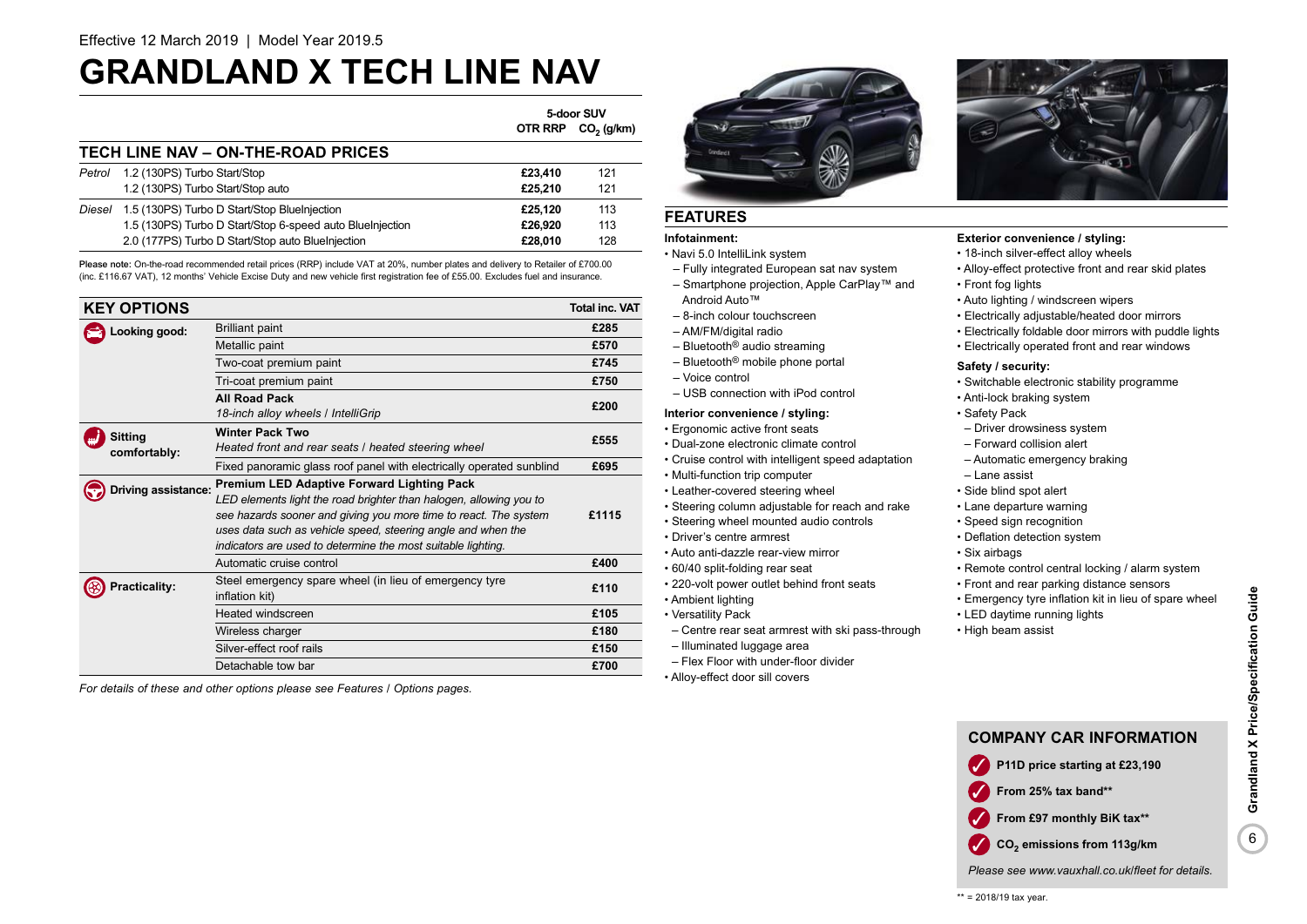### **GRANDLAND X SPORT NAV**

|                                |                                                           | 5-door SUV     |              |
|--------------------------------|-----------------------------------------------------------|----------------|--------------|
|                                |                                                           | <b>OTR RRP</b> | $CO2$ (g/km) |
| SPORT NAV - ON-THE-ROAD PRICES |                                                           |                |              |
| Petrol                         | 1.2 (130PS) Turbo Start/Stop                              | £26.010        | 121          |
|                                | 1.2 (130PS) Turbo Start/Stop auto                         | £27.810        | 121          |
| Diesel                         | 1.5 (130PS) Turbo D Start/Stop BlueInjection              | £27.730        | 113          |
|                                | 1.5 (130PS) Turbo D Start/Stop 6-speed auto BlueInjection | £29.530        | 113          |
|                                | 2.0 (177PS) Turbo D Start/Stop auto BlueInjection         | £30.620        | 128          |

Please note: On-the-road recommended retail prices (RRP) include VAT at 20%, number plates and delivery to Retailer of £700.00 (inc. £116.67 VAT), 12 months' Vehicle Excise Duty and new vehicle first registration fee of £55.00. Excludes fuel and insurance.

|                     | <b>KEY OPTIONS</b>   |                                                                          | <b>Total inc. VAT</b> |
|---------------------|----------------------|--------------------------------------------------------------------------|-----------------------|
| Looking good:       |                      | <b>Brilliant paint</b>                                                   | £285                  |
|                     |                      | Metallic paint                                                           | £570                  |
|                     |                      | Two-coat premium paint                                                   | £745                  |
|                     |                      | Tri-coat premium paint                                                   | £750                  |
|                     |                      | <b>All Road Pack</b>                                                     | £200                  |
|                     |                      | 18-inch alloy wheels / IntelliGrip                                       |                       |
|                     | <b>Sitting</b>       | <b>Winter Pack Two</b>                                                   | £555                  |
|                     | comfortably:         | Heated front and rear seats / heated steering wheel                      |                       |
|                     |                      | Fixed panoramic glass roof panel with electrically operated sunblind     | £695                  |
| Driving assistance: |                      | <b>Premium LED Adaptive Forward Lighting Pack</b>                        |                       |
|                     |                      | LED elements light the road brighter than halogen, allowing you to       |                       |
|                     |                      | see hazards sooner and giving you more time to react. The system         | £1115                 |
|                     |                      | uses data such as vehicle speed, steering angle and when the             |                       |
|                     |                      | indicators are used to determine the most suitable lighting.             |                       |
|                     |                      | Automatic cruise control                                                 | £400                  |
|                     | <b>Practicality:</b> | Steel emergency spare wheel (in lieu of emergency tyre<br>inflation kit) | £110                  |
|                     |                      | Heated windscreen                                                        | £105                  |
|                     |                      | Wireless charger                                                         | £180                  |
|                     |                      | Silver-effect roof rails                                                 | £150                  |
|                     |                      | Detachable tow bar                                                       | £700                  |

*For details of these and other options please see Features / Options pages.*



### **FEATURES**

### **Infotainment:**

- Navi 5.0 IntelliLink system
- Fully integrated European sat nav system – Smartphone projection, Apple CarPlay™ and
- Android Auto™
- 8-inch colour touchscreen
- AM/FM/digital radio
- Bluetooth® audio streaming
- Bluetooth® mobile phone portal
- Voice control
- USB connection with iPod control

### **Interior convenience / styling:**

- Ergonomic active front seats
- Dual-zone electronic climate control
- Cruise control with intelligent speed adaptation
- Multi-function trip computer
- Leather-covered steering wheel
- Steering column adjustable for reach and rake
- Steering wheel mounted audio controls
- Driver's centre armrest
- Auto anti-dazzle rear-view mirror
- 60/40 split-folding rear seat
- 220-volt power outlet behind front seats
- Ambient lighting
- Versatility Pack
	- Centre rear seat armrest with ski pass-through
	- Illuminated luggage area
	- Flex Floor with under-floor divider
	- Alloy-effect door sill covers



### **Exterior convenience / styling:**

- 18-inch diamond-cut alloy wheels
- Black roof and door mirrors
- Alloy-effect protective front and rear skid plates
- Front fog lights
- Auto lighting / windscreen wipers
- Electrically adjustable/heated door mirrors
- Electrically foldable door mirrors with puddle lights
- Electrically operated front and rear windows

### **Safety / security:**

- Switchable electronic stability programme
- Anti-lock braking system
- Safety Pack
- Driver drowsiness system
- Forward collision alert
- Automatic emergency braking
- Lane assist
- Side blind spot alert
- Lane departure warning
- Speed sign recognition
- Deflation detection system
- Six airbags
- Remote control central locking / alarm system
- Front and rear parking distance sensors
- Emergency tyre inflation kit in lieu of spare wheel
- LED daytime running lights
- High beam assist



*Please see www.vauxhall.co.uk/fleet for details.*

7**Grandland X Price/Specification Guide**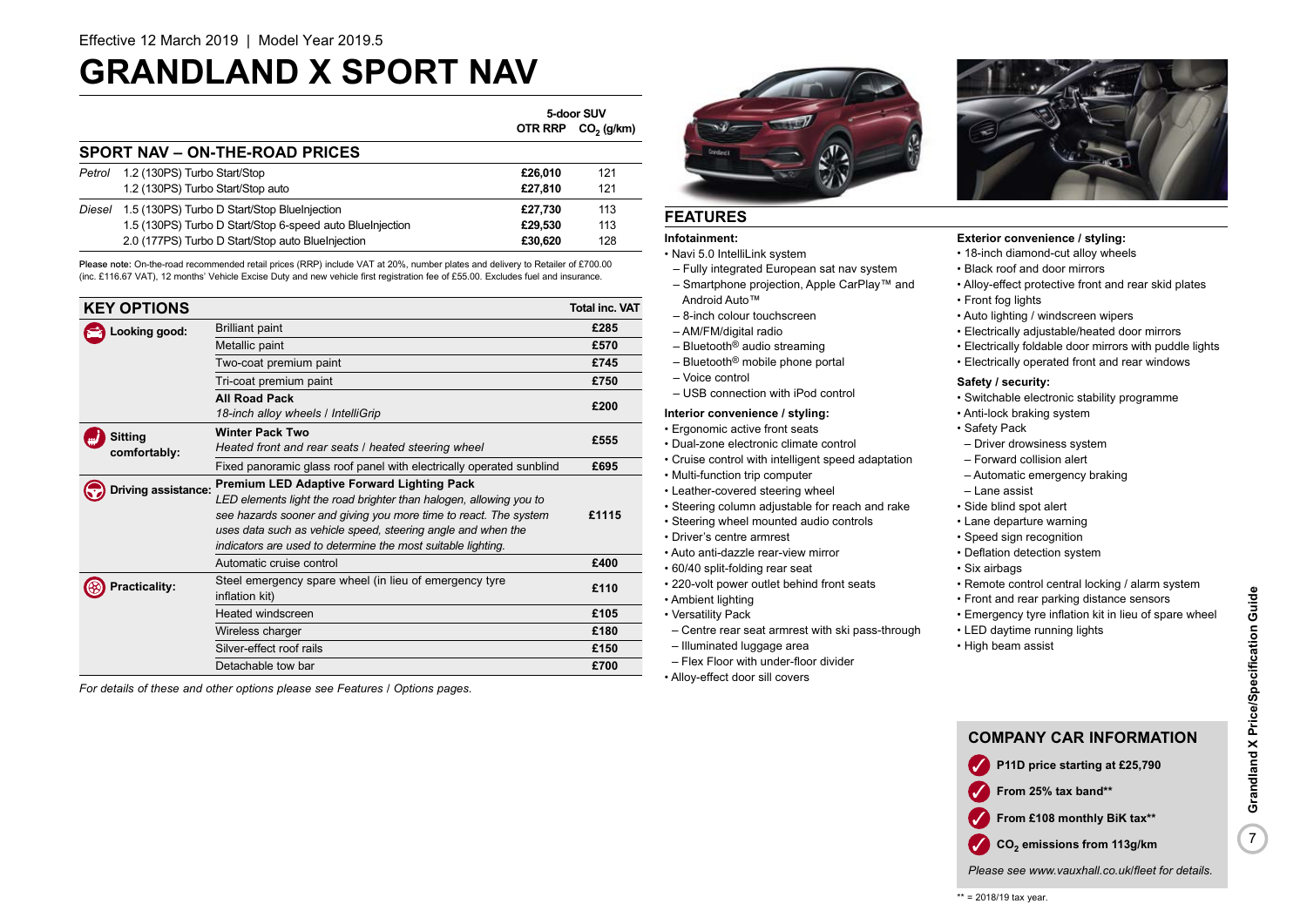### **GRANDLAND X ELITE NAV**

|        |                                                           | 5-door SUV     |              |
|--------|-----------------------------------------------------------|----------------|--------------|
|        |                                                           | <b>OTR RRP</b> | $CO2$ (g/km) |
|        | ELITE NAV - ON-THE-ROAD PRICES                            |                |              |
| Petrol | 1.2 (130PS) Turbo Start/Stop                              | £27.760        | 121          |
|        | 1.2 (130PS) Turbo Start/Stop auto                         | £29.560        | 121          |
| Diesel | 1.5 (130PS) Turbo D Start/Stop BlueInjection              | £29.470        | 113          |
|        | 1.5 (130PS) Turbo D Start/Stop 6-speed auto Bluelnjection | £31.270        | 113          |
|        | 2.0 (177PS) Turbo D Start/Stop auto BlueInjection         | £32.360        | 128          |

Please note: On-the-road recommended retail prices (RRP) include VAT at 20%, number plates and delivery to Retailer of £700.00 (inc. £116.67 VAT), 12 months' Vehicle Excise Duty and new vehicle first registration fee of £55.00. Excludes fuel and insurance.

| <b>KEY OPTIONS</b>  |                                                                       | <b>Total inc. VAT</b> |
|---------------------|-----------------------------------------------------------------------|-----------------------|
| Looking good:       | <b>Brilliant paint</b>                                                | £285                  |
|                     | Metallic paint                                                        | £570                  |
|                     | Two-coat premium paint                                                | £745                  |
|                     | Tri-coat premium paint                                                | £750                  |
|                     | <b>All Road Pack</b>                                                  | £50                   |
|                     | 18-inch alloy wheels / IntelliGrip                                    |                       |
| <b>Sitting</b>      | <b>Winter Pack Two</b>                                                | £200                  |
| comfortably:        | Heated rear seats                                                     |                       |
| Driving assistance: | <b>Premium LED Adaptive Forward Lighting Pack</b>                     |                       |
|                     | LED elements light the road brighter than halogen, allowing you to    |                       |
|                     | see hazards sooner and giving you more time to react. The system      | £1115                 |
|                     | uses data such as vehicle speed, steering angle and when the          |                       |
|                     | indicators are used to determine the most suitable lighting.          |                       |
|                     | Automatic cruise control                                              | £400                  |
| racticality:        | Steel emergency spare wheel (in lieu of emergency tyre inflation kit) | £110                  |
|                     | Detachable tow bar                                                    | £700                  |

*For details of these and other options please see Features / Options pages.*

### **FEATURES**

### **Infotainment:**

- Navi 5.0 IntelliLink system
- Fully integrated European sat nav system – Smartphone projection, Apple CarPlay™ and
- Android Auto™
- 8-inch colour touchscreen
- AM/FM/digital radio
- Bluetooth® audio streaming
- Bluetooth® mobile phone portal
- Voice control
- USB connection with iPod control
- Wireless charger

### **Interior convenience / styling:**

- Dual-zone electronic climate control
- Ergonomic heated active front seats
- Leather seat facings
- Cruise control with intelligent speed adaptation
- Multi-function trip computer
- Leather-covered heated steering wheel
- Steering column adjustable for reach and rake
- Steering wheel mounted audio controls
- Auto anti-dazzle rear-view mirror
- Driver's centre armrest
- 60/40 split-folding rear seat
- 220-volt power outlet behind front seats
- Versatility Pack
- Centre rear seat armrest with ski pass-through
- Illuminated luggage area
- Flex Floor with under-floor divider
- Alloy-effect door sill covers



### **Exterior convenience / styling:**

- 19-inch diamond-cut alloy wheels
- Panoramic glass roof
- Alloy-effect protective front and rear skid plates
- Front fog lights
- Auto lighting / windscreen wipers
- Heated windscreen
- Electrically adjustable/heated door mirrors
- Electrically foldable door mirrors with puddle light
- Electrically operated front and rear windows

### **Safety / security:**

- Switchable electronic stability programme
- Anti-lock braking system
- Safety Pack
	- Driver drowsiness system
	- Forward collision alert
	- Automatic emergency braking
	- Lane assist
	- Side blind spot alert
	- Lane departure warning
	- Speed sign recognition
	- Front camera system
	- Traction control / hill start assist
	- Deflation detection system
	- Six airbags
	- Remote control central locking / alarm system
	- Front and rear parking distance sensors
	- Emergency tyre inflation kit in lieu of spare wheel
	- LED daytime running lights



*Please see www.vauxhall.co.uk/fleet for details.*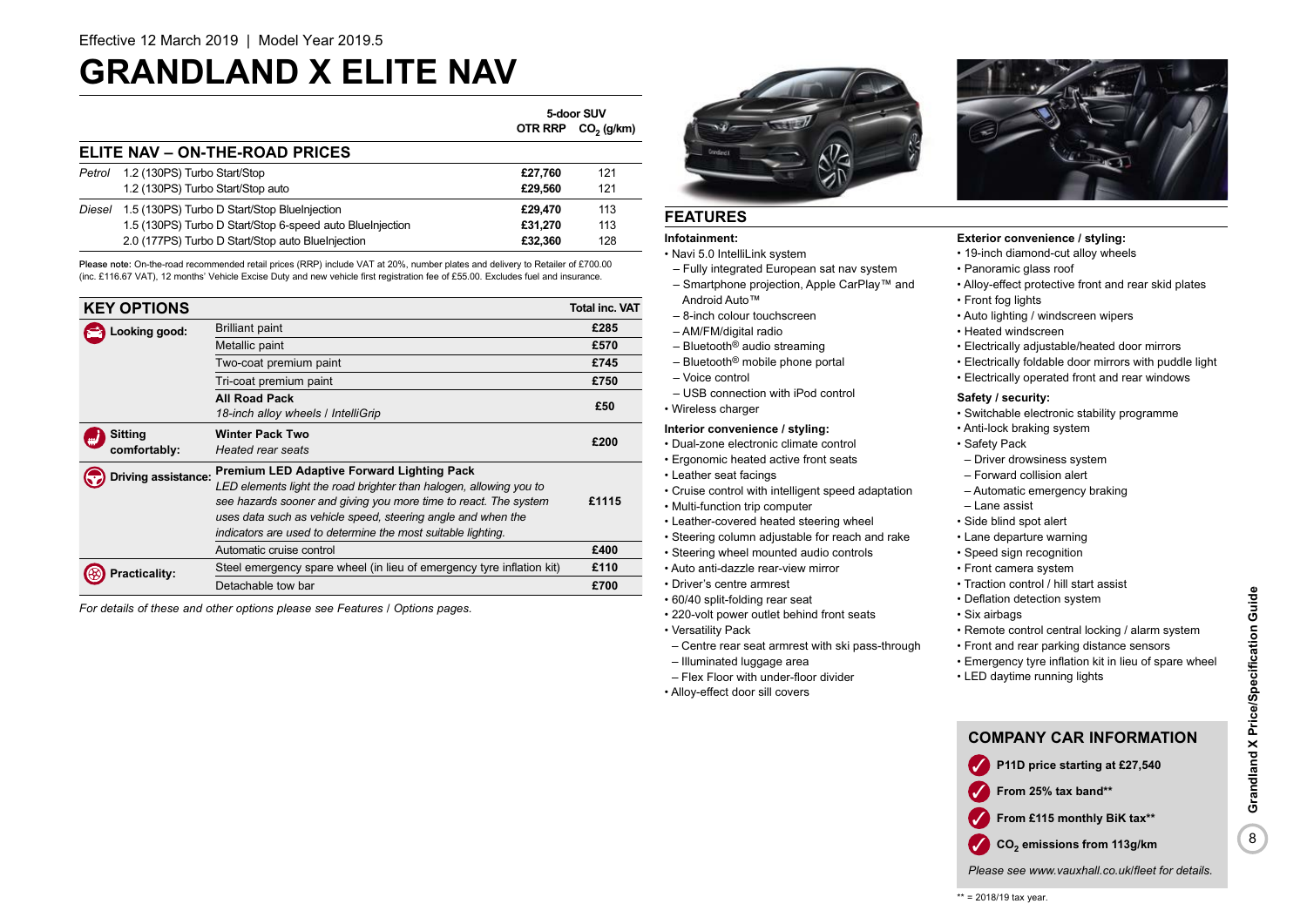### **GRANDLAND X ULTIMATE**

**5-door SUV OTR RRP CO<sub>2</sub>** (g/km)

### **ULTIMATE – ON-THE-ROAD PRICES**

| Diesel 2.0 (177PS) Turbo D Start/Stop auto BlueInjection | £34,930 | 128 |
|----------------------------------------------------------|---------|-----|
|                                                          |         |     |

Please note: On-the-road recommended retail prices (RRP) include VAT at 20%, number plates and delivery to Retailer of £700.00 (inc. £116.67 VAT), 12 months' Vehicle Excise Duty and new vehicle first registration fee of £55.00. Excludes fuel and insurance.

| <b>KEY OPTIONS</b>     |                        | <b>Total inc. VAT</b> |
|------------------------|------------------------|-----------------------|
| Looking good:          | <b>Brilliant paint</b> | £285                  |
|                        | Metallic paint         | £570                  |
|                        | Two-coat premium paint | £745                  |
|                        | Tri-coat premium paint | £750                  |
| <b>B</b> Practicality: | Detachable tow bar     | £700                  |

*For details of these and other options please see Features / Options pages.*

### **FEATURES**

### **Infotainment:**

- Navi 5.0 IntelliLink system
- Fully integrated European sat nav system – Smartphone projection, Apple CarPlay™ and
- Android Auto™ – 8-inch colour touchscreen
- AM/FM/digital radio
- Bluetooth® audio streaming
- Bluetooth® mobile phone portal
- Voice control
- USB connection with iPod control
- Denon premium sound system
- Wireless charger

### **Interior convenience / styling:**

- Dual-zone electronic climate control
- Ergonomic heated active front seats
- Heated outer rear seats
- Leather seat facings
- Automatic cruise control with intelligent speed adaptation
- Multi-function trip computer
- Leather-covered heated steering wheel
- Steering column adjustable for reach and rake
- Steering wheel mounted audio controls
- Auto anti-dazzle rear-view mirror
- Driver's centre armrest
- 60/40 split-folding rear seat
- 220-volt power outlet behind front seats
- Flex Floor
- Alloy-effect door sill covers
- Alloy-effect sports pedals

### **COMPANY CAR INFORMATION**

- ✓ **P11D price starting at £34,670**
- 
- From £174 monthly BiK tax\*\*
- **CO2** ✓ **emissions from 128g/km**

*Please see www.vauxhall.co.uk/fleet for details.*





### **Exterior convenience / styling:**

- 19-inch diamond-cut alloy wheels
- Premium LED Adaptive Forward Lighting Pack
- Black roof and door mirrors
- Panoramic glass roof
- Alloy-effect protective front and rear skid plates
- Front fog lights
- Auto lighting / windscreen wipers
- Heated windscreen
- Electrically adjustable/heated door mirrors
- Electrically foldable door mirrors with puddle light
- Electrically operated front and rear windows
- Dark-tinted rear windows
- Power tailgate

### **Safety / security:**

- Switchable electronic stability programme
- Anti-lock braking system
- Safety Pack
- Driver drowsiness system
- Forward collision alert
- Automatic emergency braking
- Lane assist
- Side blind spot alert
- Lane departure warning
- Speed sign recognition
- Front camera system
- Traction control / hill start assist
- Deflation detection system
- Six airbags
- Remote control central locking / alarm system
- Advanced park assist
- 360° panoramic camera

• LED daytime running lights

- Emergency tyre inflation kit in lieu of spare wheel
- Grandland X Price/Specification Guide 9**Grandland X Price/Specification Guide** 9

✓ **From 30% tax band\***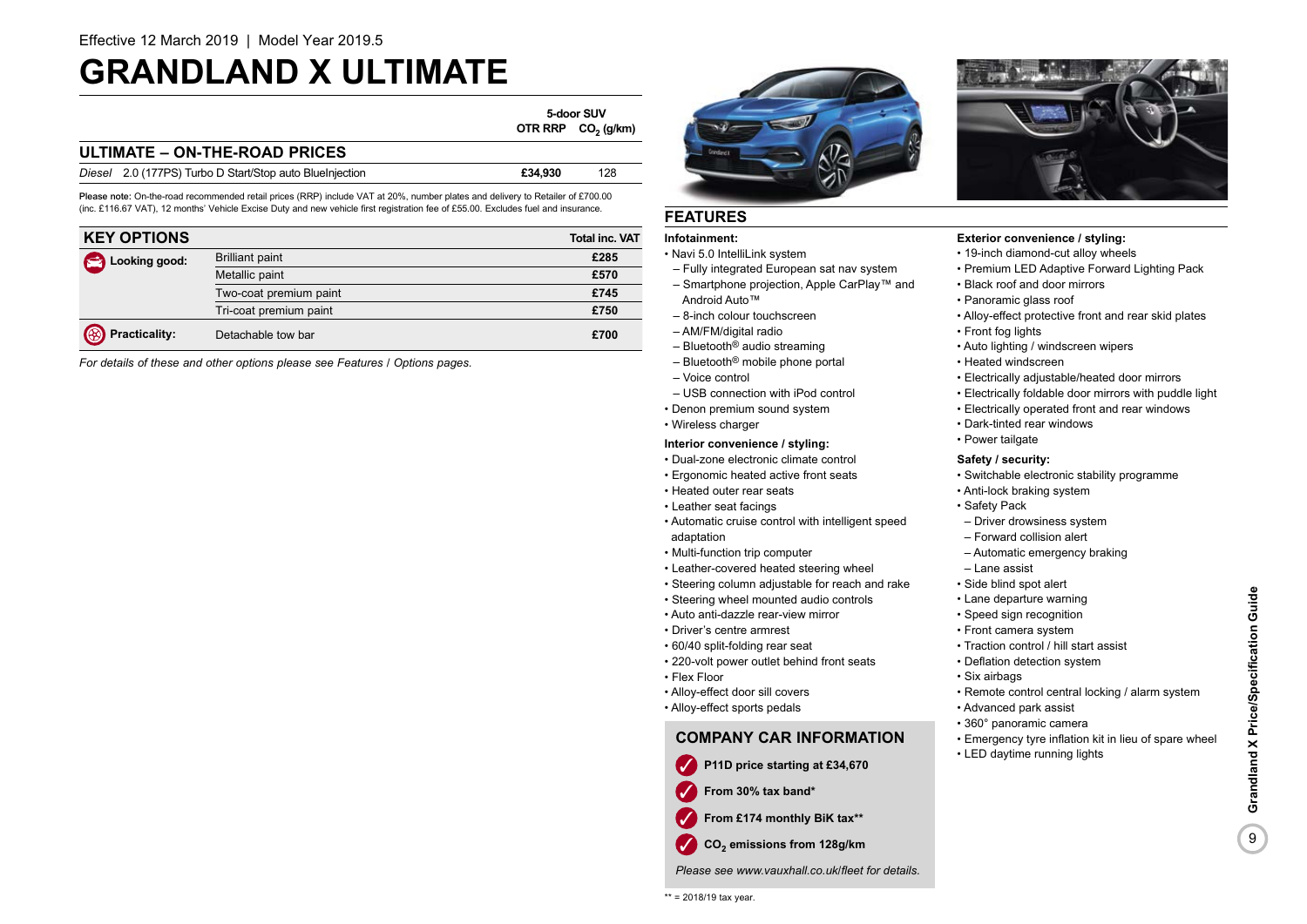## **GRANDLAND X** PRICES

| Model<br>5-door SUV                                        | <b>Price</b><br>(£) | <b>VAT</b><br>(E) | Total<br>(E) | On-the-road<br>RRP(E) | CO <sub>2</sub><br>(g/km) |
|------------------------------------------------------------|---------------------|-------------------|--------------|-----------------------|---------------------------|
| SE                                                         |                     |                   |              |                       |                           |
| 1.2 (130PS) Turbo S/S                                      | 19050.00            | 3810.00           | 22860.00     | 23780.00              | 120                       |
| 1.2 (130PS) Turbo S/S auto                                 | 20550.00            | 4110.00           | 24660.00     | 25580.00              | 119                       |
| Diesel                                                     |                     |                   |              |                       |                           |
| 1.5 (130PS) Turbo D S/S BlueInjection*                     | 20450.00            | 4090.00           | 24540.00     | 25500.00              | 111                       |
| 1.5 (130PS) Turbo D S/S 6-spd auto BlueInjection* 21950.00 |                     | 4390.00           | 26340.00     | 27300.00              | 111                       |
| <b>DESIGN LINE</b>                                         |                     |                   |              |                       |                           |
| 1.2 (130PS) Turbo S/S                                      | 19883.33            | 3976.67           | 23860.00     | 24780.00              | 121                       |
| 1.2 (130PS) Turbo S/S auto                                 | 21383.33            | 4276.67           | 25660.00     | 26580.00              | 121                       |
| Diesel                                                     |                     |                   |              |                       |                           |
| 1.5 (130PS) Turbo D S/S BlueInjection*                     | 21283.33            | 4256.67           | 25540.00     | 26500.00              | 113                       |
| 1.5 (130PS) Turbo D S/S 6-spd auto BlueInjection* 22783.33 |                     | 4556.67           | 27340.00     | 28300.00              | 113                       |
| <b>TECH LINE NAV</b>                                       |                     |                   |              |                       |                           |
| 1.2 (130PS) Turbo S/S                                      | 18741.67            | 3748.33           | 22490.00     | 23410.00              | 121                       |
| 1.2 (130PS) Turbo S/S auto                                 | 20241.67            | 4048.33           | 24290.00     | 25210.00              | 121                       |
| Diesel                                                     |                     |                   |              |                       |                           |
| 1.5 (130PS) Turbo D S/S BlueInjection*                     | 20133.33            | 4026.67           | 24160.00     | 25120.00              | 113                       |
| 1.5 (130PS) Turbo D S/S 6-spd auto BlueInjection* 21633.33 |                     | 4326.67           | 25960.00     | 26920.00              | 113                       |
| 2.0 (177PS) Turbo D S/S auto BlueInjection*                | 22541.67            | 4508.33           | 27050.00     | 28010.00              | 128                       |

| Model<br>5-door SUV                                                                                                                                                                                                                                     | Price<br>(E) | VAT<br>(E) | Total<br>(E) | On-the-road<br>RRP(E) | CO <sub>2</sub><br>(g/km) |
|---------------------------------------------------------------------------------------------------------------------------------------------------------------------------------------------------------------------------------------------------------|--------------|------------|--------------|-----------------------|---------------------------|
| <b>SPORT NAV</b>                                                                                                                                                                                                                                        |              |            |              |                       |                           |
| 1.2 (130PS) Turbo S/S                                                                                                                                                                                                                                   | 20908.33     | 4181.67    | 25090.00     | 26010.00              | 121                       |
| 1.2 (130PS) Turbo S/S auto                                                                                                                                                                                                                              | 22408.33     | 4481.67    | 26890.00     | 27810.00              | 121                       |
| Diesel                                                                                                                                                                                                                                                  |              |            |              |                       |                           |
| 1.5 (130PS) Turbo D S/S BlueInjection*                                                                                                                                                                                                                  | 22308.33     | 4461.67    | 26770.00     | 27730.00              | 113                       |
| 1.5 (130PS) Turbo D S/S 6-spd auto BlueInjection* 23808.33                                                                                                                                                                                              |              | 4761.67    | 28570.00     | 29530.00              | 113                       |
| 2.0 (177PS) Turbo D S/S auto BlueInjection*                                                                                                                                                                                                             | 24716.67     | 4943.33    | 29660.00     | 30620.00              | 128                       |
| <b>ELITE NAV</b>                                                                                                                                                                                                                                        |              |            |              |                       |                           |
| 1.2 (130PS) Turbo S/S                                                                                                                                                                                                                                   | 22366.67     | 4473.33    | 26840.00     | 27760.00              | 121                       |
| 1.2 (130PS) Turbo S/S auto                                                                                                                                                                                                                              | 23866.67     | 4773.33    | 28640.00     | 29560.00              | 121                       |
| Diesel                                                                                                                                                                                                                                                  |              |            |              |                       |                           |
| 1.5 (130PS) Turbo D S/S BlueInjection*                                                                                                                                                                                                                  | 23758.33     | 4751.67    | 28510.00     | 29470.00              | 113                       |
| 1.5 (130PS) Turbo D S/S 6-spd auto BlueInjection* 25258.33                                                                                                                                                                                              |              | 5051.67    | 30310.00     | 31270.00              | 113                       |
| 2.0 (177PS) Turbo D S/S auto BlueInjection*                                                                                                                                                                                                             | 26166.67     | 5233.33    | 31400.00     | 32360.00              | 128                       |
| <b>ULTIMATE</b>                                                                                                                                                                                                                                         |              |            |              |                       |                           |
| Diesel                                                                                                                                                                                                                                                  |              |            |              |                       |                           |
| 2.0 (177PS) Turbo D S/S auto BlueInjection*                                                                                                                                                                                                             | 28308.33     | 5661.67    | 33970.00     | 34930.00              | 128                       |
| Please note: On-the-road recommended retail prices (RRP) include number plates and delivery to retailer of £700.00 (inc. £116.67<br>VAT). 12 months' Vehicle Excise Duty and new vehicle first registration fee of £55.00. Excludes fuel and insurance. |              |            |              |                       |                           |

\* = Please note: Vehicles with BlueInjection technology will need regular AdBlue® top-ups also between servicing requirements. An indicator integrated into the on-board computer will warn you when you need to top up. More information under www.vauxhall.co.uk/ blueinjection. In accordance with regulations R (EC) No. 715/2007 and R (EC) No. 692/2008 (in the versions respectively applicable). S/S = Start/Stop.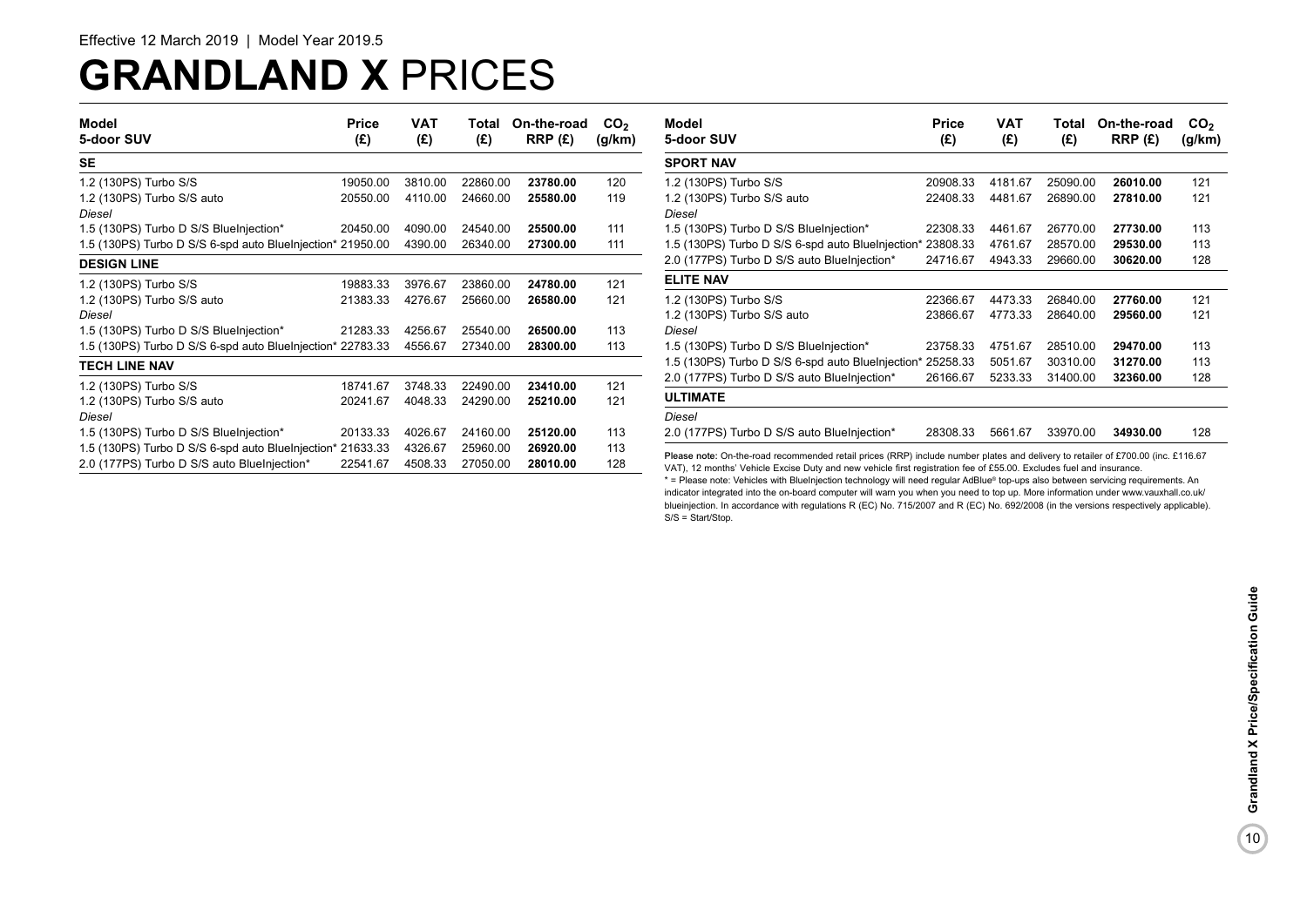### *SAFETY*

### **Driver / passenger airbags**

- Driver's and front passenger's airbags Front seat side-impact airbags
- Full-size curtain airbags for driver, front seat passenger and outer rear seat passengers

### **Seating**

- Height-adjustable front seat head restraints Height-adjustable rear seat head restraints
- Anti-submarining ramps in front seats

### **Seatbelts**

- Inertia-reel lap and diagonal seatbelts for all seats Dual seatbelt pretensioners on front seats
- *These keep the pelvis better coupled to the vehicle in an impact; the pelvis and therefore the legs are allowed less forward movement, reducing the risk of hard knee contact with the facia.*
- Pretensioners on outer rear seatbelt retractors Load limiters on outer rear seatbelt retractors • Smart seatbelt reminder for front and rear seats *– Warning lights and audible warning.*

### **Child safety**

• Deactivation switch for front passenger's front and side-impact airbags – *Permits the safe use of a child seat in the front passenger seat.* • i-Size compatible child seat mountings located on front passenger's seat and outer rear seats (does not include child seat). Rear seat mountings incorporate top tether anchor points – *Allows i-Size child safety seats to be securely fixed into the car. The mounting system reduces forward movement in an accident and makes the child seat easier to install.* • Child-proof locks on rear doors

### **Driver / passenger safety**

• Energy-absorbing steering column • Side-impact protection beams • Reinforced passenger safety cell • Deformation zones front and rear

### **Pedestrian safety**

- Collapsible windscreen wiper system – *Designed to reduce pedestrian head injuries.*
- Upper and lower bumper design – *Reduces upper and lower leg injuries.*

### **Braking and stability**

- Switchable Electronic Stability Programme (ESP) Anti-lock Braking System (ABS)
- Corner stability control Traction control Hill start assist Engine drag torque control  *Improves directional stability by preventing the driven wheels from locking on slippery surfaces under*
- *the influence of engine braking.* Hydraulic brake assist Electronic brakeforce distribution

### **Tyre pressure**

• Deflation detection system

 $(11)$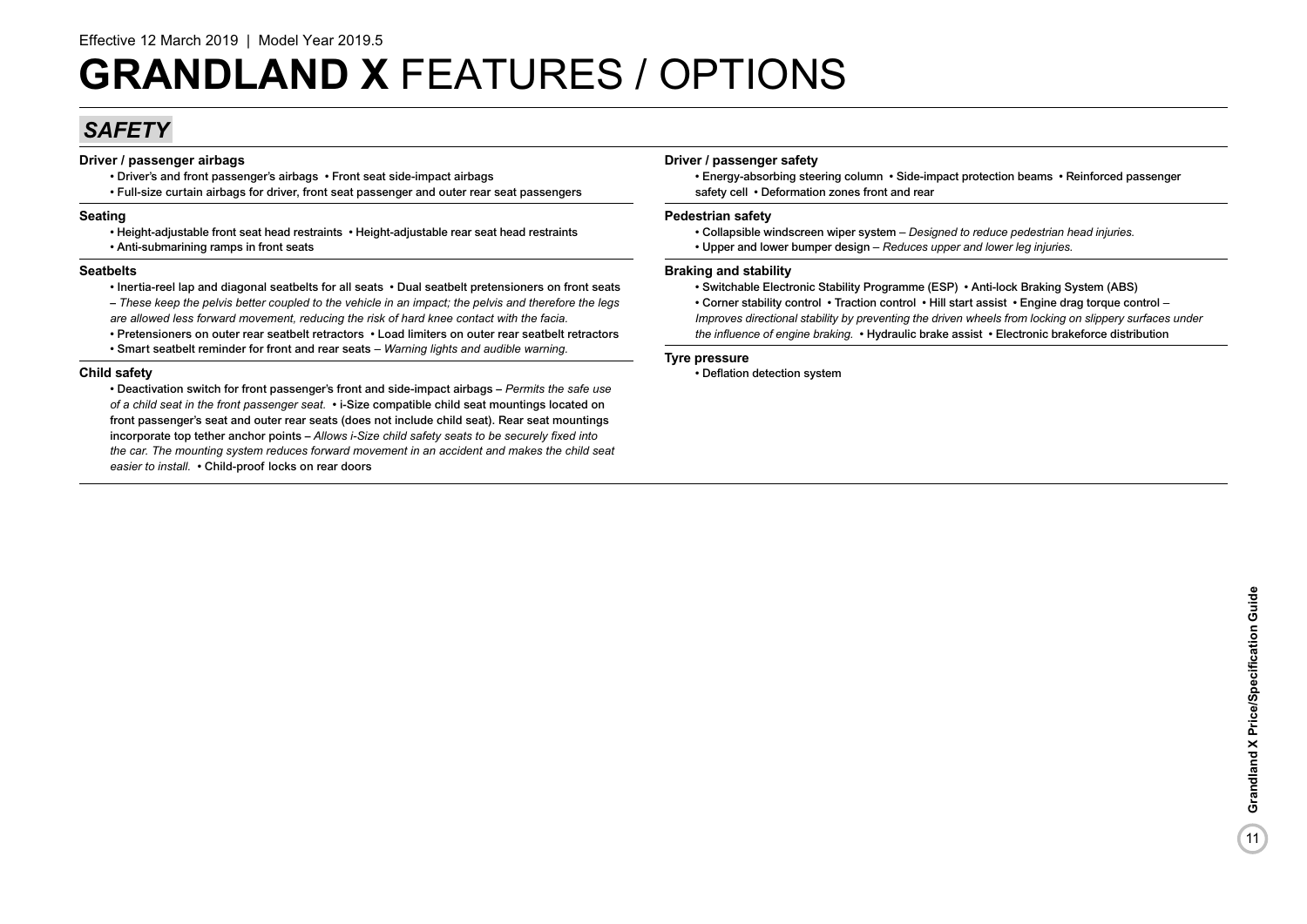| <b>DRIVER ASSISTANCE</b>                                                                                                                                                                                                                                                                                                                                                                                                                                                                                                                                                                                                           |           | ధ్య |   | Design Line<br>Tech Line | IStory Maple | Elite Map | Unitary | Price (£)        | Total (£)        |
|------------------------------------------------------------------------------------------------------------------------------------------------------------------------------------------------------------------------------------------------------------------------------------------------------------------------------------------------------------------------------------------------------------------------------------------------------------------------------------------------------------------------------------------------------------------------------------------------------------------------------------|-----------|-----|---|--------------------------|--------------|-----------|---------|------------------|------------------|
| <b>Electric parking brake</b><br>• Centre console switch in lieu of handbrake lever                                                                                                                                                                                                                                                                                                                                                                                                                                                                                                                                                | ●         |     |   |                          |              |           |         | exc. VAT         | inc. VAT         |
| <b>Steering</b><br>• Speed-sensitive electric power-assisted steering                                                                                                                                                                                                                                                                                                                                                                                                                                                                                                                                                              | $\bullet$ |     |   |                          |              |           |         |                  |                  |
| Cruise control with speed limiter and intelligent speed adaptation<br>The cruise control feature enables you to maintain a constant speed - making it ideal for economical motorway driving. The speed<br>limiter function can be set to ensure that you do not exceed the speed limit and can be easily overridden if required. Working in<br>conjunction with speed sign recognition, when a new speed limit is detected a message appears in the driver information display.<br>You can then set the cruise control to the new speed limit with a simple press on a steering wheel button.<br>• Steering wheel mounted controls |           |     |   |                          |              |           |         |                  |                  |
| Automatic cruise control with speed limiter and intelligent speed adaptation (only available on diesel automatic models)                                                                                                                                                                                                                                                                                                                                                                                                                                                                                                           |           |     |   | $\circ$                  | O            | O         | ●       | 333.33           | 400.00           |
| <b>All Road Pack</b><br>For those drivers who regularly take their vehicle off road, this pack helps the driver cope with whatever conditions they<br>encounter.                                                                                                                                                                                                                                                                                                                                                                                                                                                                   | $\circ$   |     | O | $\circ$                  | $\circ$      |           |         | 416.67<br>166.67 | 500.00<br>200.00 |
| • IntelliGrip: A choice of five selectable modes to suit the driving conditions: ESP on, ESP off, snow, mud, sand<br>• 18-inch five-spoke alloy wheels with 225/55 tyres                                                                                                                                                                                                                                                                                                                                                                                                                                                           |           |     |   |                          |              | O         | $\circ$ | 41.67            | 50.00            |
| Speed sign recognition<br>Detects and then displays speed limits, reducing uncertainty and the risk of speeding.<br>• Recognises different speed signs, including temporary speed restrictions • Displays reminder in the instrument cluster<br>. On Nav models, where the front camera system is unable to detect any speed signs the speed limit stored in the navigation<br>database will be displayed<br>Always know the speed limit                                                                                                                                                                                           |           |     |   |                          |              |           |         |                  |                  |
| Lane departure warning<br>If the driver has not actively steered or signalled, the lane departure warning system warns when the car moves outside of lane<br>markings at speeds above 37mph.<br>• Warning light in instrument cluster • Audible warning • Facia on/off switch<br>Keeps you in lane                                                                                                                                                                                                                                                                                                                                 |           |     |   |                          |              |           |         |                  |                  |
| Side blind spot alert<br>Side blind spot alert helps prevent potential collisions with other vehicles 'hidden' in the vehicle's side blind<br>spots. If a vehicle enters one of the blind spots a warning light illuminates in the relevant door mirror.<br>• Ultrasonic side sensors with three-metre range • Warning light in door mirrors<br>• Operates at speeds between 7mph and 70mph (where permitted)<br>Warns of vehicles in your blind spot                                                                                                                                                                              |           |     |   |                          |              |           |         |                  |                  |

 $\bullet$  = Standard equipment.  $\circ$  = Optional at extra cost.

 $\boxed{12}$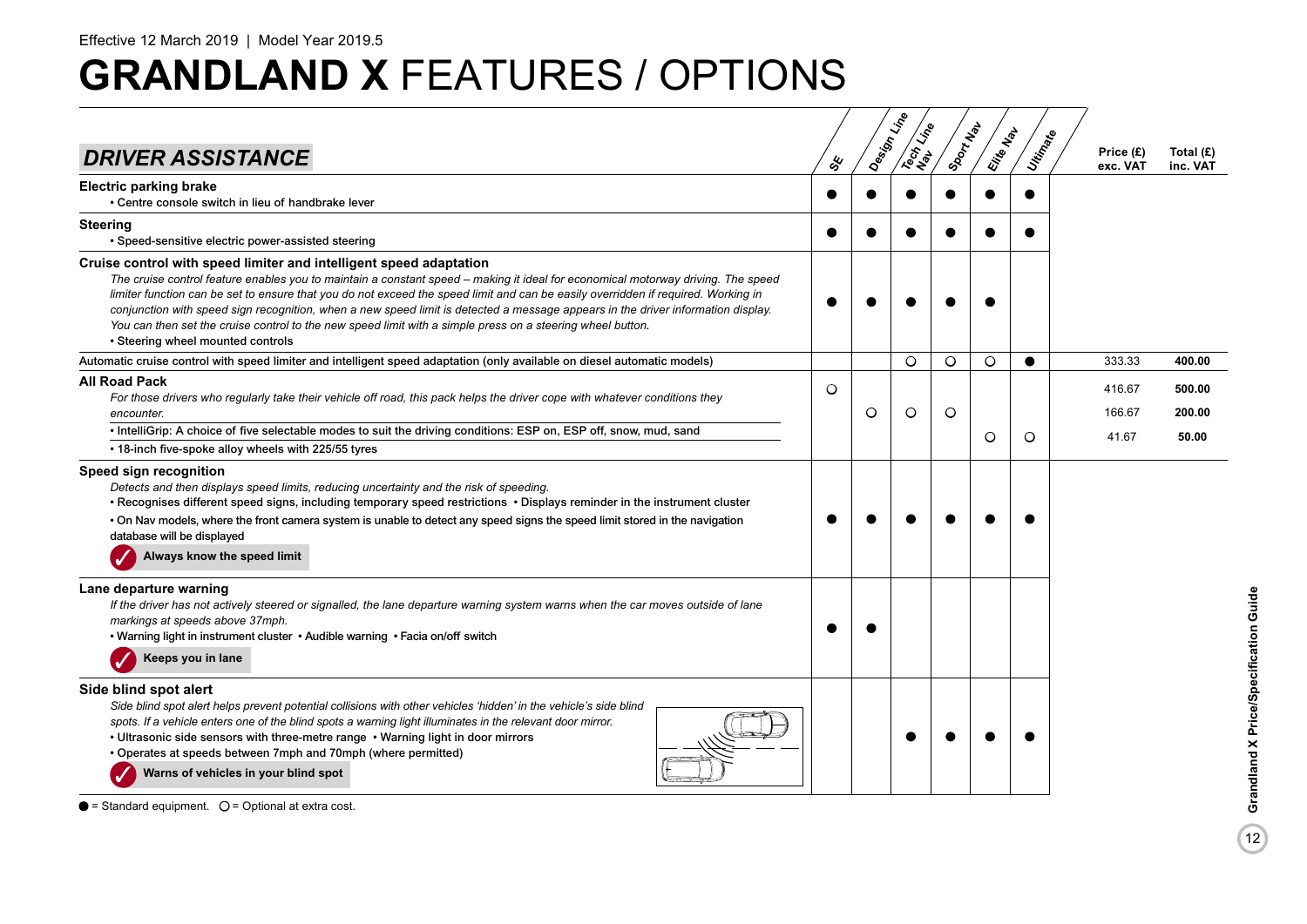| <b>DRIVER ASSISTANCE</b>                                                                                                                                                                                                                                                                                                                                                                                                                                                                                                                                                                                                                                                                                                                                                                                                                                                                                                           | ళ్ల     | Design Little | Tech Line | Sport Map | Elite Map | Unitary | Price (£)<br>exc. VAT | Total $(E)$<br>inc. VAT |
|------------------------------------------------------------------------------------------------------------------------------------------------------------------------------------------------------------------------------------------------------------------------------------------------------------------------------------------------------------------------------------------------------------------------------------------------------------------------------------------------------------------------------------------------------------------------------------------------------------------------------------------------------------------------------------------------------------------------------------------------------------------------------------------------------------------------------------------------------------------------------------------------------------------------------------|---------|---------------|-----------|-----------|-----------|---------|-----------------------|-------------------------|
| <b>Safety Pack</b><br>The front camera and radar systems combine to enhance the driver assistance and safety features.<br>Driver drowsiness system:<br>The system monitors driving time and driving behaviour to help prevent accidents caused by tiredness.                                                                                                                                                                                                                                                                                                                                                                                                                                                                                                                                                                                                                                                                       |         |               |           |           |           |         |                       |                         |
| Forward collision alert with automatic emergency braking and pedestrian detection:<br>The system operates automatically from 3mph and gives an audible warning as well as a visual warning when approaching another<br>vehicle too quickly. If no avoiding action is taken by the driver, at speeds below 19mph the system automatically slows the vehicle to<br>a full stop with emergency braking of 0.9g. At speeds from 19mph to 70mph it brakes automatically to reduce speed by a maximum<br>of 31mph – to reduce speed even further the driver must brake him/herself. The operational speed range of the system depends on<br>the detected obstacle (mobile target: from 3 to 70mph; fixed target: from 3 to 50mph; pedestrian: from 3 to 37mph). Vauxhall driver<br>assistance systems are intended to support the driver within the system-imminent limitations. The driver remains responsible for the<br>driving task. |         |               |           |           |           |         |                       |                         |
| Lane departure warning with lane assist:<br>When lane departure warning identifies an imminent lane departure without driver input, lane assist applies gentle steering corrections to<br>keep the vehicle within its lane. The system operates from 40mph.                                                                                                                                                                                                                                                                                                                                                                                                                                                                                                                                                                                                                                                                        |         |               |           |           |           |         |                       |                         |
| <b>Parking sensors</b><br>• Rear parking distance sensors • Audible warning                                                                                                                                                                                                                                                                                                                                                                                                                                                                                                                                                                                                                                                                                                                                                                                                                                                        |         |               |           |           |           |         |                       |                         |
| <b>Park and Go Pack One</b><br>An audible warning alerts you to obstacles in front of and behind you. A series of beeps are sounded as you<br>approach the obstacle, increasing in frequency as the distance closes.<br>• Front and rear parking distance sensors • Audible warning • Electrically foldable door mirrors with<br>puddle light                                                                                                                                                                                                                                                                                                                                                                                                                                                                                                                                                                                      | O       |               |           |           |           |         | 229.17                | 275.00                  |
| <b>Easier parking</b>                                                                                                                                                                                                                                                                                                                                                                                                                                                                                                                                                                                                                                                                                                                                                                                                                                                                                                              |         |               |           |           |           |         |                       |                         |
| <b>Park and Go Pack Two</b><br>Advanced park assist:<br>Advanced park assist not only detects suitable parking spaces but also expertly steers into them for you.<br>All you have to do is to drive forward or reverse and brake. The system works with both parallel and bay parking.<br>• Front and rear parking distance sensors • Ultrasonic side sensors identify suitable parking spaces at speeds up to 12mph<br>. Fully automated steering . Detailed forward/reverse instructions are shown in the instrument cluster                                                                                                                                                                                                                                                                                                                                                                                                     | $\circ$ | O             |           |           |           |         | 541.67                | 650.00                  |
| Finds suitable parking spaces<br>Auto steers into the parking space for you                                                                                                                                                                                                                                                                                                                                                                                                                                                                                                                                                                                                                                                                                                                                                                                                                                                        |         |               |           |           |           |         |                       |                         |
| Rear view camera:<br>The rear view camera gives a clear view of the area behind the vehicle within the infotainment screen.<br>The camera is mounted in the tailgate above the licence plate. The screen is activated by engaging<br>reverse gear and remains while reverse is engaged.<br>• Activated when reverse gear selected • Camera view appears in infotainment screen<br>• Rear bumper and grid lines shown as reference points<br>See what's behind you on the central screen                                                                                                                                                                                                                                                                                                                                                                                                                                            |         |               | O         | O         | $\circ$   |         | 458.33                | 550.00                  |
| <b>Easier parking</b>                                                                                                                                                                                                                                                                                                                                                                                                                                                                                                                                                                                                                                                                                                                                                                                                                                                                                                              |         |               |           |           |           |         |                       |                         |

 $\bullet$  = Standard equipment.  $\circ$  = Optional at extra cost.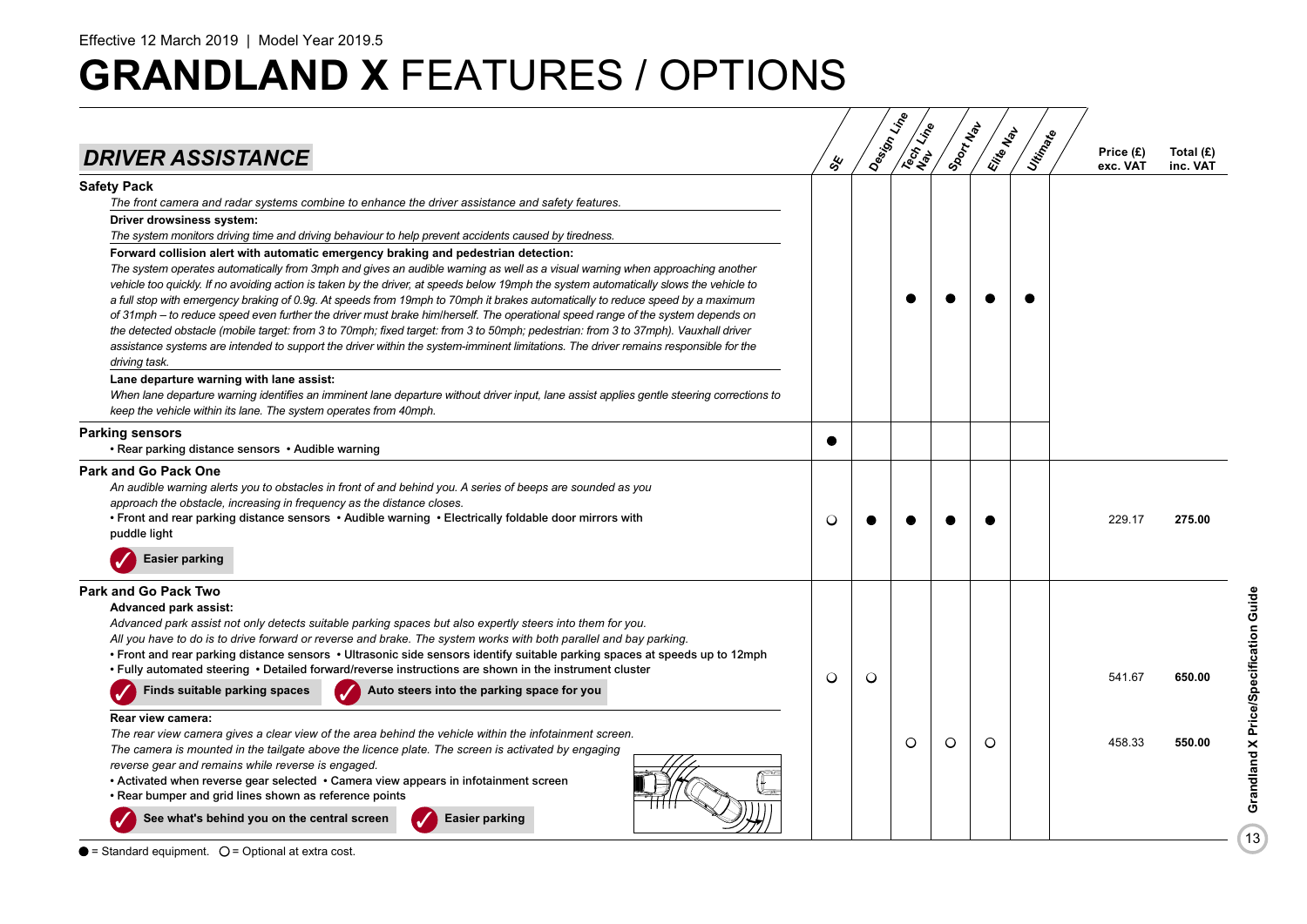

### *SECURITY*

| <b>Standard security features</b><br>• Remote control security alarm system (operates in conjunction with central locking) • Electronically protected audio equipment<br>. Engine deadlock immobiliser • Visible Vehicle Identification Number (VIN) • Locking wheel nuts • Luggage compartment cover |  |  |  |        |        |
|-------------------------------------------------------------------------------------------------------------------------------------------------------------------------------------------------------------------------------------------------------------------------------------------------------|--|--|--|--------|--------|
| Remote control central locking<br>• Operates on doors, tailgate and fuel filler flap • Deadlocking • Driver's internal central locking activation switch                                                                                                                                              |  |  |  |        |        |
| • Two folding keys, each with integral remote control function                                                                                                                                                                                                                                        |  |  |  |        |        |
| Keyless entry / engine start/stop<br>• Two keyless entry/start keys • Engine start/stop button • Power tailgate                                                                                                                                                                                       |  |  |  | 591.67 | 710.00 |

### *DRIVER INFORMATION*

| Instrumentation<br>. Speedometer . Rev counter . Fuel gauge with low fuel level warning light . Water temperature gauge with warning light<br>. Shift-up indication light (manual models only) – Indicates when to change gear for optimum fuel economy.                           |  |  |  |
|------------------------------------------------------------------------------------------------------------------------------------------------------------------------------------------------------------------------------------------------------------------------------------|--|--|--|
| Driver information display (centrally located in instrument cluster)<br>• Displays trip computer data • Total mileage • Service-due indicator • Deflation detection system • 3.5-inch colour information display                                                                   |  |  |  |
| Multi-function trip computer (displayed on driver information display)<br>• Trip mileage • Vehicle range based on remaining fuel • Average speed • Average fuel economy • Instantaneous fuel economy                                                                               |  |  |  |
| Central facia display (format dependent on infotainment unit)<br>. Audio information • Digital clock with automatic RDS time adjustment • Outside air temperature with ice warning function<br>• Additional features dependent on infotainment unit (see infotainment for details) |  |  |  |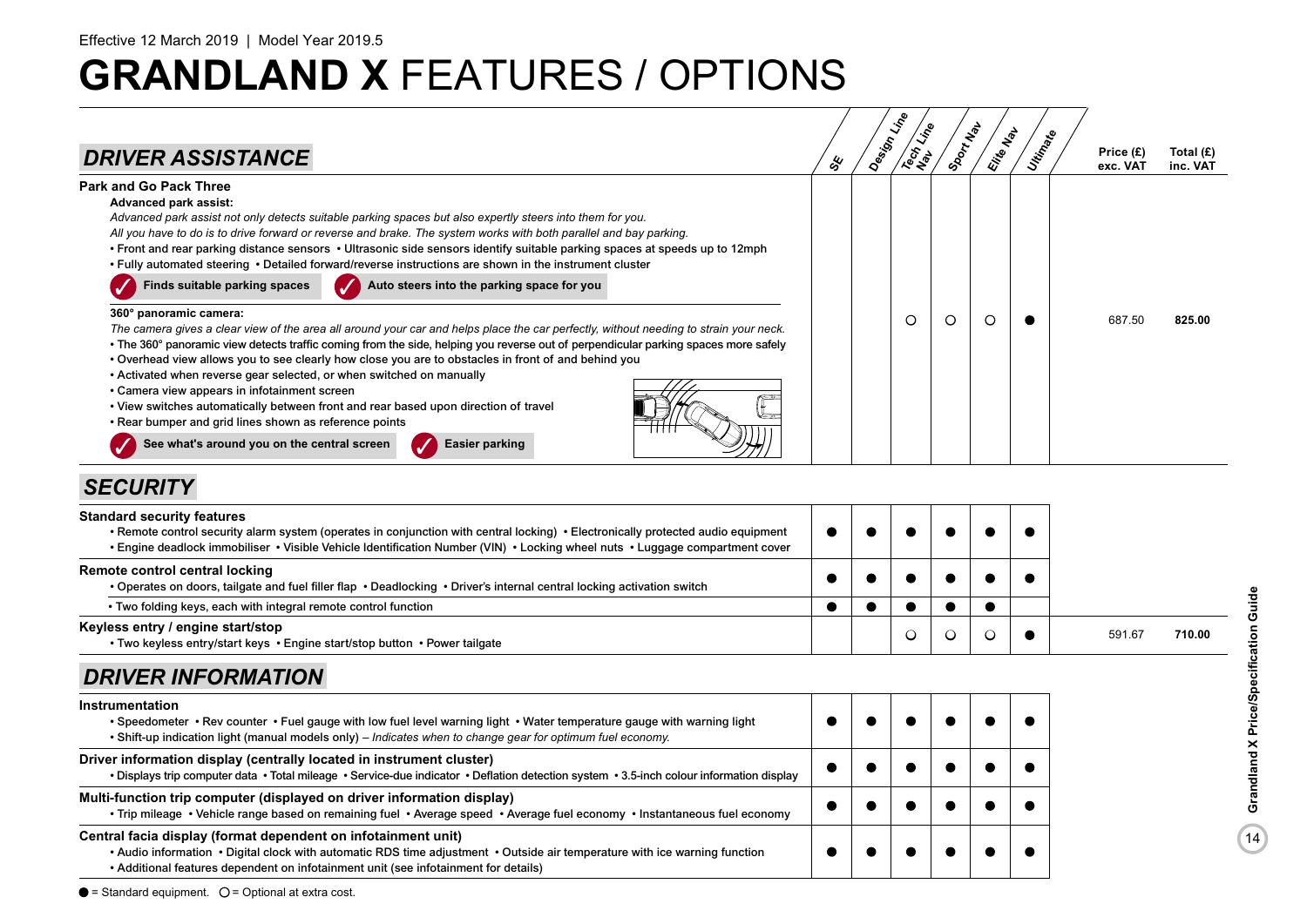|                                                                                                                                                                                                                                                                                                                                                                                                                                                                                                                                                                    |     | Design Line | Tech Line | Sport New | Elite Nat | Unitingste | Price (£) | Total $(E)$ |
|--------------------------------------------------------------------------------------------------------------------------------------------------------------------------------------------------------------------------------------------------------------------------------------------------------------------------------------------------------------------------------------------------------------------------------------------------------------------------------------------------------------------------------------------------------------------|-----|-------------|-----------|-----------|-----------|------------|-----------|-------------|
| <b>INTERIOR STYLING</b>                                                                                                                                                                                                                                                                                                                                                                                                                                                                                                                                            | ధ్య |             |           |           |           |            | exc. VAT  | inc. VAT    |
| SE / Design Line interior décor<br>Steering wheel: • Three-spoke design • Leather-covered • Satin chrome-effect bezel<br>Facia and door trim: • Frosted silver facia and door panel inserts • Black door panels with black Modene cloth inserts                                                                                                                                                                                                                                                                                                                    |     |             |           |           |           |            |           |             |
| • Chrome-effect interior door handles                                                                                                                                                                                                                                                                                                                                                                                                                                                                                                                              |     |             |           |           |           |            |           |             |
| Tech Line Nav interior décor<br>Steering wheel: • Three-spoke design • Leather-covered • Satin chrome-effect bezel<br>Facia and door trim: • Toba grey facia and door panel inserts (with black trim)<br>• Sanora gold facia and door panel inserts (with medium atmosphere trim)<br>. Black door panels with black premium leather-effect inserts (with black trim)<br>· Black door panels with medium atmosphere premium leather-effect inserts (with medium atmosphere trim)<br>• Chrome-effect interior door handles<br>Front door sill covers: • Alloy-effect |     |             |           |           |           |            |           |             |
| Sport Nav interior décor<br>Steering wheel: • Three-spoke design • Leather-covered • Satin chrome-effect bezel<br>Facia and door trim: • Toba grey facia and door panel inserts (with black trim)<br>• Sanora gold facia and door panel inserts (with medium atmosphere trim)<br>. Black door panels with black premium leather-effect inserts (with black trim)<br>. Black door panels with medium atmosphere premium leather-effect inserts (with medium atmosphere trim)<br>• Chrome-effect interior door handles<br>Front door sill covers: • Alloy-effect     |     |             |           |           |           |            |           |             |
| Elite Nav / Ultimate interior décor<br>Steering wheel: • Three-spoke design • Leather-covered • Satin chrome-effect bezel<br>Facia and door trim: • Toba grey facia and door panel inserts • Black door panels with black premium leather-effect inserts<br>• Chrome-effect interior door handles<br>Pedals: • Sports, alloy-effect - Ultimate models only.<br>Front door sill covers: • Alloy-effect                                                                                                                                                              |     |             |           |           |           |            |           |             |

 $\bullet$  = Standard equipment.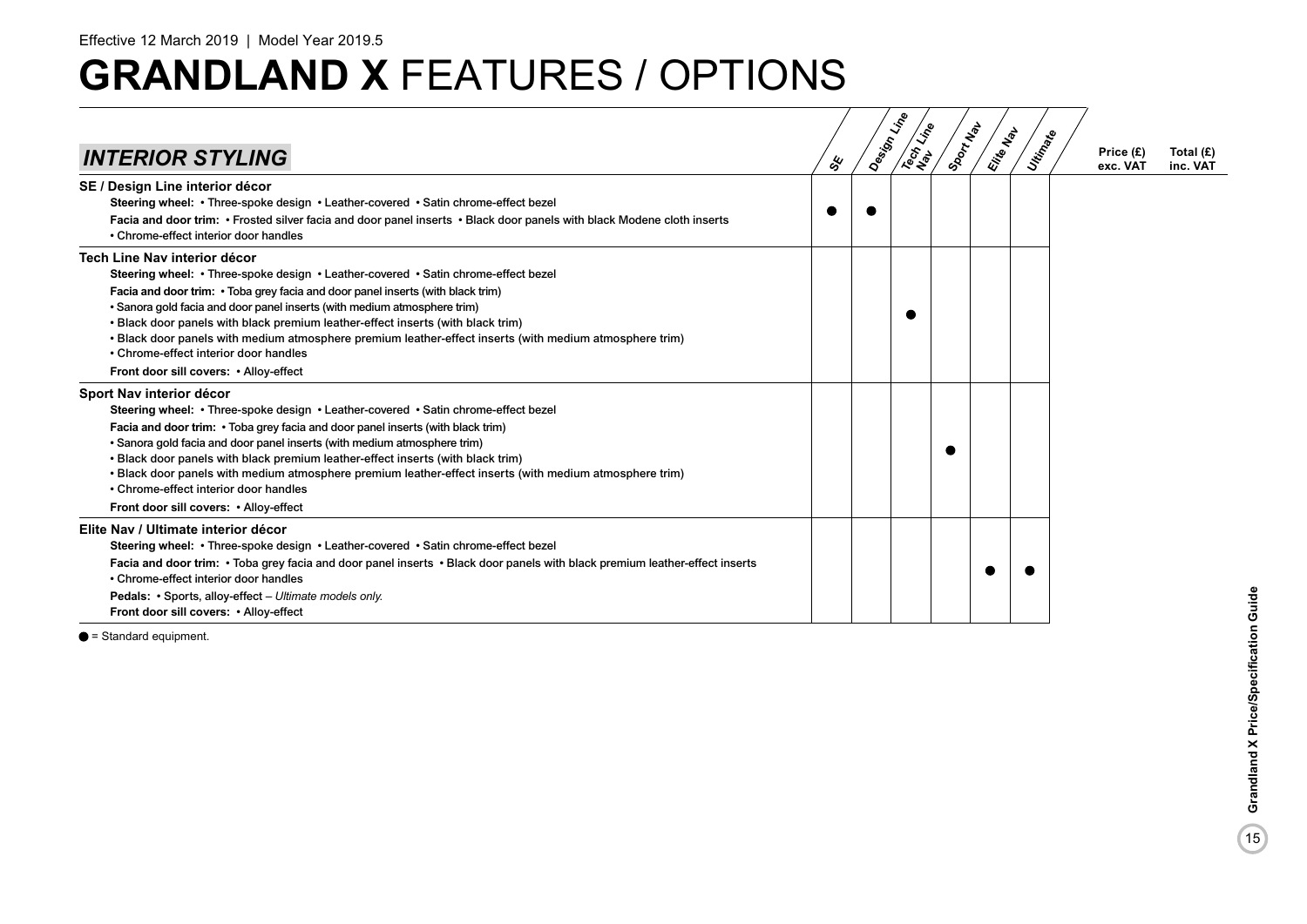| AUDIO, COMMUNICATION AND NAVIGATION                                                                                                                                                                                                                                                                                                                                                                                                                                                                                                                                                                                                                                                                                                                                                                                                                                                                                                                                                                                                | ధ్య       | Design Line | Tech Line | Sport Map | Elite Map | Utin Rate | Price (£)<br>exc. VAT | Total $(E)$<br>inc. VAT |
|------------------------------------------------------------------------------------------------------------------------------------------------------------------------------------------------------------------------------------------------------------------------------------------------------------------------------------------------------------------------------------------------------------------------------------------------------------------------------------------------------------------------------------------------------------------------------------------------------------------------------------------------------------------------------------------------------------------------------------------------------------------------------------------------------------------------------------------------------------------------------------------------------------------------------------------------------------------------------------------------------------------------------------|-----------|-------------|-----------|-----------|-----------|-----------|-----------------------|-------------------------|
| R4.0 IntelliLink touchscreen infotainment system<br>For use with media players, USB memory sticks, mobile phones and smartphone apps.<br><b>Onboard features:</b><br>• 7-inch colour touchscreen • Digital radio/AM/FM stereo radio • RDS with Traffic Programme<br><b>Media connections:</b><br>• USB connection with iPod control and smartphone projection<br>• Bluetooth® A2DP audio streaming (Advanced Audio Distribution Profile)<br>Mobile phone portal:<br>• Bluetooth <sup>®</sup> connectivity • Handsfree calls via steering wheel controls • Vehicle microphone<br>• Phone book access – Contacts/last calls/missed calls etc. are mirrored on IntelliLink's display and are easily navigated using the<br>touchscreen (features dependent on mobile phone).<br>Smartphone interface:<br>• Apple CarPlay™ • Android Auto™<br>Aerial:<br>• Rod antenna                                                                                                                                                                 | $\bullet$ |             |           |           |           |           |                       |                         |
| Navi 5.0 IntelliLink touchscreen navigation and infotainment system<br>For use with media players, USB memory sticks, mobile phones and smartphone apps.<br><b>Onboard features:</b><br>• 8-inch colour touchscreen • Digital radio/AM/FM stereo radio • RDS with Traffic Programme • Embedded voice control<br><b>Navigation features:</b><br>• Satellite navigation system • 3D street level mapping • European coverage<br><b>Media connections:</b><br>• 2 USB connections, front with iPod control and smartphone projection functions<br>• Bluetooth® A2DP audio streaming (Advanced Audio Distribution Profile)<br>Mobile phone portal:<br>• Bluetooth® connectivity • Handsfree calls via steering wheel controls • Vehicle microphone<br>• Phone book access – Contacts/last calls/missed calls etc. are mirrored on IntelliLink's display and are easily navigated using the<br>touchscreen (features dependent on mobile phone).<br>Smartphone interface:<br>• Apple CarPlay™ • Android Auto™<br>Aerial:<br>• Shark fin | $\circ$   | $\circ$     |           |           |           |           | 591.67                | 710.00                  |
| Denon premium sound system<br>Only available with Navi 5.0. Not available with optional emergency spare wheel.<br>• Eight speakers • Subwoofer • Separate amplifier for subwoofer                                                                                                                                                                                                                                                                                                                                                                                                                                                                                                                                                                                                                                                                                                                                                                                                                                                  |           |             | O         | O         | $\circ$   |           | 466.67                | 560.00                  |
| Six speakers (four front, two rear)                                                                                                                                                                                                                                                                                                                                                                                                                                                                                                                                                                                                                                                                                                                                                                                                                                                                                                                                                                                                |           |             |           |           |           |           |                       |                         |
| Steering wheel mounted audio controls                                                                                                                                                                                                                                                                                                                                                                                                                                                                                                                                                                                                                                                                                                                                                                                                                                                                                                                                                                                              |           |             |           |           |           |           |                       |                         |
| Wireless charger for mobile devices                                                                                                                                                                                                                                                                                                                                                                                                                                                                                                                                                                                                                                                                                                                                                                                                                                                                                                                                                                                                | O         | O           | $\circ$   | O         |           |           | 150.00                | 180.00                  |
|                                                                                                                                                                                                                                                                                                                                                                                                                                                                                                                                                                                                                                                                                                                                                                                                                                                                                                                                                                                                                                    |           |             |           |           |           |           |                       |                         |

 $\bullet$  = Standard equipment.  $\circ$  = Optional at extra cost.

16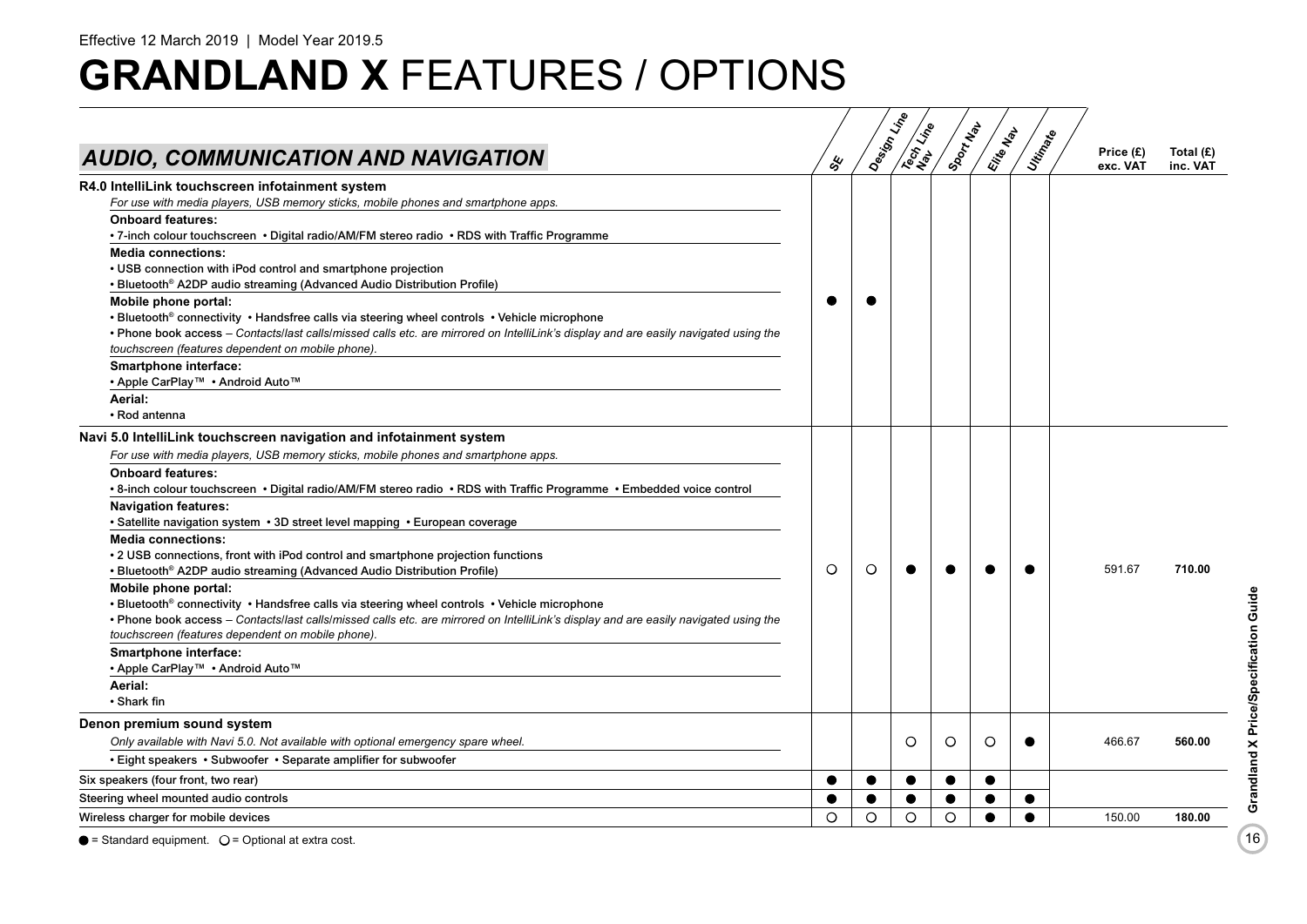| <b>SEATING AND COMFORT</b>                                                                                                                                                                                                                                                                                                                                                                                                                                                                                                                                                                                                          |         | ధ్య | Design Line | Tech Life | Sport New | Eitle Map | Utin <sub>Ratio</sub> | Price (£)<br>exc. VAT | Total $(E)$<br>inc. VAT |
|-------------------------------------------------------------------------------------------------------------------------------------------------------------------------------------------------------------------------------------------------------------------------------------------------------------------------------------------------------------------------------------------------------------------------------------------------------------------------------------------------------------------------------------------------------------------------------------------------------------------------------------|---------|-----|-------------|-----------|-----------|-----------|-----------------------|-----------------------|-------------------------|
| Reach and rake adjustable steering                                                                                                                                                                                                                                                                                                                                                                                                                                                                                                                                                                                                  | ●       |     |             | $\bullet$ |           |           |                       |                       |                         |
| <b>Cloth front seats</b><br>Driver's seat (eight-way adjustable): • Height • Reach • Backrest • Head restraint<br>Front passenger's seat (six-way adjustable): • Reach • Backrest • Head restraint                                                                                                                                                                                                                                                                                                                                                                                                                                  |         |     |             |           |           |           |                       |                       |                         |
| Seat trim:<br>• Berson black fabric seat trim inserts • Modene black fabric side bolsters                                                                                                                                                                                                                                                                                                                                                                                                                                                                                                                                           |         |     |             |           |           |           |                       |                       |                         |
| Ergonomic active front seats (AGR-approved <sup>†</sup> )<br>Driver's and front passenger's seats (16-way adjustable): • Height • Reach • Tilt (electrical) • Backrest<br>• Seat cushion extension • Lumbar adjustment (four-way electrical) • Head restraint                                                                                                                                                                                                                                                                                                                                                                       | $\circ$ |     |             |           |           |           |                       | 437.50                | 525.00                  |
| Seat trim:<br>• Harlekin black fabric seat trim inserts • Black premium leather-effect side bolsters<br>• Harlekin medium atmosphere fabric seat trim inserts (not available on SE models) • Modene two-tone fabric inner                                                                                                                                                                                                                                                                                                                                                                                                           |         |     |             | N/C       | N/C       |           |                       | No-cost option        |                         |
| side bolsters • Medium atmosphere premium leather-effect outer side bolsters<br>Ergonomic active front seats (AGR-approved <sup>+</sup> ) and power driver's seat<br>Driver's seat (16-way adjustable): • Height (electrical) • Reach (electrical) • Tilt (electrical)<br>• Backrest (electrical) • Seat cushion extension • Lumbar adjustment (four-way electrical) • Head restraint • Active ventilation<br>Front passenger's seat (16-way adjustable): • Height • Reach • Tilt (electrical) • Backrest • Seat cushion extension<br>• Lumbar adjustment (four-way electrical) • Head restraint • Active ventilation<br>Seat trim: |         |     |             |           |           |           |                       |                       |                         |
| • Black Siena perforated leather seat trim inserts • Black Siena leather side bolsters                                                                                                                                                                                                                                                                                                                                                                                                                                                                                                                                              |         |     |             |           |           |           |                       |                       |                         |
| <b>Rear seating</b><br>• Three-person layout • 60/40 split-folding rear seat • Height-adjustable and removable head restraints<br>. i-Size compatible child seat mountings incorporating top tether anchor points located on outer rear seats<br>(does not include child seat)<br>- Allows i-Size child safety seats to be securely fixed into the car. The mounting system reduces forward movement in an accident<br>and makes the child seat easier to install.                                                                                                                                                                  |         |     |             |           |           |           |                       |                       |                         |
| Centre rear seat head restraint                                                                                                                                                                                                                                                                                                                                                                                                                                                                                                                                                                                                     |         |     |             |           |           |           |                       |                       |                         |

 $\bullet$  = Standard equipment.  $O =$  Optional at extra cost. N/C = No-cost option.

† = AGR (The Campaign for Healthier Backs) is an independent centre of excellence for ergonomics, based in Germany.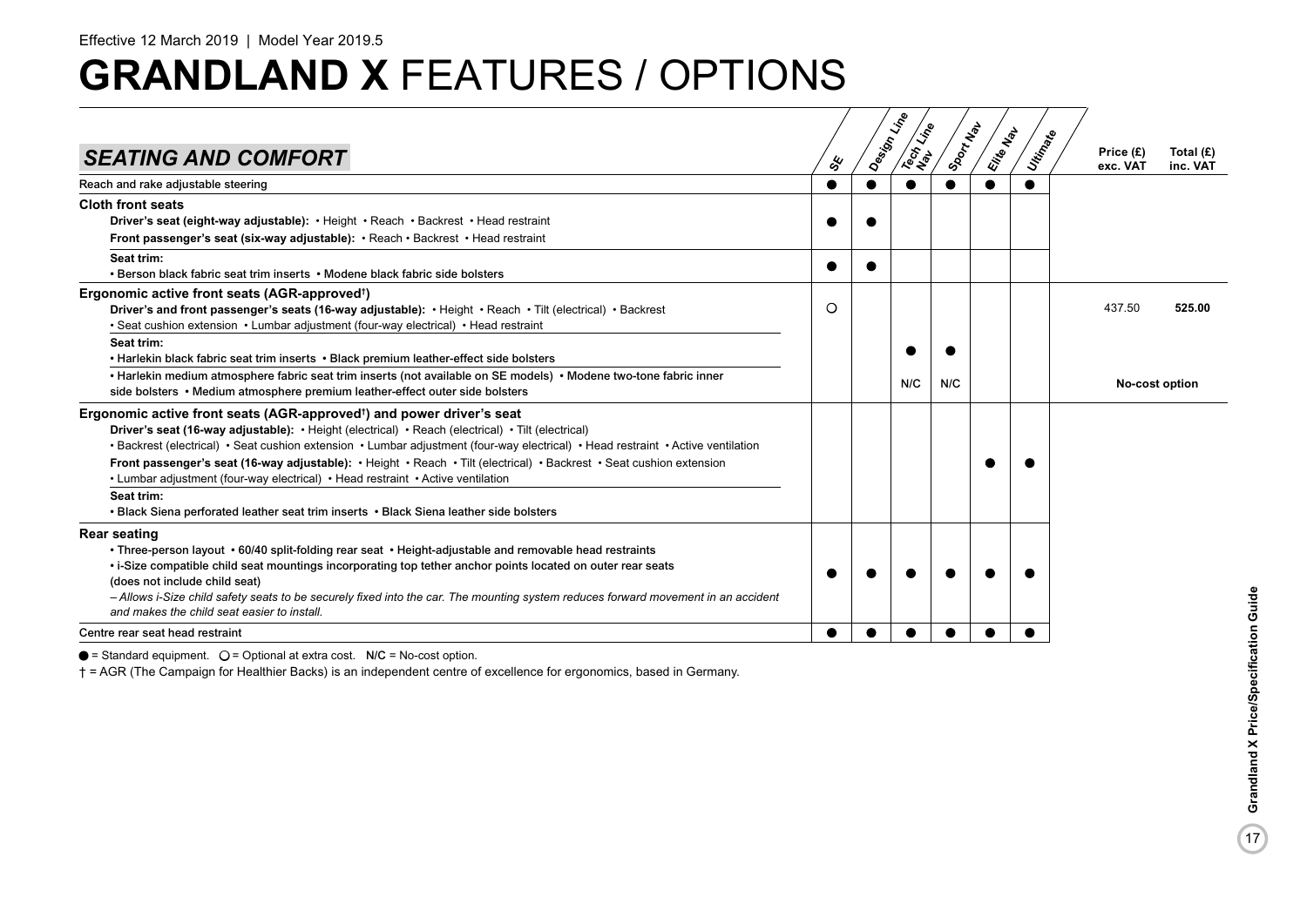| <b>HEATING AND VENTILATION</b>                                                                                                                                                                                                                                                                                                                                                                      | ధ్య       | Design Line | <b>IRECTLY LITE</b> | ISOON NOW | Elite Map | Unitingste | Price (£)<br>exc. VAT | Total $(E)$<br>inc. VAT |
|-----------------------------------------------------------------------------------------------------------------------------------------------------------------------------------------------------------------------------------------------------------------------------------------------------------------------------------------------------------------------------------------------------|-----------|-------------|---------------------|-----------|-----------|------------|-----------------------|-------------------------|
| Electronic climate control including air conditioning<br>• Dual-zone control - Allowing different temperature settings for driver and front passenger<br>• Advanced predictive logic control system using a sun sensor<br>• Charcoal filter - Removes dust, airborne particles, pollen and unpleasant odours<br>• Automatic air direction and fan speed with manual override • Illuminated controls |           |             |                     |           |           |            |                       |                         |
| <b>Additional features</b><br>• Four adjustable facia vents • Windscreen demist vents • Side window demist vents • Rear passenger compartment heating ducts<br>. Heated rear screen with timed cut-off                                                                                                                                                                                              |           |             |                     |           |           |            |                       |                         |
| <b>Winter Pack One</b><br>• Heated front seats • Heated leather-covered steering wheel<br>Warm welcome                                                                                                                                                                                                                                                                                              | $\circ$   |             | $\circ$             | O         |           |            | 295.83                | 355.00                  |
| <b>Winter Pack Two</b><br>• Heated front seats (standard on Elite Nav) • Heated outer rear seats<br>• Heated leather-covered steering wheel (standard on Elite Nav)<br>Warm welcome                                                                                                                                                                                                                 |           |             | $\circ$             | O         | $\circ$   |            | 462.50<br>166.67      | 555.00<br>200.00        |
| <b>INTERIOR CONVENIENCE</b>                                                                                                                                                                                                                                                                                                                                                                         |           |             |                     |           |           |            |                       |                         |
| <b>Convenience features</b><br>. Front 12-volt electrical accessory socket . 12-volt electrical accessory socket in luggage compartment<br>• Front and rear passenger assist handles                                                                                                                                                                                                                |           |             |                     |           |           |            |                       |                         |
| 220-volt power outlet behind front seats                                                                                                                                                                                                                                                                                                                                                            | $\bullet$ | ●           | $\bullet$           | $\bullet$ | ●         | ●          |                       |                         |
| Driver's and front passenger's sunvisors with vanity mirrors                                                                                                                                                                                                                                                                                                                                        |           |             |                     |           |           |            |                       |                         |
| Driver's and front passenger's sunvisors with illuminated vanity mirrors                                                                                                                                                                                                                                                                                                                            |           |             | $\bullet$           |           |           |            |                       |                         |
| Automatically dimming anti-dazzle rear-view mirror                                                                                                                                                                                                                                                                                                                                                  | $\bullet$ |             | $\bullet$           |           |           | ●          |                       |                         |
| Driver's centre armrest                                                                                                                                                                                                                                                                                                                                                                             | $\bullet$ | ●           | $\bullet$           | $\bullet$ | $\bullet$ | $\bullet$  |                       |                         |
| <b>Versatility Pack</b><br>• 60/40 split-folding rear seat back • Centre rear seat armrest with ski pass-through • Illuminated luggage area<br>• Flex Floor with under-floor divider                                                                                                                                                                                                                | O         |             |                     |           |           |            | 133.33                | 160.00                  |
| <b>INTERIOR LIGHTING</b>                                                                                                                                                                                                                                                                                                                                                                            |           |             |                     |           |           |            |                       |                         |
| <b>Standard lighting</b><br>• Courtesy lighting operated by door switches                                                                                                                                                                                                                                                                                                                           |           |             |                     |           |           | ●          |                       |                         |
| <b>Premium lighting</b><br>• Ambient centre console downlighter • Ambient lighting in front doors • Rear reading lights                                                                                                                                                                                                                                                                             |           |             |                     |           |           |            |                       |                         |
| $\bullet$ = Standard equipment. $\circ$ = Optional at extra cost.                                                                                                                                                                                                                                                                                                                                   |           |             |                     |           |           |            |                       |                         |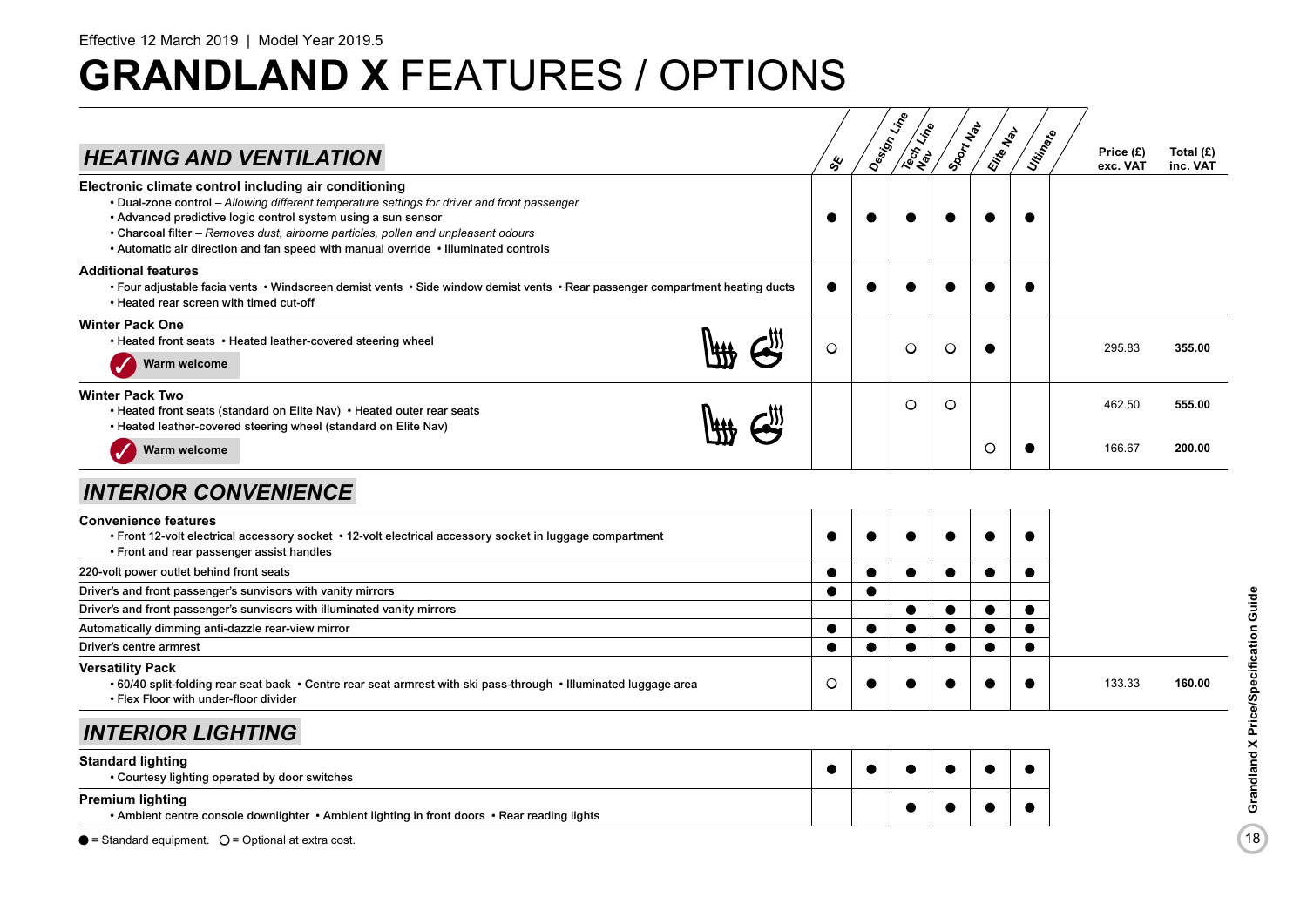| <b>INTERIOR STORAGE</b>                                                                                                                                                                                                                                                                                                                                                                                                                                                                                                                                                                                                                                                                                                                                                                                                                                                                                                                                                                                                                                                                                                                                                                                                                                                                                                                                                                                                                                                                                    | ఢ్త       | Design Vine | Tech Line | Sport New | Elite Map | Utingake  | Price (£)<br>exc. VAT | Total $(E)$<br>inc. VAT |
|------------------------------------------------------------------------------------------------------------------------------------------------------------------------------------------------------------------------------------------------------------------------------------------------------------------------------------------------------------------------------------------------------------------------------------------------------------------------------------------------------------------------------------------------------------------------------------------------------------------------------------------------------------------------------------------------------------------------------------------------------------------------------------------------------------------------------------------------------------------------------------------------------------------------------------------------------------------------------------------------------------------------------------------------------------------------------------------------------------------------------------------------------------------------------------------------------------------------------------------------------------------------------------------------------------------------------------------------------------------------------------------------------------------------------------------------------------------------------------------------------------|-----------|-------------|-----------|-----------|-----------|-----------|-----------------------|-------------------------|
| Interior storage<br>• Ventilated glovebox with lid • Front door pockets with 2.6-litre capacity • Two drinks holders in centre console (one if optional<br>All Road Pack is specified) • Rear door pockets with 1.8-litre capacity                                                                                                                                                                                                                                                                                                                                                                                                                                                                                                                                                                                                                                                                                                                                                                                                                                                                                                                                                                                                                                                                                                                                                                                                                                                                         | ●         |             |           |           |           |           |                       |                         |
| • Covered storage compartment in centre console and in driver's armrest                                                                                                                                                                                                                                                                                                                                                                                                                                                                                                                                                                                                                                                                                                                                                                                                                                                                                                                                                                                                                                                                                                                                                                                                                                                                                                                                                                                                                                    | $\bullet$ |             |           |           | $\bullet$ |           |                       |                         |
| • Storage pocket on front seat backs - On SE models, fitted in conjunction with ergonomic sports front seats. Not available separately.                                                                                                                                                                                                                                                                                                                                                                                                                                                                                                                                                                                                                                                                                                                                                                                                                                                                                                                                                                                                                                                                                                                                                                                                                                                                                                                                                                    | $\Box$    |             | $\bullet$ |           |           |           |                       |                         |
| Luggage area<br>• Luggage compartment cover • Fully carpeted luggage area                                                                                                                                                                                                                                                                                                                                                                                                                                                                                                                                                                                                                                                                                                                                                                                                                                                                                                                                                                                                                                                                                                                                                                                                                                                                                                                                                                                                                                  | ●         |             |           |           |           |           |                       |                         |
| • Illuminated luggage area – On SE models, fitted in conjunction with Versatility Pack. Not available separately.                                                                                                                                                                                                                                                                                                                                                                                                                                                                                                                                                                                                                                                                                                                                                                                                                                                                                                                                                                                                                                                                                                                                                                                                                                                                                                                                                                                          | □         |             |           |           |           |           |                       |                         |
| • Flex Floor with under-floor divider – On SE models, fitted in conjunction with Versatility Pack. Not available separately.                                                                                                                                                                                                                                                                                                                                                                                                                                                                                                                                                                                                                                                                                                                                                                                                                                                                                                                                                                                                                                                                                                                                                                                                                                                                                                                                                                               | П         |             |           |           |           |           |                       |                         |
| <b>EXTERIOR LIGHTING</b>                                                                                                                                                                                                                                                                                                                                                                                                                                                                                                                                                                                                                                                                                                                                                                                                                                                                                                                                                                                                                                                                                                                                                                                                                                                                                                                                                                                                                                                                                   |           |             |           |           |           |           |                       |                         |
| <b>Standard lighting features</b><br>• LED daytime running lights • Automatic lighting control • Lights-on audible warning • LED tail lights<br>. High-level centre rear brake light . Rear fog light . Reversing light . Hazard warning lights<br>• Door-to-door illumination • Welcome lighting                                                                                                                                                                                                                                                                                                                                                                                                                                                                                                                                                                                                                                                                                                                                                                                                                                                                                                                                                                                                                                                                                                                                                                                                          |           |             |           |           |           |           |                       |                         |
| Front fog lights                                                                                                                                                                                                                                                                                                                                                                                                                                                                                                                                                                                                                                                                                                                                                                                                                                                                                                                                                                                                                                                                                                                                                                                                                                                                                                                                                                                                                                                                                           | $\bullet$ |             | $\bullet$ |           |           | $\bullet$ |                       |                         |
| Halogen headlights with manual beam levelling and high beam assist                                                                                                                                                                                                                                                                                                                                                                                                                                                                                                                                                                                                                                                                                                                                                                                                                                                                                                                                                                                                                                                                                                                                                                                                                                                                                                                                                                                                                                         |           |             |           |           |           |           |                       |                         |
| <b>Premium LED Adaptive Forward Lighting Pack</b><br>LED elements light the road brighter than halogen, allowing you to see hazards sooner and giving you more time to react. The<br>system uses data such as vehicle speed, steering angle and when the indicators are used to determine the most suitable lighting.<br>• Urban light – With street lighting and speeds up to 34mph, the system automatically enhances the dipped beam function. At<br>speeds below 18mph the projector units swivel 8° outwards for improved visibility.<br>• Motorway light – At higher speeds, and with a low level of steering inputs, the light range is increased.<br>• Country light – At speeds between 34mph and 70mph the lighting is increased ahead and to the sides of the road.<br>• Static cornering light - At lower speeds, when you indicate and turn the steering above a certain angle, corners and<br>bends are illuminated to match steering inputs.<br>• Dynamic curve light – The projector units swivel in the direction of travel based on steering angle and vehicle speed.<br>• Adverse weather light – The projector units swivel outwards to increase illumination of the side of the road and road signs,<br>and to reduce the dazzling of oncoming traffic.<br>. Intelligent main beam control - Powerful down-the-road illumination on top of the LED low beam. Automatically switches<br>between low beam and full beam based on traffic conditions.<br>• Automatic headlight levelling | $\circ$   | $\circ$     | O         | $\circ$   | $\circ$   |           | 929.17                | 1115.00                 |

 $\bullet$  = Standard equipment.  $\bigcirc$  = Optional at extra cost.  $\Box$  = Available as part of an extra-cost option pack.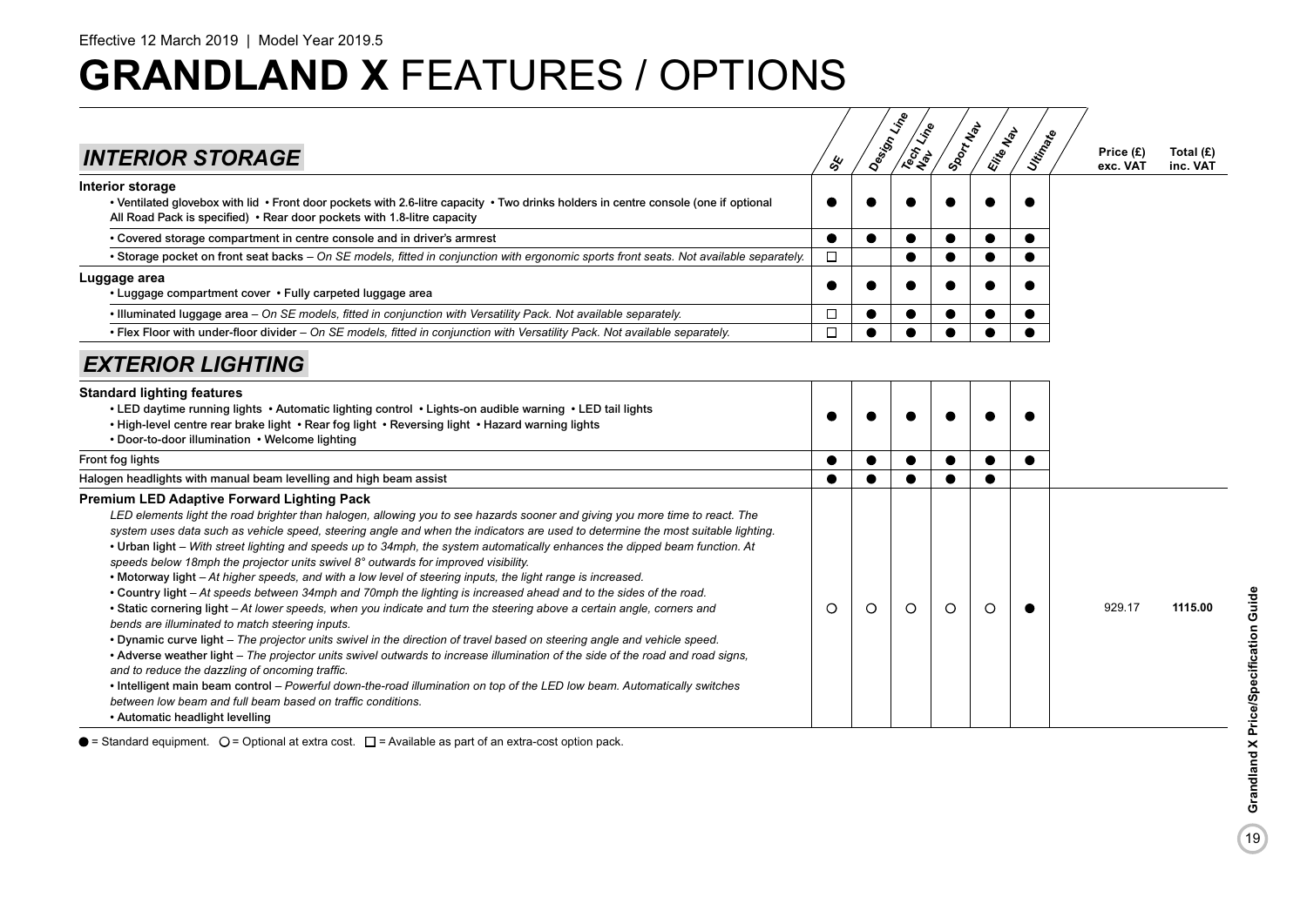|                                                                                                                                                                                                                                     |           | Design Line | Tech Line | ISOON NOW | Ellie Map | Utin <sub>Ratio</sub> | Price (£) | Total $(E)$ |
|-------------------------------------------------------------------------------------------------------------------------------------------------------------------------------------------------------------------------------------|-----------|-------------|-----------|-----------|-----------|-----------------------|-----------|-------------|
| <b>EXTERIOR CONVENIENCE</b>                                                                                                                                                                                                         | su        |             |           |           |           |                       | exc. VAT  | inc. VAT    |
| Windscreen wipers<br>. Two-speed windscreen wipers with variable intermittent wipe . Intermittent rear window wash/wipe<br>• Rain-sensitive windscreen wipers                                                                       |           |             |           |           |           |                       |           |             |
| Door mirrors                                                                                                                                                                                                                        |           |             |           |           |           |                       |           |             |
| • Twin electrically adjustable/heated door mirrors (wide-angle on driver's side) with automatic timed cut-off<br>- Mirrors automatically tilt downwards when reverse gear is selected to improve visibility of the back of the car. |           |             |           |           |           |                       |           |             |
| . Manually foldable door mirrors                                                                                                                                                                                                    | $\bullet$ |             |           |           |           |                       |           |             |
| • Electrically foldable door mirrors with puddle light - Fitted as part of Park and Go Packs. Not available separately.                                                                                                             | $\Box$    | €           |           |           |           |                       |           |             |
| Windows<br>• Electrically operated front and rear windows with safety autoreverse and one-touch facility • Heated rear window                                                                                                       |           |             |           |           |           |                       |           |             |
| • Heated windscreen                                                                                                                                                                                                                 | O         | $\circ$     | O         | $\circ$   |           |                       | 87.50     | 105.00      |
| Fixed panoramic glass roof panel with electrically operated sunblind (not available in conjunction with silver-effect roof rails)                                                                                                   | O         | $\circ$     | $\circ$   | $\circ$   | ●         | $\bullet$             | 579.17    | 695.00      |
| Roof rails, silver-effect (not available in conjunction with fixed panoramic glass roof panel)                                                                                                                                      | $\circ$   | $\circ$     | O         | $\circ$   |           |                       | 125.00    | 150.00      |
| Roof rails, silver-effect, in lieu of fixed panoramic glass roof panel                                                                                                                                                              |           |             |           |           | O         | O                     | (454.17)  | (545.00)    |
| <b>Sight and Light Pack</b><br>• Automatic lighting control • High beam assist • Rain-sensitive windscreen wipers<br>• Automatically dimming anti-dazzle rear-view mirror                                                           |           |             |           |           |           |                       |           |             |
| Power tailgate – Fitted as part of Keyless entry and start. Not available separately.                                                                                                                                               |           |             | $\Box$    | $\Box$    | □         |                       |           |             |
| Detachable tow bar                                                                                                                                                                                                                  | $\circ$   |             | $\circ$   | $\circ$   | $\circ$   | O                     | 583.33    | 700.00      |
| <b>EXTERIOR STYLING</b>                                                                                                                                                                                                             |           |             |           |           |           |                       |           |             |
| Body styling<br>• Side-protection mouldings • Chrome-effect front grille bar • Body-colour door mirrors<br>• Body-colour door handles • Rear spoiler                                                                                |           |             |           |           |           |                       |           |             |
| • Alloy-effect protective front and rear skid plates                                                                                                                                                                                |           |             |           |           | $\bullet$ |                       |           |             |
| • Chrome-effect side window upper trim                                                                                                                                                                                              |           | ●           | ●         |           | $\bullet$ | $\bullet$             |           |             |
| • Gloss black B-pillars                                                                                                                                                                                                             |           |             |           |           |           |                       |           |             |
| . Black roof and door mirrors (not available with Diamond Black or Amethyst Purple exterior colours)                                                                                                                                |           |             | O         |           | $\circ$   | $\bullet$             | 333.33    | 400.00      |
| Windows                                                                                                                                                                                                                             |           |             |           |           |           |                       |           |             |
| • Sound-absorbing windscreen • Tinted windows                                                                                                                                                                                       |           |             |           |           |           |                       |           |             |
| • Dark-tinted rear windows                                                                                                                                                                                                          |           | ●           | O         | $\circ$   | O         |                       | 229.17    | 275.00      |

 $\bullet$  = Standard equipment.  $\bigcirc$  = Optional at extra cost.  $\Box$  = Available as part of an extra-cost option pack.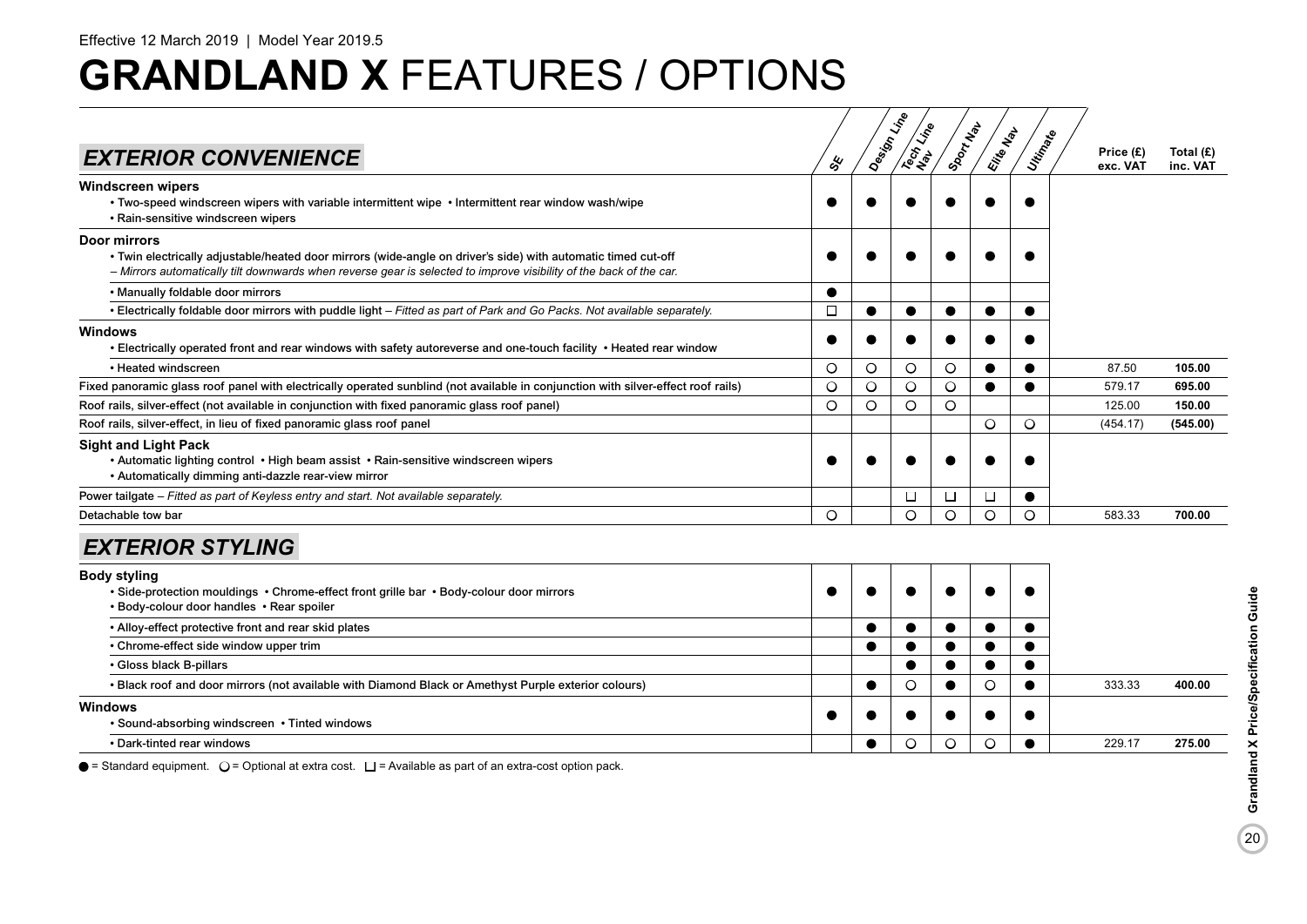| <b>EXTERIOR COLOURS</b> |                                                                                                                                                                                        |                                                    | sy.     | Design Line | <b>SERVISE</b> | Sport May | Eite Map | Utin <sub>Riko</sub> | Price (£)<br>exc. VAT | Total (£)<br>inc. VAT |
|-------------------------|----------------------------------------------------------------------------------------------------------------------------------------------------------------------------------------|----------------------------------------------------|---------|-------------|----------------|-----------|----------|----------------------|-----------------------|-----------------------|
|                         | <b>Jasper Grey</b><br>· Solid paint                                                                                                                                                    |                                                    |         |             |                |           |          | $\bullet$            |                       |                       |
|                         | <b>White Jade</b><br>• Brilliant paint                                                                                                                                                 |                                                    | $\circ$ | $\circ$     | $\circ$        | $\circ$   | $\circ$  | $\circ$              | 237.50                | 285.00                |
|                         | <b>Quartz Grey</b><br>• Two-coat metallic paint                                                                                                                                        | <b>Moonstone Grey</b><br>• Two-coat metallic paint |         |             |                |           |          |                      |                       |                       |
|                         | Dark Ruby Red<br>• Two-coat metallic paint                                                                                                                                             | <b>Topaz Blue</b><br>• Two-coat metallic paint     | $\circ$ | $\circ$     | $\circ$        | $\circ$   | $\circ$  | $\circ$              | 475.00                | 570.00                |
|                         | <b>Diamond Black</b><br>• Two-coat metallic paint<br>• On Sport Nav and Ultimate models<br>black roof and door mirrors deleted<br>• Not available on Design Line<br>models             |                                                    |         |             |                |           |          |                      |                       |                       |
|                         | <b>Amethyst Purple</b><br>· Two-coat premium paint<br>• Not available with black roof<br>and door mirrors<br>• On Sport Nav and Ultimate models<br>black roof and door mirrors deleted |                                                    | $\circ$ |             | $\circ$        | $\circ$   | $\circ$  | $\circ$              | 620.83                | 745.00                |
|                         | <b>Pearl White</b><br>• Tri-coat premium paint                                                                                                                                         |                                                    | $\circ$ | $\circ$     | $\circ$        | $\circ$   | $\circ$  | $\circ$              | 625.00                | 750.00                |

 $\bullet$  = Standard equipment.  $\circ$  = Optional at extra cost.

The colours reproduced may vary slightly from the actual paint colour. As a result they should be used as a guide only. Your Vauxhall Retailer has a comprehensive display of our paint samples.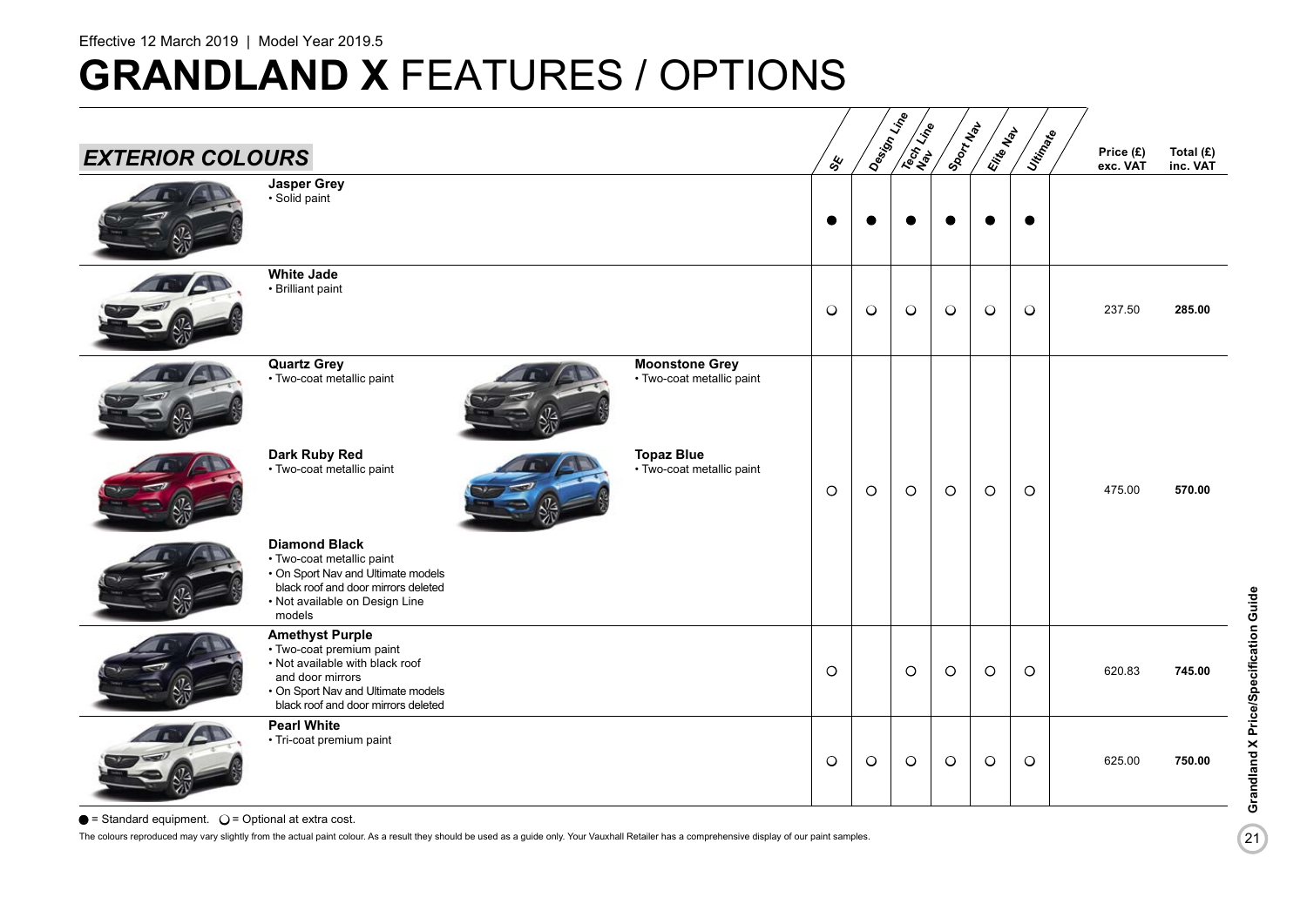### Effective 12 March 2019 | Model Year 2019.5

## **GRANDLAND X** FEATURES / OPTIONS

| <b>WHEELS AND TYRES</b>                                                                                                                                           | ధ్య     | Design Line | Tech Life | Sport Nev | Eitie Map | Utingale | Price (£)<br>exc. VAT | Total $(E)$<br>inc. VAT |
|-------------------------------------------------------------------------------------------------------------------------------------------------------------------|---------|-------------|-----------|-----------|-----------|----------|-----------------------|-------------------------|
| 18-inch steel emergency spare wheel (in lieu of emergency tyre inflation kit). Not available with optional premium sound system                                   | $\circ$ | $\circ$     | $\circ$   | $\circ$   | $\circ$   |          | 91.67                 | 110.00                  |
| 17-inch silver-effect five twin-spoke alloy wheels<br>• 215/65 R 17 ultra-low rolling resistance tyres<br>• Emergency tyre inflation kit (in lieu of spare wheel) |         |             |           |           |           |          |                       |                         |
| 18-inch diamond-cut black five-spoke alloy wheels<br>225/55 R 18 tyres<br>· Emergency tyre inflation kit (in lieu of spare wheel)                                 |         |             |           |           |           |          |                       |                         |
| 18-inch silver-effect multi-spoke alloy wheels<br>225/55 R 18 tyres<br>Emergency tyre inflation kit (in lieu of spare wheel)                                      | $\circ$ |             |           | N/C       |           |          | 416.67                | 500.00                  |
| 18-inch diamond-cut Technical Grey five-spoke alloy wheels<br>225/55 R 18 tyres<br>· Emergency tyre inflation kit (in lieu of spare wheel)                        |         |             |           |           |           |          |                       |                         |

 $\bullet$  = Standard equipment.  $\circ$  = Optional at extra cost. N/C = No-cost option.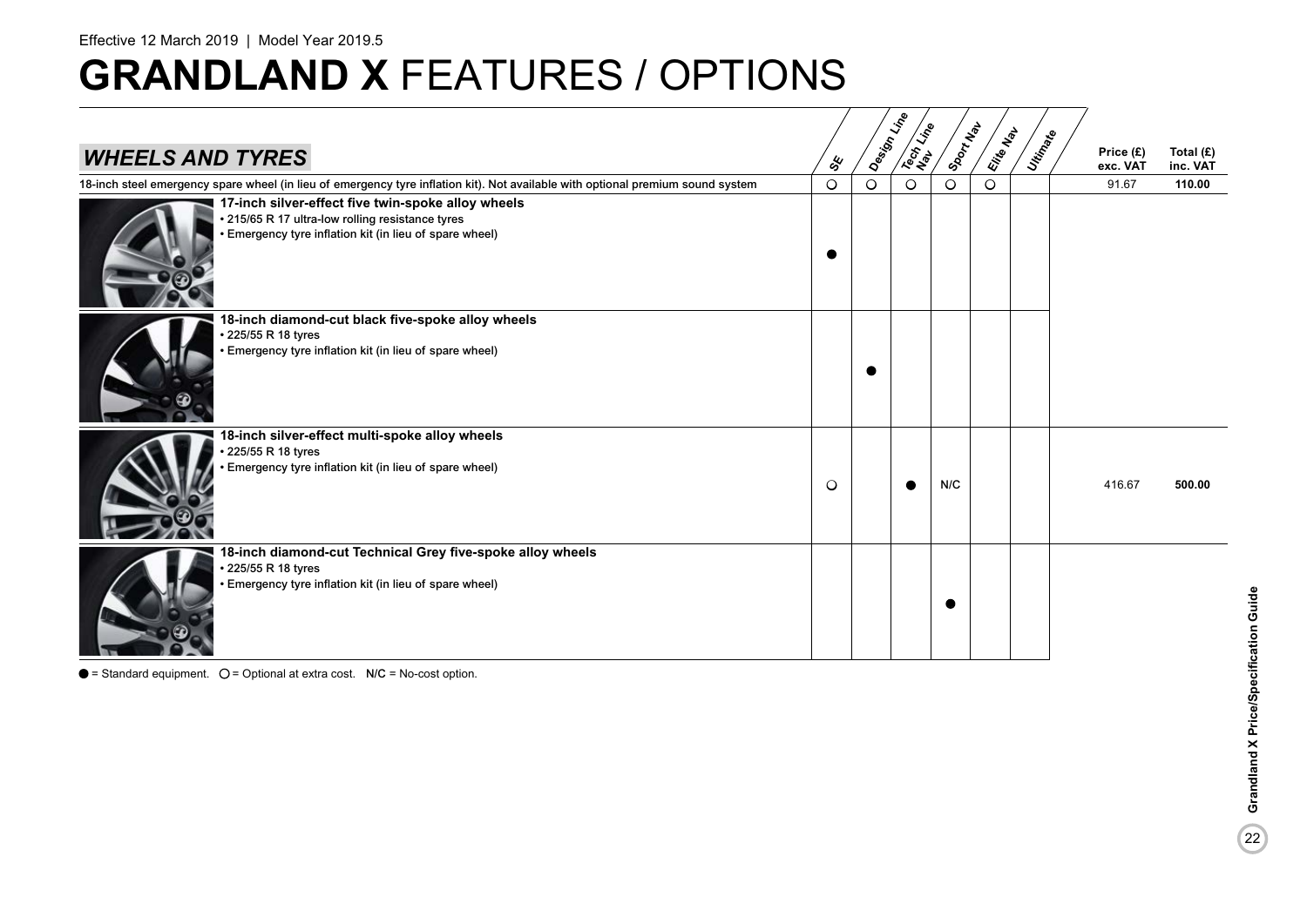Effective 12 March 2019 | Model Year 2019.5

# **GRANDLAND X** FEATURES / OPTIONS

| <b>WHEELS AND TYRES</b>                                                                                                                                                                                                                                         | ద్ద | Design Line | $\mathcal{S}^{\mathcal{S}}$<br><b>Le 25 a</b> | Sport Map | Elite Map | Uttingte | Price (£)<br>exc. VAT | Total $(E)$<br>inc. VAT |
|-----------------------------------------------------------------------------------------------------------------------------------------------------------------------------------------------------------------------------------------------------------------|-----|-------------|-----------------------------------------------|-----------|-----------|----------|-----------------------|-------------------------|
| 18-inch five-spoke alloy wheels<br>• 225/55 R 18 tyres<br>• Emergency tyre inflation kit (in lieu of spare wheel)<br>• Fitted as part of All Road Pack. Not available separately<br>• CO <sub>2</sub> emissions and fuel consumption will increase on SE models | □   |             | □                                             | □         | □         | $\Box$   |                       |                         |
| 19-inch diamond-cut five twin-spoke alloy wheels<br>• 235/50 R 19 tyres<br>• Emergency tyre inflation kit (in lieu of spare wheel)                                                                                                                              |     |             |                                               |           |           |          |                       |                         |

 $\bullet$  = Standard equipment.  $\square$  = Available as part of an extra-cost option pack.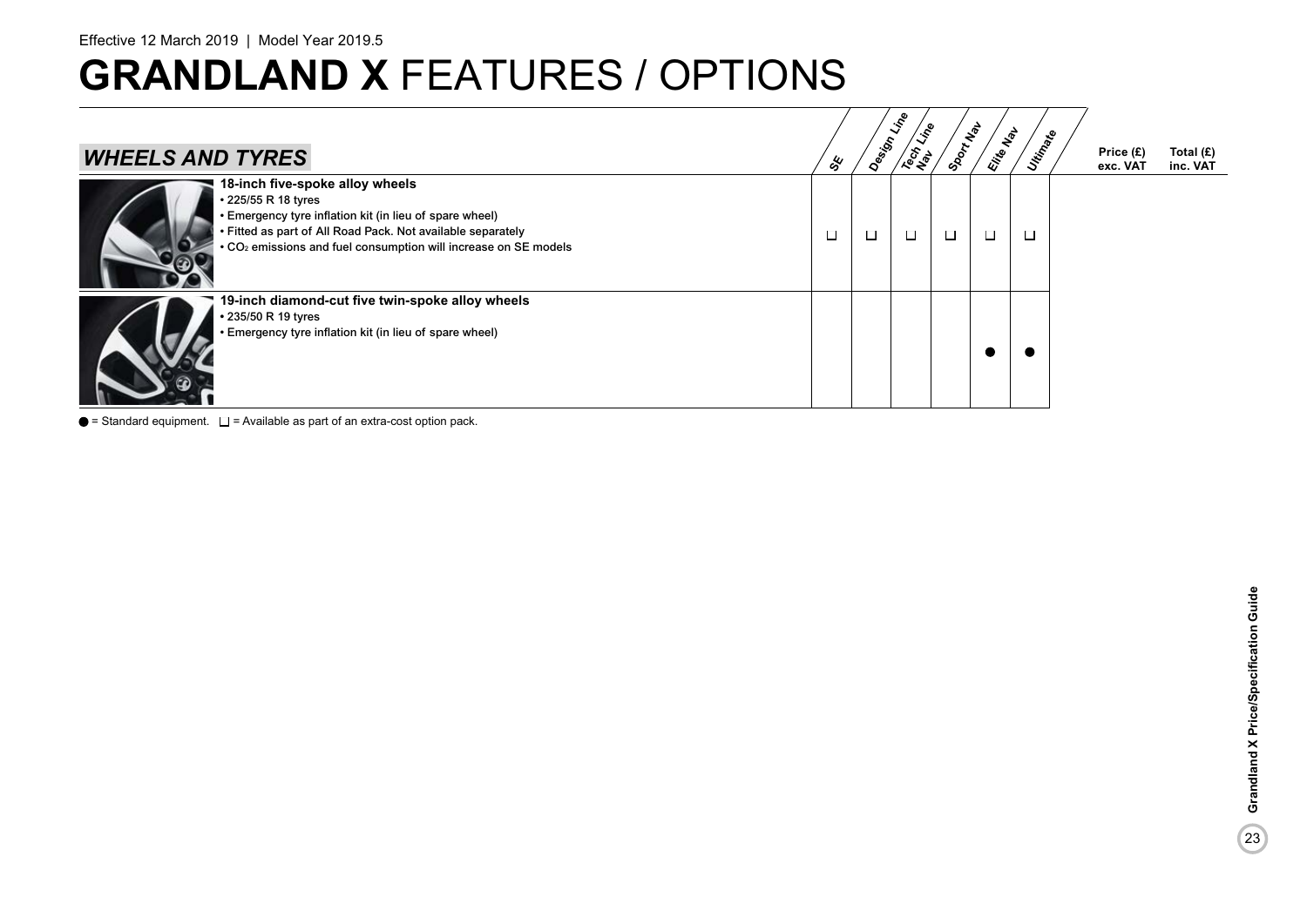### *PETROL ENGINES*

|                              | 1.2 (130PS) Turbo                                                    |
|------------------------------|----------------------------------------------------------------------|
| Capacity                     | 1199 <sub>cc</sub>                                                   |
| Maximum power                | 130PS (96kW) @ 5500rpm                                               |
| Maximum torque               | 230Nm (169 lb.ft.) @ 1750rpm                                         |
| Configuration                | 3 cylinders, 4 valves per cylinder,<br>double overhead camshafts     |
| <b>Fuel/induction system</b> | Turbocharger. Variable Valve Timing.<br>Common rail direct injection |
| <b>Emission compliance</b>   | Euro $6d$ -TEMP $(6.2)$                                              |
| Service interval             | 16,000 miles or 1 year (whichever occurs sooner)                     |
|                              |                                                                      |

### *DIESEL ENGINES*

|                            | 1.5 (130PS) Turbo D                                              | 2.0 (177PS) Turbo D                                              |
|----------------------------|------------------------------------------------------------------|------------------------------------------------------------------|
| Capacity                   | 1499cc                                                           | 1997 <sub>cc</sub>                                               |
| Maximum power              | 130PS (96kW) @ 3750rpm                                           | 177PS (130kW) @ 3750rpm                                          |
| Maximum torque             | 300Nm (221 lb.ft) @ 1750rpm                                      | 400Nm (295 lb.ft.) @ 2000rpm                                     |
| Configuration              | 4 cylinders, 4 valves per cylinder,<br>double overhead camshafts | 4 cylinders, 4 valves per cylinder,<br>double overhead camshafts |
| Fuel/induction system      | Turbocharger with intercooler.<br>Common rail direct injection   | Turbocharger with intercooler.<br>Common rail direct injection   |
| <b>Emission compliance</b> | Euro 6d-TEMP (6.2).<br><b>Diesel Particulate Filter</b>          | Euro 6d-TEMP (6.2).<br><b>Diesel Particulate Filter</b>          |
| Service interval           | 16,000 miles or 1 year (whichever occurs sooner)                 | 16,000 miles or 1 year (whichever occurs sooner)                 |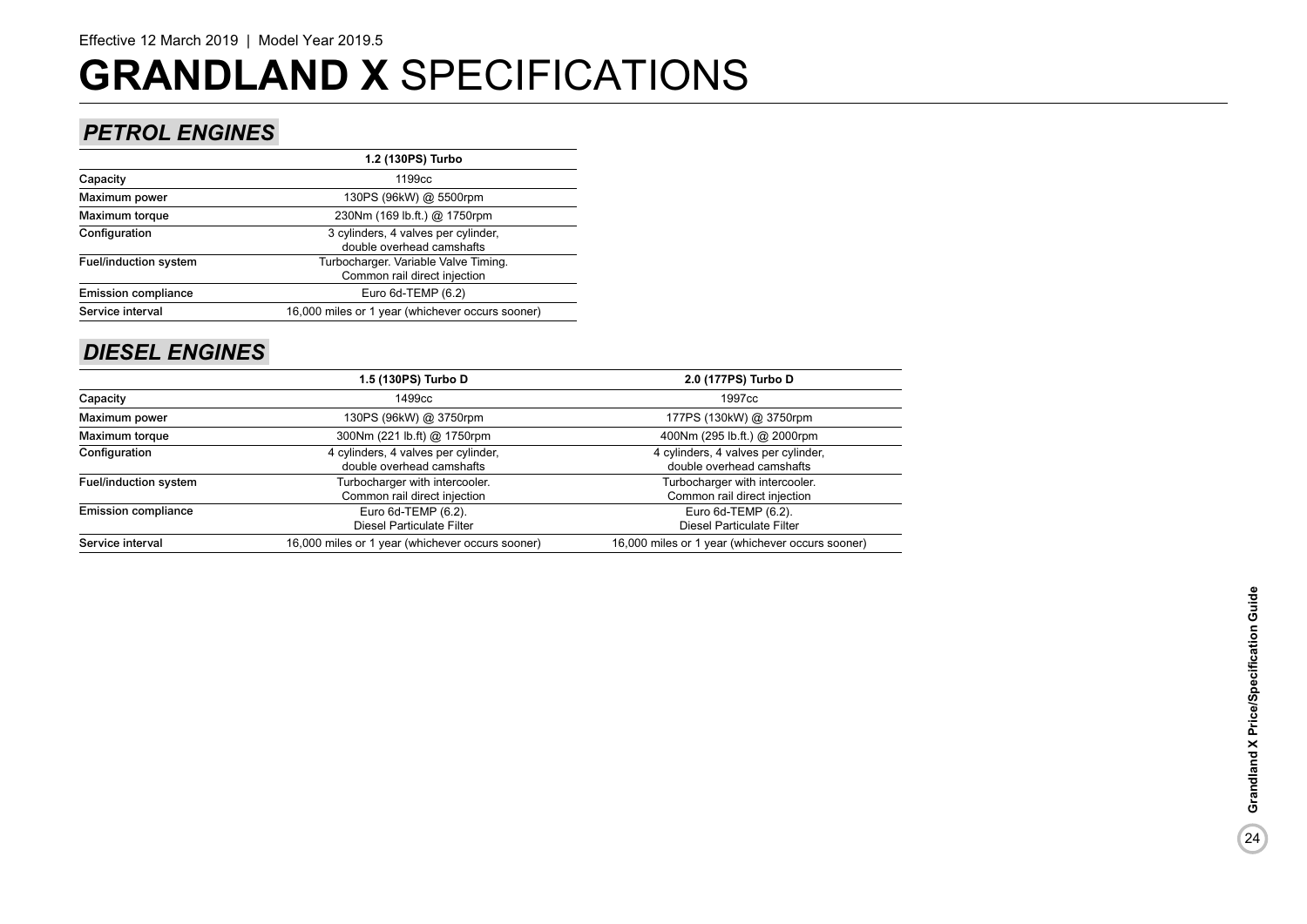### *PERFORMANCE, FUEL ECONOMY AND EMISSIONS*

|                                                         |                           | <b>Maximum</b> | Performance<br>(manufacturer's figures)    |                        | Fuel economy<br>mpg (litres/100km)# |                                                   |                    |                                                  | <b>Benefit in kind</b><br>company car    |  |
|---------------------------------------------------------|---------------------------|----------------|--------------------------------------------|------------------------|-------------------------------------|---------------------------------------------------|--------------------|--------------------------------------------------|------------------------------------------|--|
|                                                         | Wheel<br>size<br>(inches) | speed<br>(mph) | <b>Acceleration</b><br>$0-60$ mph<br>(sec) | <b>Combined</b><br>Low | <b>Combined</b><br>High             | CO <sub>2</sub><br>emissions<br>g/km <sup>*</sup> | First year<br>rate | Vehicle Excise Duty**<br><b>Standard</b><br>rate | taxation rates<br>$-2018/19$<br>tax year |  |
| <b>Petrol models</b>                                    |                           |                |                                            |                        |                                     |                                                   |                    |                                                  |                                          |  |
| 1.2 (130PS) Turbo S/S                                   | 17                        | 117            | 9.5                                        | 39.8(7.1)              | 43.5(6.5)                           | 120                                               | £165               | £140                                             | 25%                                      |  |
| 1.2 (130PS) Turbo S/S                                   | 18/19                     | 117            | 9.5                                        | 39.8(7.1)              | 43.5(6.5)                           | 121                                               | £165               | £140                                             | 25%                                      |  |
| 1.2 (130PS) Turbo S/S automatic                         | 17                        | 122            | 9.8                                        | 37.2 (7.6)             | 40.9 (6.9)                          | 119                                               | £165               | £140                                             | 24%                                      |  |
| 1.2 (130PS) Turbo S/S automatic                         | 18/19                     | 122            | 9.8                                        | 37.2(7.6)              | 40.9 (6.9)                          | 121                                               | £165               | £140                                             | 25%                                      |  |
| Diesel models                                           |                           |                |                                            |                        |                                     |                                                   |                    |                                                  |                                          |  |
| 1.5 (130PS) Turbo D S/S BlueInjection                   | 17                        | 119            | 10.2                                       | 48.7 (5.8)             | 53.3(5.3)                           | 111                                               | £205               | £140                                             | 27%                                      |  |
| 1.5 (130PS) Turbo D S/S BlueInjection                   | 18/19                     | 119            | 10.2                                       | 48.7 (5.8)             | 53.3(5.3)                           | 113                                               | £205               | £140                                             | 27%                                      |  |
| 1.5 (130PS) Turbo D S/S 6-speed automatic BlueInjection | 17                        | 119            | 9.9                                        | 44.8 (6.3)             | 54.3(5.2)                           | 111                                               | £205               | £140                                             | 27%                                      |  |
| 1.5 (130PS) Turbo D S/S 6-speed automatic BlueInjection | 18/19                     | 119            | 9.9                                        | 44.8 (6.3)             | 54.3(5.2)                           | 113                                               | £205               | £140                                             | 27%                                      |  |
| 2.0 (177PS) Turbo D S/S automatic BlueInjection         | 18/19                     | 131            | 8.9                                        | 42.8(6.6)              | 46.3 (6.1)                          | 128                                               | £205               | £140                                             | 30%                                      |  |

S/S = Start/Stop.

# = Fuel consumption figures are determined according to the WLTP test cycle. Full data relating to WLTP test cycles can be found at: www.vauxhall.co.uk/wltp

\*CO<sub>2</sub> emissions figures are determined according to the WLTP test cycle however, a Government formula is then applied to translate these figures back to what they would have been under the outgoing NEDC test cycle. which WLTP replaces. The correct tax treatment is then applied.

Figures are intended for comparability purposes only. The fuel consumption you achieve under real life driving conditions and CO<sub>2</sub> produced will depend upon a number of factors, including the accessories fitted after registration, variations in driving styles, weather conditions and vehicle load. Only compare fuel consumption and CO<sub>2</sub> with other vehicles tested using the same technical procedures. For more information contact your local Vauxhall Retailer.

\*\* = Correct at time of publication.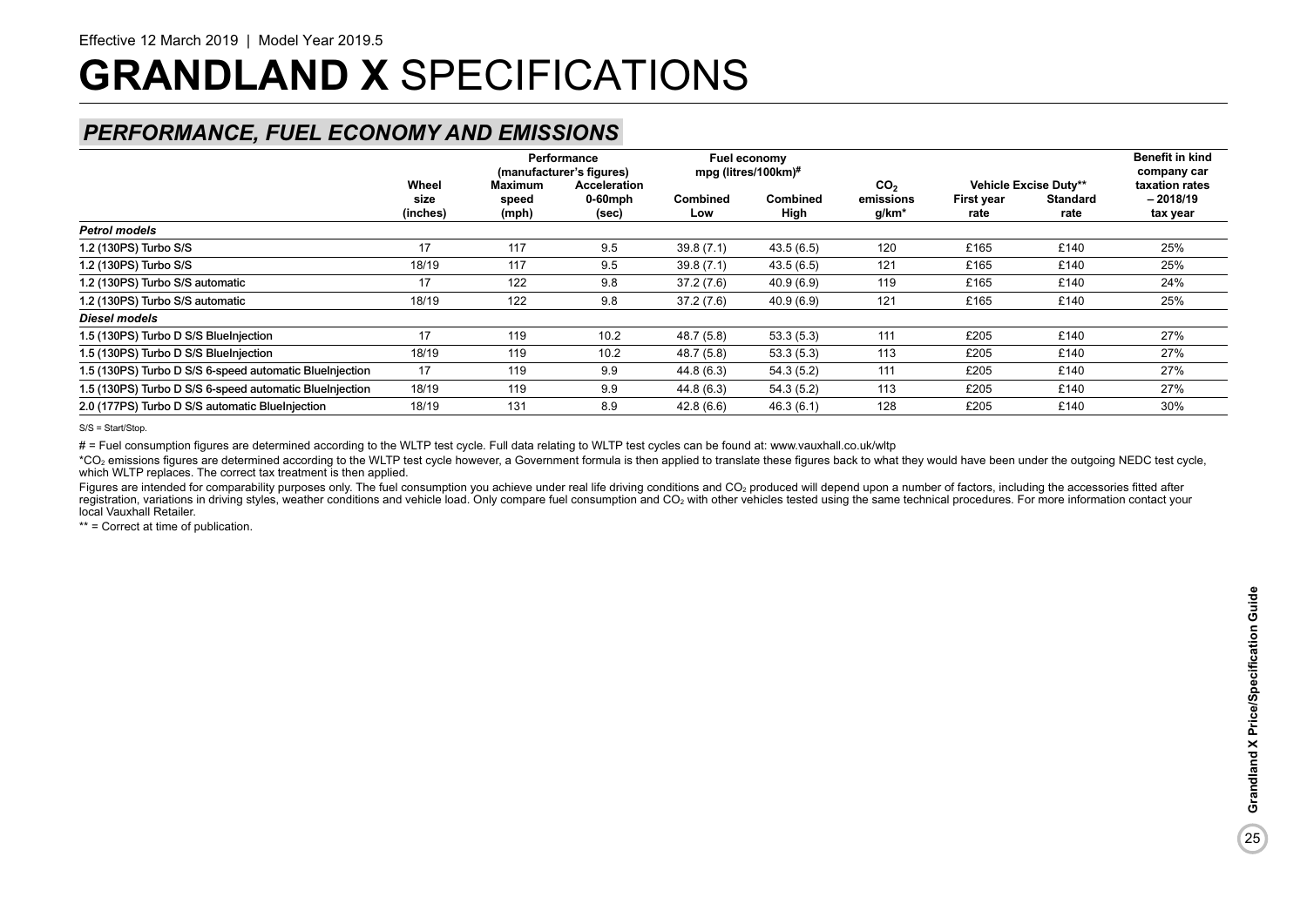### **START/STOP TECHNOLOGY**

Grandland X's Start/Stop system, fitted as standard to all models, offers real benefits by improving fuel economy and reducing  $CO<sub>2</sub>$  emissions, particularly in town. It does this by automatically stopping the engine when you come to a standstill, and then restarting as you prepare to move off.

Before automatically stopping the engine a number of system checks are carried out to ensure that it is both safe and practical to do so. To ensure safety, the driver must depress the clutch pedal, shift in to neutral, and then release the clutch pedal. System checks carried out before Auto Stop activates include:

- Start/Stop system is not manually deactivated via the facia button
- Sufficient brake vacuum is available to prevent the car rolling down an incline
- Battery is in good condition and charged
- Outside air temperature and engine temperature are above specified minima
- Electronic climate control (where fitted) is not in maximum heating or maximum cooling mode
- Self-cleaning function of the diesel particulate filter is not active

If all of these conditions are satisfied then the vehicle will Auto Stop.

When you are ready to pull away from standstill, Auto Restart is activated by depressing the clutch pedal.

Whilst at a standstill the vehicle is continually monitored. If necessary, the engine will automatically be restarted. Conditions that would initiate an Auto Restart include:

- Low battery level
- Brake vacuum below specified minimum
- Start/Stop system is manually deactivated
- Stationary for 5.5 minutes

### **FUEL TANK CAPACITY**

• 53 litres (11.6 gallons)

### **ADBLUE TANK CAPACITY**

• 17 litres (3.7 gallons)

### **TRANSMISSIONS**

### **Six-speed manual gearbox:** Standard on all models except Ultimate. **Six-speed automatic transmission with**

**Active Select function:**

Available at extra cost on all models except Ultimate. Electronically controlled with adaptive driving function and fuel-saving eco mode. Fluid drive with torque converter, lock-up clutch and Active Select

### **Eight-speed automatic transmission:**

Standard on Ultimate models. Available at extra cost on all other models.

### **STEERING**

• Speed-sensitive electric power-assisted steering

### **SUSPENSION**

**Front:** Independent. Decoupled MacPherson struts with gas-pressure dampers and coil springs. Anti-roll bar.

**Rear:** Compound crank with coil springs and gaspressure dampers.

### **BRAKING AND STABILITY**

- Switchable Electronic Stability Programme (ESP)
- Anti-lock Braking System (ABS)
- Corner stability control
- Traction control
- Hill start assist
- Hydraulic brake assist
- Electronic brakeforce distribution

### **All models**

Front ventilated discs: 304mm diameter Rear discs: 268mm diameter

### *WEIGHTS AND TOWING DATA* kg

|                                             | Gross vehicle weight | Max. towing weights<br>Trailer with brakes<br>(without brakes) |
|---------------------------------------------|----------------------|----------------------------------------------------------------|
| 1.2 (130PS) Turbo Start/Stop                | 1900                 | 1400 (685)                                                     |
| 1.2 (130PS) Turbo Start/Stop auto           | 2000                 | 1300 (696)                                                     |
| 1.5 (130PS) Turbo D Start/Stop              | 2000                 | 1500 (715)                                                     |
| 1.5 (130PS) Turbo D Start/Stop 6-speed auto | 2000                 | 1300 (727)                                                     |
| 2.0 (177PS) Turbo D Start/Stop auto         | 2090                 | 2000 (750)                                                     |

Gross vehicle weight is the total permissible weight of the vehicle including passengers and their luggage. The maximum roof rack loading should not exceed 85kg. The maximum towing weights are based on the ability of the car, with two occupants of 75kg each, to restart on a 12% gradient, which is approximately 1 in 8.3, at sea level. At altitudes above 1500 metres, the engine output may drop with a corresponding reduction in towing capability. Any extra weight, such as luggage or additional passengers, should be deducted from the maximum towing weight. With a trailer fully loaded, maximum noseweight should not exceed 70kg. Always fit Vauxhall towing attachments and accessories available from your Vauxhall Retailer. They are designed specifically for Vauxhall models and carry a 12-month guarantee.

### *INSURANCE GROUPS*

|                                                              | <b>SE</b> | <b>Desian</b><br>Line | Tech<br>Line Nav | Sport<br>Nav | Elite<br>Nav | Ultimate |
|--------------------------------------------------------------|-----------|-----------------------|------------------|--------------|--------------|----------|
| 1.2 (130PS) Turbo S/S                                        | 15E       | 15E                   | 12E              | 12E          | 14E          |          |
| 1.2 (130PS) Turbo S/S auto                                   | 15E       | 15E                   | 12E              | 12E          | 14E          |          |
| 1.5 (130PS) Turbo D S/S BlueInjection                        | 18E       | 18E                   | 14E              | 15E          | 15E          |          |
| 1.5 (130PS) Turbo D S/S 6-speed auto<br><b>BlueInjection</b> | 18E       | 18E                   | 14E              | 15E          | 15E          |          |
| 2.0 (177PS) Turbo D S/S auto BlueInjection                   |           |                       | 21E              | 22E          | 22E          | 24E      |

S/S = Start/Stop.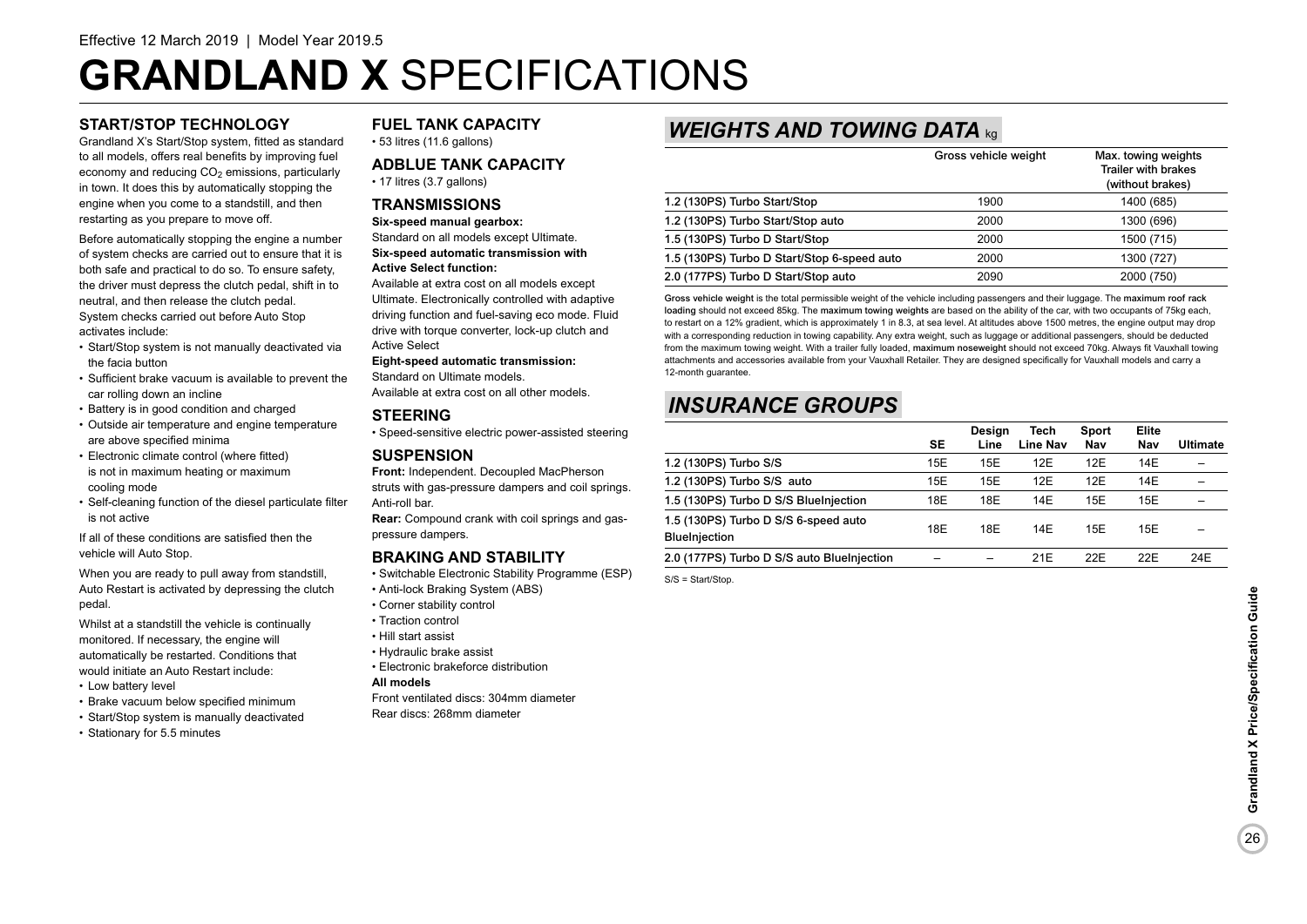### *EXTERIOR DIMENSIONS* millimetres (inches)



### *LOADSPACE DIMENSIONS* millimetres (inches)

| Maximum length (behind rear seats) | 873 (34.4)  |
|------------------------------------|-------------|
| Maximum length (rear seats folded) | 1696 (66.8) |
| Maximum width                      | 1053 (41.5) |
| Maximum height                     | 866 (34.1)  |

### *LOADSPACE CAPACITIES\** litres (cu.ft.)

| Rear seats up (under luggage compartment cover) | 514 (18.1)  |
|-------------------------------------------------|-------------|
| Rear seats folded (to roof)                     | 1652 (58.3) |

\* = Measured using the ECIE method.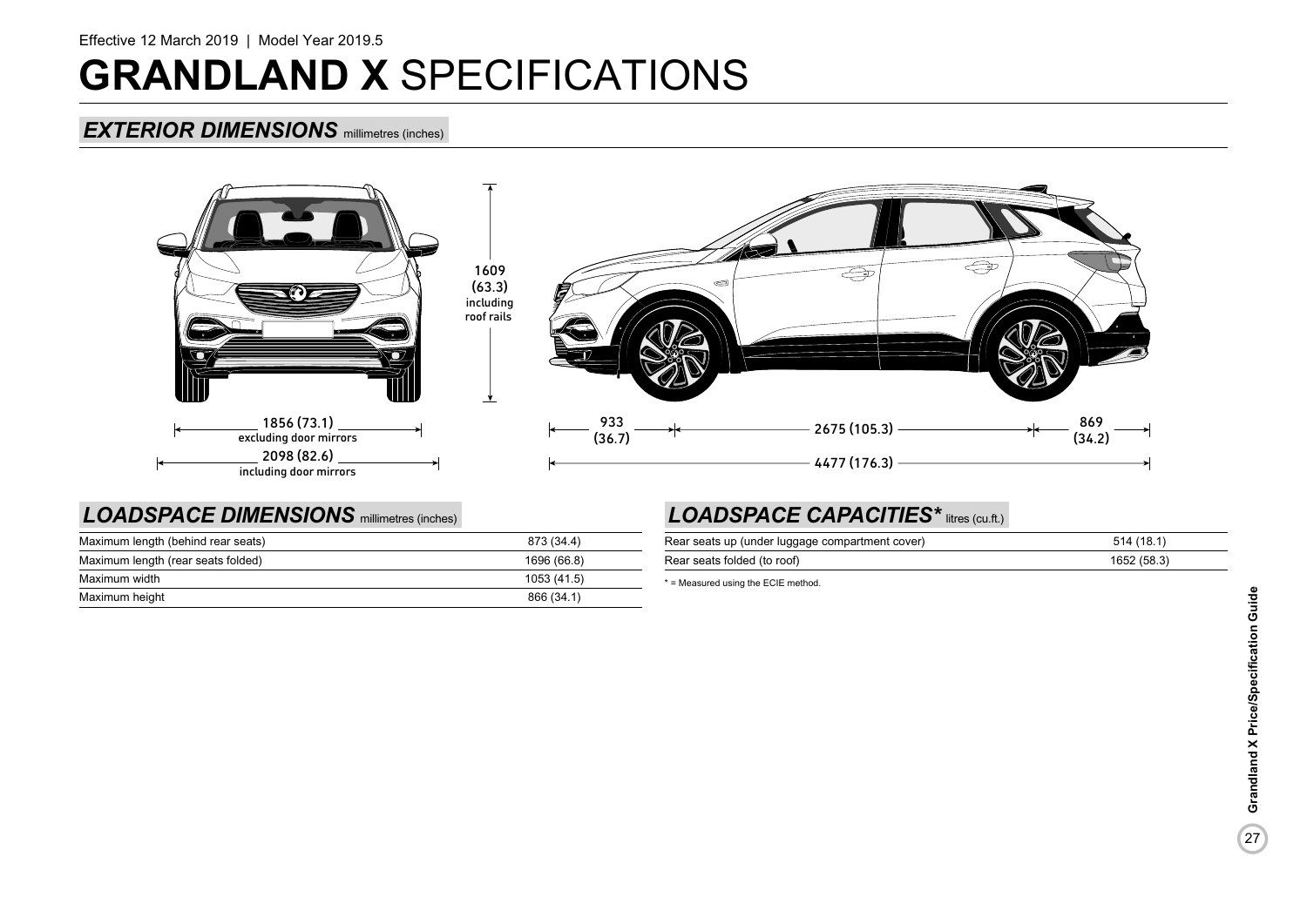# **GRANDLAND X** ACCESSORIES

| <b>CHILD SEATS<sup>1</sup></b>                       |      |
|------------------------------------------------------|------|
| BABY-SAFE <sup>2</sup> - 0-13kg/birth to 15 months   | £132 |
| - ISOFIX base                                        | £240 |
| DUO ISOFIX <sup>2</sup> – 9-18kg/9 months to 4 years |      |
| with top tether kit                                  | £367 |
| KID <sup>2</sup> $-15-36$ kg or 4 to 12 years        | £166 |
|                                                      |      |

1 = Restrictions apply to the use of child seats, please consult your Vauxhall Retailer or request a copy of the Child seats brochure.

2 = Without transponder.

#### **SAFETY**

| Parking sensors                                 |      |
|-------------------------------------------------|------|
| - four fully flush front bumper mounted sensors | £323 |
| - four fully flush rear bumper mounted sensors  | £365 |
| Rear view camera                                | £327 |
| Alarm system                                    | £409 |
| Safety Pack - first aid kit, warning triangle,  |      |
| hi-visibility vest                              | £37  |
| First aid kit                                   | £15  |
| Warning triangle                                | £18  |
| Fire extinguisher with mounting bracket         | £53  |
| Hi-visibility vest                              | ۴g   |

### **Total (inc. VAT) Total (inc. VAT) Total (inc. VAT) Total (inc. VAT) FLEXCONNECT RANGE**  FlexConnect bracket **£21**<br>FlexConnect hook **£31** FlexConnect hook FlexConnect coat hanger E34 FlexConnect folding table  $£76$ FlexConnect iPad Mini cradle E107 FlexConnect iPad (1-4) cradle E116 FlexConnect iPad Air cradle E115 FlexConnect Samsung Galaxy cradle £105

| <b>PRACTICAL</b>            |      |
|-----------------------------|------|
| Spare bulb kit <sup>3</sup> | £27  |
| Stretch tow rope - 3 tonne  | £35  |
| Smoker pack                 | f43  |
| Side steps                  | £503 |

3 = Excludes xenon headlight bulb for models with Adaptive Forward Lighting (AFL).

| <b>PROTECTION</b>                |      |
|----------------------------------|------|
| Rubber floor mats - set of four  | £49  |
| Velour floor mats - set of four  | £59  |
| Economy floor mats - set of four | £33  |
| Cargo liner <sup>4</sup>         | £70  |
| Dog guard (fitted)               | £199 |
| Mudflaps - front and rear        | £100 |
| Load compartment mat             | £105 |

4 = Not available with Flex Floor option.

### **TRANSPORT SYSTEMS** Roof base carrier from £194 **Roof carriers (requires base carrier)** Bike roof carrier – Thule Freeride 532 £78 Surf board roof carrier – Thule 833 £82 Kayak roof carrier – Thule  $837$  £172 Ski roof carrier (up to 4 pairs) – Thule 7324 £161 Ski roof carrier (up to 6 pairs) – Thule 7326 £190 **Hard shell roof boxes (requires base carrier)** Thule Ocean 80 (320 litre / 1330 x 860 x 370mm) £154 Thule Ocean 200 (450 litre / 1750 x 820 x 450mm) £323 Thule Motion 800 (460 litre / 2050 x 840 x 450mm) from £463 Thule Touring 200 (400 litre / 1750 x 820 x 450mm) £338 Thule Touring 700 (430 litre / 2320 x 700 x 420mm) £378 **Tow bar carrier system** Fixed tow bar<sup>5</sup> from £431 Detachable tow bar<sup>5</sup> from  $f565$

5 = Available with 7 pin, 13 pin and 12S electrics. Please consult your Vauxhall Retailer for details.

**STYLING**

| --------                           |     |
|------------------------------------|-----|
| Stainless steel sport pedal covers |     |
| - manual                           | £65 |
| - automatic                        | £57 |

28

#### Please note:

Prices shown are fully fitted and painted, where applicable and include VAT. Please check with your local Vauxhall Retailer for details. It is advisable to ensure your insurance policy is adequate to cover additional fitted accessories. Prices correct at time of publication.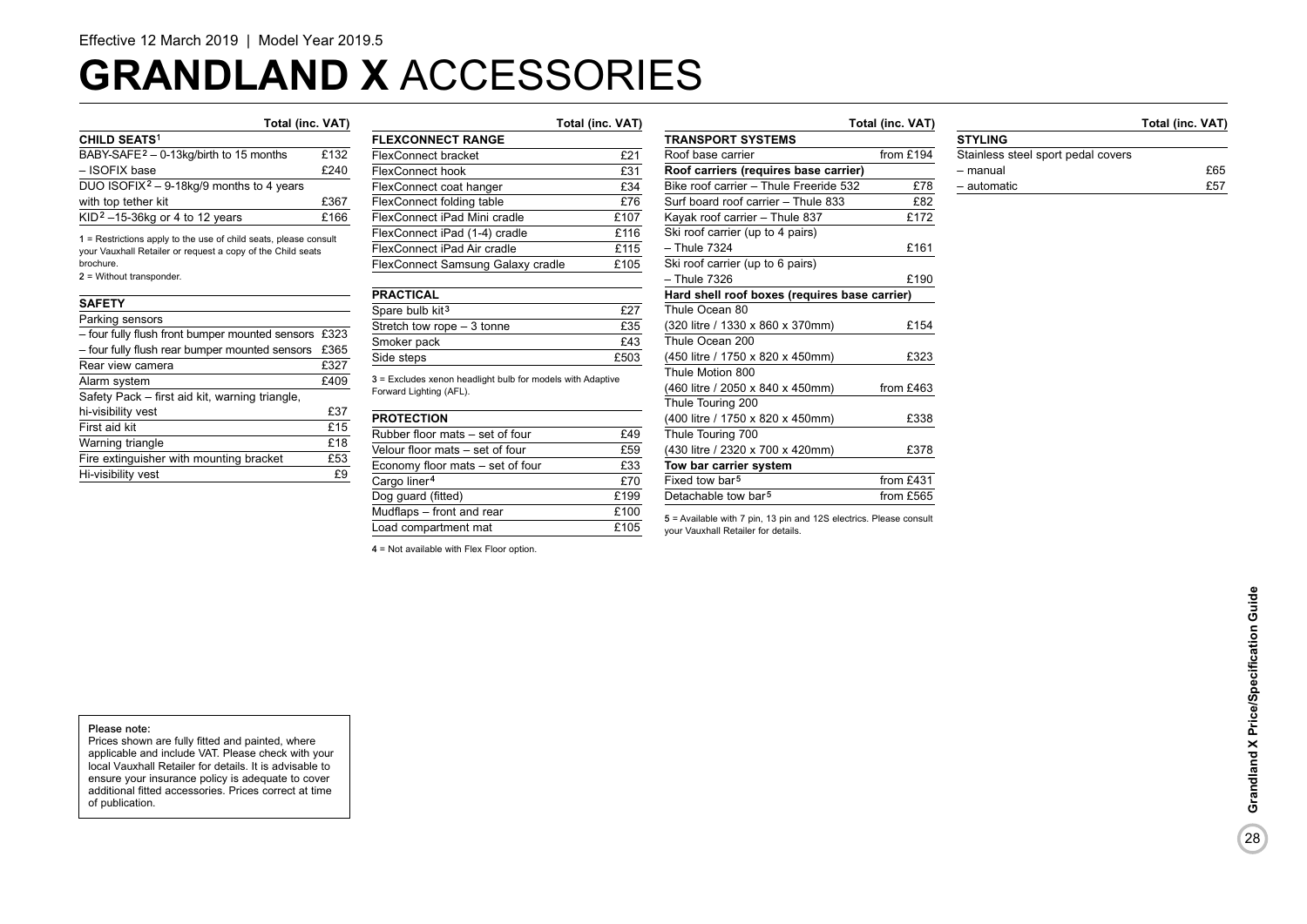# **GRANDLAND X** COMPANY CAR DRIVER/FLEET INFORMATION

### **DESIGN AND TECH LINE NAV HIGH SPEC, LOW P11D**

Specifically developed for businesses and company car drivers alike, our Design and Tech Line Nav models are seriously fit for Fleet.

Design models all feature very low P11D values. generous standard specification, including Sat Nav on Design Nav models, and a choice of high tech ecoTEC engines for great fuel economy and low emissions.

For even more standard specification, step up to our Tech Line Nav range. Again you are guaranteed low P11D values, plus great standard kit including Sat Nav, Bluetooth<sup>®</sup>, USB connection, aux-in socket and digital radio.

With Design and Tech Line Nav you can take for granted low Whole Life Costs and low company car driver taxation.



### **COMPANY CAR DRIVER FREE 3 DAY TEST DRIVE**

Our free\* 3 Day Test Drive programme is open to all Company Car Drivers. It allows you to choose most models in the current Vauxhall line-up (exclusions apply). With full insurance cover provided, it gives you a meaningful length of time to make an informed decision about your next company car.

Search Vauxhall 3DTD to book your FREE\* test

drive or click the link the below:

### **[Vauxhall 3 Day Test Drive](https://www.vauxhall.co.uk/tools/fleet/testdrive.html)**

\*The free 3 Day Test Drive programme is open to Company Car Drivers and Fleet Decision Makers. Available for UK Mainland only. Terms and conditions apply. Full terms and conditions can be found at vauxhallfleet.co.uk/testdrive/index/terms.

### **BENEFIT IN KIND COMPANY CAR TAXATION†**

The car benefit charge will be the car's list price (including VAT, options and accessories fitted, delivery to Retailer and number plates, but excluding Vehicle Excise Duty and new vehicle first registration fee) multiplied by the percentage charge for the CO<sub>2</sub> emissions band in which the car falls (see table opposite). Multiply this figure by your personal income tax rate (20%†† for Basic Rate, 40%†† for Higher Rate) to calculate your annual benefit in kind tax liability.

#### Example:

| Grandland X Tech Line Nav 1.5 (130PS)<br>Turbo D Start/Stop (CO <sub>2</sub> emissions 113g/km) |           |  |  |  |
|-------------------------------------------------------------------------------------------------|-----------|--|--|--|
| On-the-road RRP                                                                                 | £25120.00 |  |  |  |
| Deduct: Vehicle Excise Duty                                                                     | (E205.00) |  |  |  |
| New vehicle first registration fee                                                              | (E55.00)  |  |  |  |
| <b>Effective list price</b>                                                                     | £24860.00 |  |  |  |
| Add: Optional two-coat metallic paint                                                           |           |  |  |  |
|                                                                                                 | £570.00   |  |  |  |
| List price for tax purposes (P11D value)                                                        |           |  |  |  |
|                                                                                                 | £25430.00 |  |  |  |
| Car benefit charge                                                                              |           |  |  |  |
| 2018-19 tax year (27%)                                                                          | £6866.00  |  |  |  |
| Benefit in kind tax liability<br>(2018-19 tax year)                                             |           |  |  |  |
| Basic Rate (20%) tax payer                                                                      | £1373.20  |  |  |  |

Higher Rate (40%) tax payer £2746.40

† = Please note this Price Guide provides taxation information as a guide only. Vauxhall does not provide taxation guidance. Drivers should always take professional advice on their own tax position.  $\uparrow \uparrow$  = Excludes residents of Scotland.

#### **BIK FOR SCOTTISH RESIDENTS**

Effective 6 April 2018 the Scottish Government have introduced their own BIK taxation structure. This only applies to Company Car Drivers that are Scottish taxpayers. HMRC will determine whether or not an individual is a Scottish taxpayer based on where their main place of residence is.

The BIK rates for Scotland are:

- Over £11,850-£13,850 Starter Rate 19%
- Over £13,850-£24,000 Basic Rate 20%
- Over £24,000-£43,430 Intermediate Rate 21% • Over £43,430-£150,000 Higher Rate 41%
- Above £150,000 Top Rate 46%

CO<sub>2</sub> emissions in grams per kilometre Percentage of car's price to be taxed Non-Diesel‡ 2018-19 tax year Diesel‡‡ 2018-19 tax year Up to 50  $13$  13 17 51-75 16 20 76-94 19 23 95-99 20 24 100-104 21 25 105-109 22 26 110-114 23 27 115-119 | 24 | 28 120-124 25 29 125-129 26 30 130-134 27 31 135-139 28 32 140-144 29 33 145-149 30 34 150-154 31 35 155-159 32 36 160-164 33 37 165-169 34 37 170-174 35 37 175-179 36 37 180 and above 37 1 37

‡ = Also applies to diesel vehicles that meet the Real Driving Emissions Step 2 (RDE2). ‡‡ = Applies to vehicles that do not meet the Real Driving Emissions Step 2 (RDE2).

To calculate your own personal liability, search: **Vauxhall BiK**, or click the link below: **[Vauxhall BiK Tool](https://www.vauxhall.co.uk/fleet/tools-and-apps.html)**

### **FLEET TOOLBOX**

Discover the facts in our online Toolbox for both Company Car Drivers and Fleet Decision Makers. The Fleet Toolbox has a host of useful calculators, comparators, interactive listings and information.

Search Vauxhall Fleet Tools or click the link below: **[Vauxhall Fleet Tool Box](https://www.vauxhall.co.uk/fleet/tools-and-apps.html)**

### **CONTACT VAUXHALL FLEET**

Please contact one of our dedicated sales teams who will be happy to help with your particular enquiry.

#### **Company Car Drivers**

Call: 0345 111 2020 Email: **company-car@vauxhallinfo.co.uk**

Telephone lines are open

- Monday to Friday 8.00am-9.00pm
- Saturday and Sunday 9.00am-6.00pm

### **Fleet Decision Makers**

Depending on the size of your fleet of vehicles, we have a dedicated team to handle your enquiries. The lines are open Monday to Friday excluding Bank Holidays.

#### **1-24 vehicles**

Call: 0845 076 2254 (8.30am-5.00pm)

#### **25+ vehicles**

Call: 0330 587 8222 (8.30am-5.00pm) Email: **vauxhallfleet@vauxhall.co.uk**

**Special Vehicles** (Police, Fire and Ambulance) Call: 01582 409999 (8.30am-5.00pm) Email: **vauxhallspecialvehicles@vauxhall.co.uk**

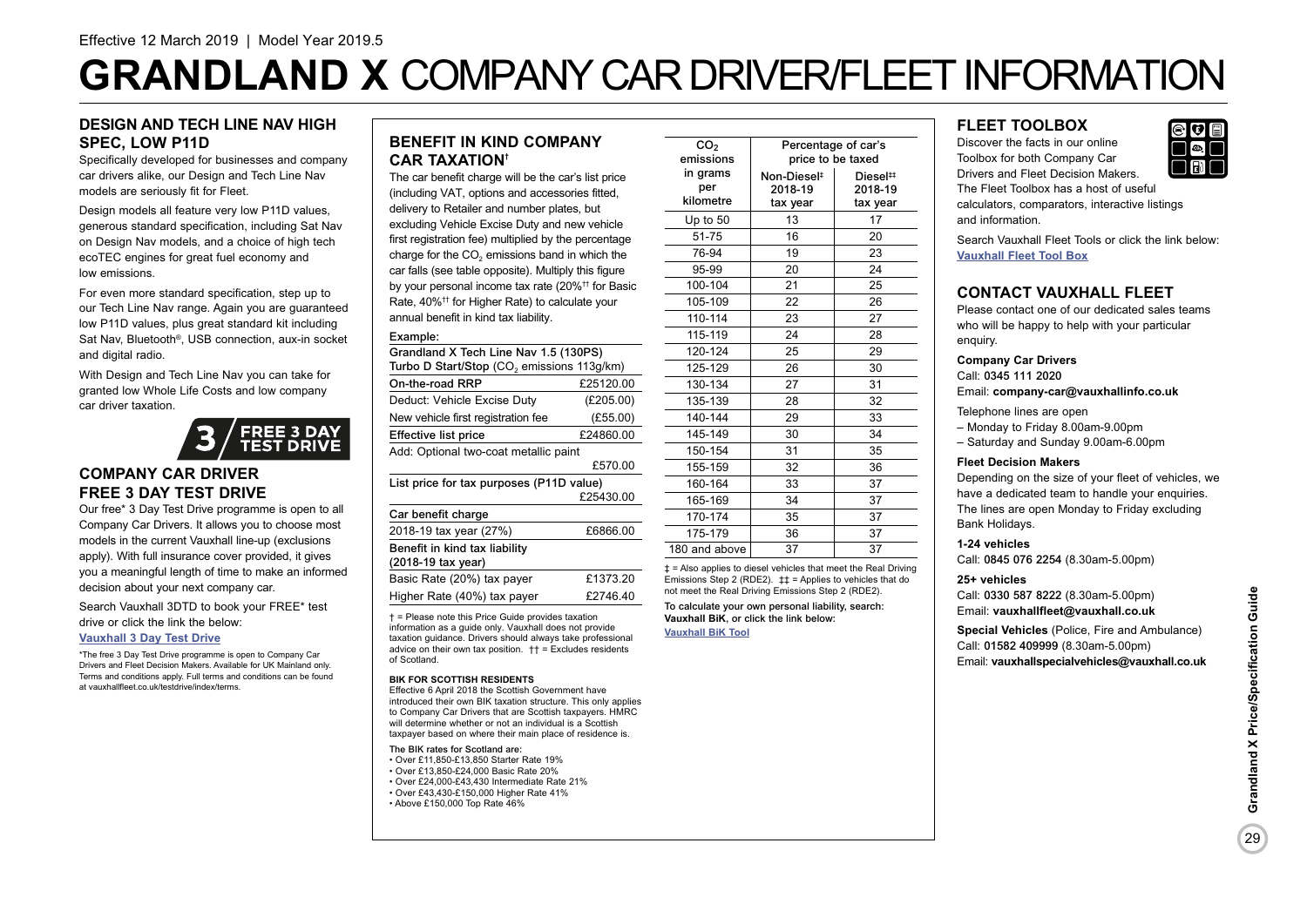# **GRANDLAND X** ADDITIONAL INFORMATION

### **ON-THE-ROAD PRICES**

To eliminate uncertainty about hidden costs when buying a new car, Vauxhall publishes on-the-road recommended retail prices (RRP) and these are shown in the pricing tables within this price guide. These prices include VAT, number plates and delivery to Retailer of £700.00 (including £116.67 VAT), 12 months' Government Vehicle Excise Duty (see opposite for details) and the DVLA new vehicle first registration fee of £55.00\*.

Please note: The on-the-road recommended retail price (RRP) does not include fuel supplied by the Retailer, motor insurance or any other goods or services supplied by agreement between the Retailer and the customer.

### **PRICE PROTECTION**

Order a new Vauxhall for build in the current model year (as confirmed by your Retailer) for delivery no more than three months in advance and the price you are quoted is the price you pay. This is irrespective of any subsequent price rises between placing your order and delivery of your new car, but you must take delivery as soon as the car is available. Vauxhall Motors Limited is not liable for price adjustments caused by Government changes in the rate of VAT (currently 20%), Vehicle Excise Duty, DVLA new vehicle first registration fee or by any other applicable legislation or regulations.

### **VAUXHALL FINANCE LEASING**

Vauxhall Finance Leasing is a trading style of Vauxhall Finance plc. Working with the Vauxhall Retailer network we provide competitive car and van leasing solutions for business users and private individuals. We combine the support of a national contract with the convenience of a local contact. For further information, please contact your local Vauxhall Retailer or visit **www.vauxhall.co.uk/leasing**

### **IN THE EVENT OF AN ACCIDENT...**

Vauxhall Accident Management helps keep you mobile following an accident. Benefits include vehicle recovery, Vauxhall-approved repairs and contacting your insurer. For more details, visit **vauxhall.co.uk/AccidentManagement**

### **VEHICLE EXCISE DUTY**

The amount of Vehicle Excise Duty (road fund licence) payable on new cars varies depending on the level of carbon dioxide  $(CO<sub>2</sub>)$  emissions produced by the vehicle.  $CO<sub>2</sub>$  emissions are measured in grammes (g) per kilometre (km) travelled and divided into 13 charging bands shown in the table below.

A 'first year rate' of Vehicle Excise Duty is payable on all new cars and in subsequent years the amount payable reverts to the 'standard rate'. From 1 April 2017 the breakpoints for each of these bands have been revised. Also, for vehicles with a list price over £40,000, including factory-fitted options, an additional £310 is payable for the first five years of standard rate payments.

### **VEHICLE EXCISE DUTY\***

|               | CO <sub>2</sub> emissions | First year rate |                     | <b>Standard rate</b> |
|---------------|---------------------------|-----------------|---------------------|----------------------|
|               |                           | Non-diesel**    | Diesel <sup>t</sup> |                      |
| <b>Band A</b> | 0q/km                     | £0.00           | £0.00               | £0.00                |
| <b>Band B</b> | $1-50q/km$                | £10.00          | £25.00              | £140.00              |
| <b>Band C</b> | $51 - 75q/km$             | £25.00          | £105.00             | £140.00              |
| <b>Band D</b> | 76 – 90a/km               | £105.00         | £125.00             | £140.00              |
| <b>Band E</b> | $91 - 100q/km$            | £125.00         | £145.00             | £140.00              |
| <b>Band F</b> | $101 - 110a/km$           | £145.00         | £165.00             | £140.00              |
| <b>Band G</b> | $111 - 130q/km$           | £165.00         | £205.00             | £140.00              |
| <b>Band H</b> | $131 - 150q/km$           | £205.00         | £515.00             | £140.00              |
| <b>Band I</b> | $151 - 170q/km$           | £515.00         | £830.00             | £140.00              |
| <b>Band J</b> | $171 - 190q/km$           | £830.00         | £1.240.00           | £140.00              |
| <b>Band K</b> | $191 - 225$ g/km          | £1.240.00       | £1.760.00           | £140.00              |
| <b>Band L</b> | $226 - 255$ g/km          | £1,760.00       | £2.070.00           | £140.00              |
| <b>Band M</b> | over 255g/km              | £2.070.00       | £2.070.00           | £140.00              |

\* = Correct at time of issue. \*\* = Also applies to diesel vehicles that meet the Real Driving Emissions Step 2 (RDE2). † = Applies to vehicles that do not meet the Real Driving Emissions Step 2 (RDE2).